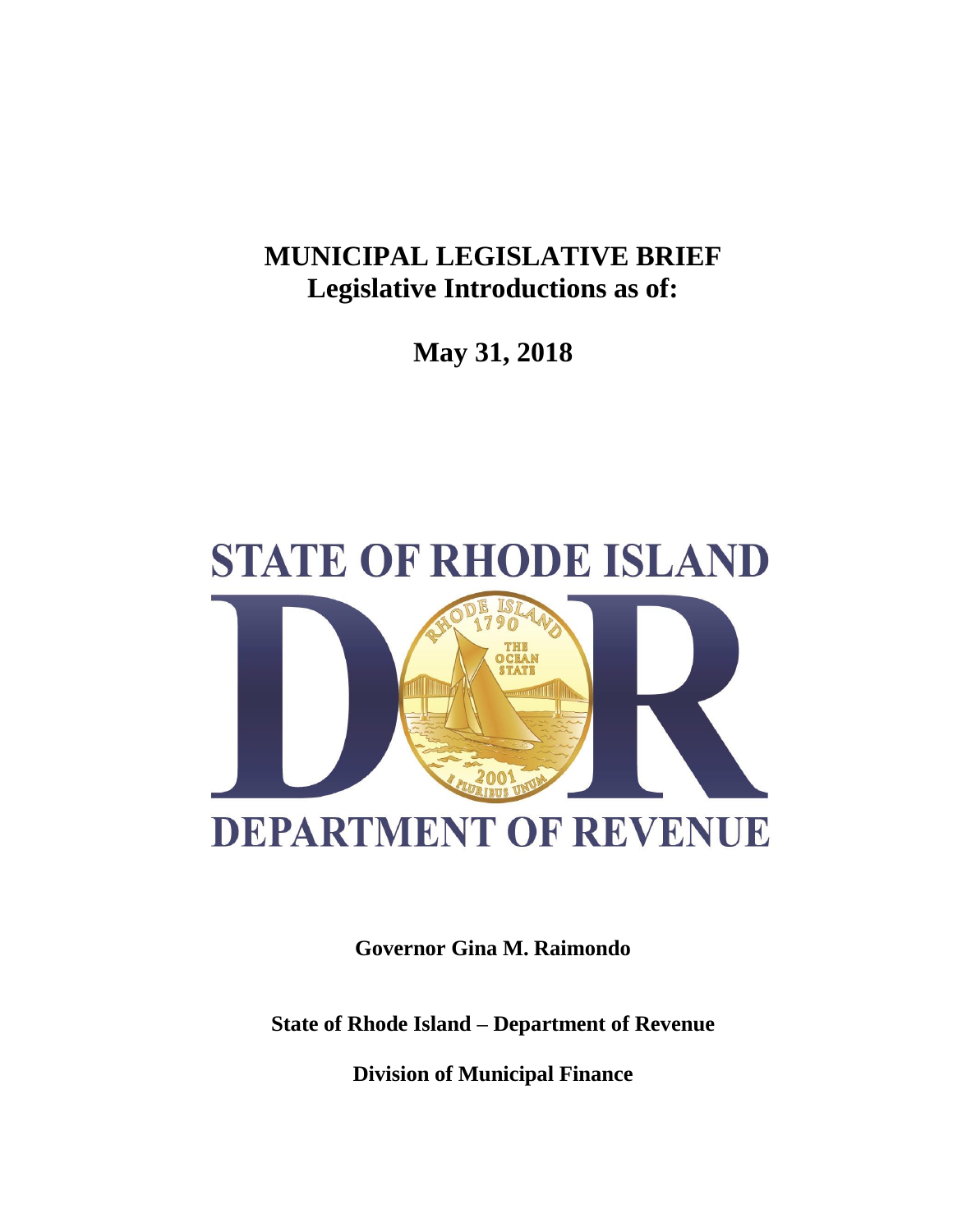# 2018 Edition

# Contents

<span id="page-1-0"></span>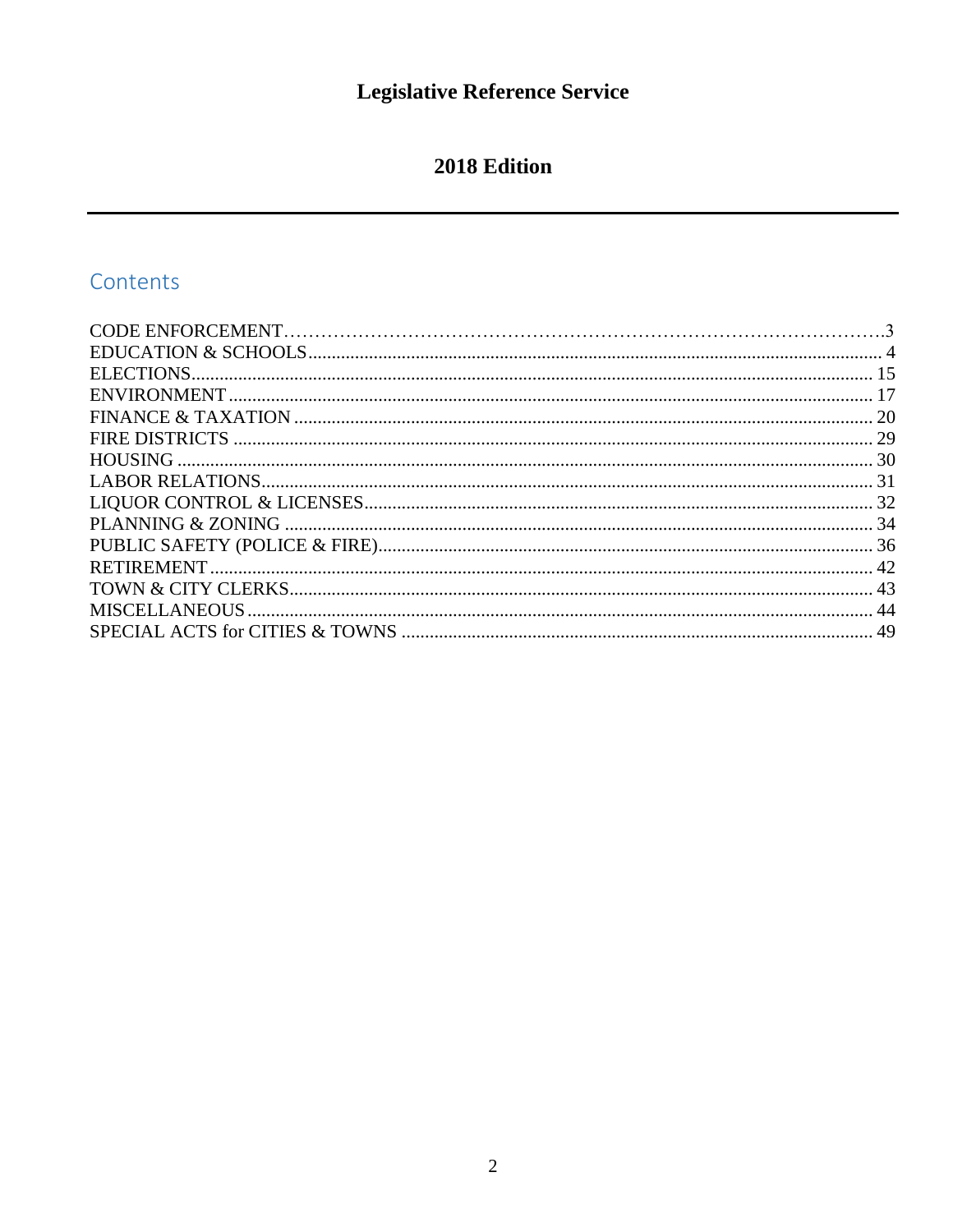## *CODE ENFORCEMENT*

*[H-7426](http://webserver.rilin.state.ri.us/BillText/BillText18/HouseText18/H7426.pdf) FIRE SUPPRESSION SYSTEMS (Winfield & Others) This act would permit the substitution by a developer of sprinklers in new developments instead of cisterns or water reservoirs for fire suppression, if allowed by ordinance. Municipal Government*

*[H-7773A](http://webserver.rilin.state.ri.us/BillText/BillText18/HouseText18/H7773A.pdf) BUILDING CODE-NATIONAL ELECTRIC CODE (Jacquard) This act would require that all electrical work performed in the state be done in accordance with the latest edition of the National Electric Code, and would also require that the state building commission adopt the latest edition of the National Electric Code. Corporations*

*[H-8167](http://webserver.rilin.state.ri.us/BillText/BillText18/HouseText18/H8167.pdf) FIRE SAFETY CODE-EXEMPTIONS (Mendonca & Others) This act would exempt existing residential dwelling units from the requirements of the fire safety code and accessibility standards set by the Americans with Disabilities Act of 1990. H.E.W.*

*[S-2415](http://webserver.rilin.state.ri.us/BillText/BillText18/SenateText18/S2415.pdf) BUILDING PERMIT FEES (DiPalma & Others) This act would require that municipalities enact ordinances establishing building permit fees which are based on the actual cost of permitting activities. This act would empower the state building code commissioner to ensure compliance. Housing & Municipal Government*

*[S-2789](http://webserver.rilin.state.ri.us/BillText/BillText18/SenateText18/S2789.pdf) FIRE SUPPRESSION SYSTEMS (Fogarty & Others) This act would permit the substitution by a developer of sprinklers in new developments instead of cisterns or water reservoirs for fire suppression, if allowed by ordinance. Housing & Municipal Government*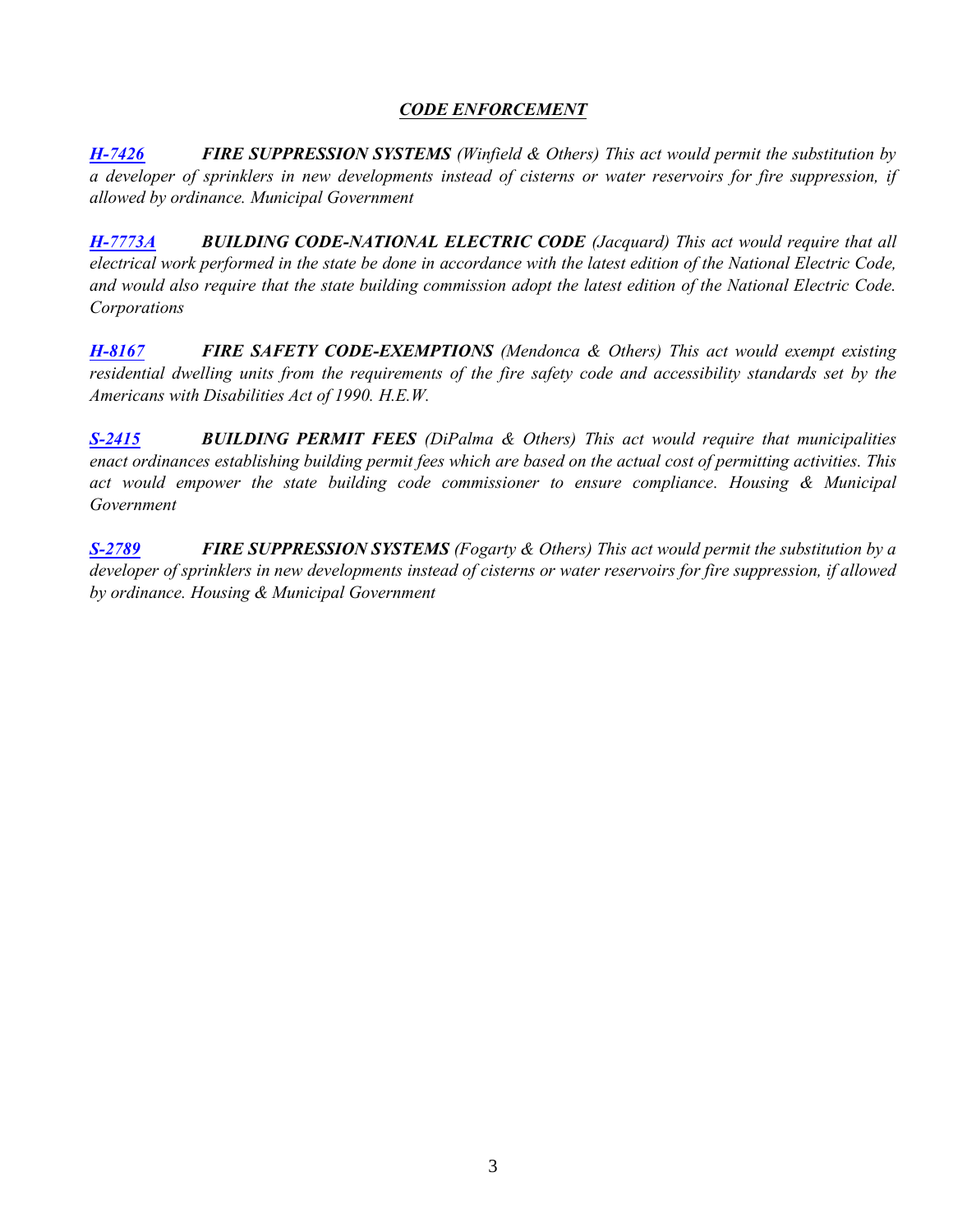# *EDUCATION & SCHOOLS*

*[H-7005](http://webserver.rilin.state.ri.us/BillText/BillText18/HouseText18/H7005.pdf) CURRICULUM-COMPUTER SCIENCE (Lombardi and Others) This act would direct the council on elementary and secondary education to develop recommendations for a high school curriculum to prepare students for successful postsecondary education and careers in computer science. H.E.W.*

*[H-7006](http://webserver.rilin.state.ri.us/BillText/BillText18/HouseText18/H7006.pdf) TRANSPORTATION OF PUPILS (Lombardi & Others) This act would require school committees to provide transportation for any student who resides two (2) or more miles from school. H.E.W.*

*[H-7040](http://webserver.rilin.state.ri.us/BillText/BillText18/HouseText18/H7040.pdf) COMPULSORY ATTENDANCE (McNamara & Others) This act would direct school districts experiencing high rates of student absenteeism to establish attendance review teams to address this absenteeism. The act would also direct the state department of education to establish a chronic absenteeism prevention and intervention plan by January 1, 2019. The act would also direct the council on elementary and secondary education to include each school district's absenteeism rate within the report on school discipline presented annually to the general assembly, and to include the school or district's absenteeism rate in any report card or evaluation of the effectiveness of a school or district. H.E.W.*

*[H-7041](http://webserver.rilin.state.ri.us/BillText/BillText18/HouseText18/H7041.pdf) CARBON MONOXIDE DETECTORS (McNamara and Others) This act would require that effective January 1, 2019, all school buildings where students are in attendance would be required to have carbon monoxide detectors installed and maintained therein. The act would also authorize the fire safety code board of appeal and review to promulgate rules and regulations to enforce the provisions of this requirement. H.E.W.*

*[H-7044A](http://webserver.rilin.state.ri.us/BillText/BillText18/HouseText18/H7044A.pdf) CURRICULUM-FAMILY LIFE (Solomon and Others) This act would permit that ageappropriate and developmentally-appropriate education on consent and sexual activity be increased in secondary schools as part of a family life course. H.E.W.*

*[H-7060](http://webserver.rilin.state.ri.us/BillText/BillText18/HouseText18/H7060.pdf) CERTIFICATION OF TEACHERS (Ranglin-Vassell and Others) This act would waive the fee for taking an examination required to be licensed and certified as a teacher when the teaching candidate possesses a bachelor's degree. Finance*

*[H-7107](http://webserver.rilin.state.ri.us/BillText/BillText18/HouseText18/H7107.pdf) JOINT RESOLUTION-INTERNATIONAL DYSLEXIA ASSOCIATION ALIGNED GRADUATE CERTIFICATE IN DYSLEXIA KNOWLEDGE AND PRACTICE-APPROPRIATIONS (McEntee & Others) This act would partially reimburse public school districts who send their qualified, certified teaching staff within this state to obtain a graduate certificate in dyslexia knowledge and practice as designed and implemented by the University of Rhode Island and aligned with the International Dyslexia Association (IDA) Knowledge and Practice Standards for Teachers of Reading. Finance*

*[H-7109](http://webserver.rilin.state.ri.us/BillText/BillText18/HouseText18/H7109.pdf) STATE MANDATES-CESSATION OF IMPLEMENTATION (Edwards & Others) This act would provide that if during any fiscal year the state reimbursement to cities and towns and school districts is insufficient to cover the costs of state mandates as reported by the department of revenue, those affected cities, towns, and school districts may cease implementation of state mandates at their discretion, in an amount not greater than fifty percent (50%) of the value of the reimbursement shortfall. Finance*

*[H-7119](http://webserver.rilin.state.ri.us/BillText/BillText18/HouseText18/H7119.pdf) DYSLEXIA ASSOCIATION CERTIFICATION-PARTIAL FEE WAIVER (McEntee & Others) This act would authorize a one-half (1/2) fee waiver to pay one-half (1/2) the costs of teachers in obtaining an International Dyslexia Association aligned graduate certificate in dyslexia knowledge and practice. H.E.W.*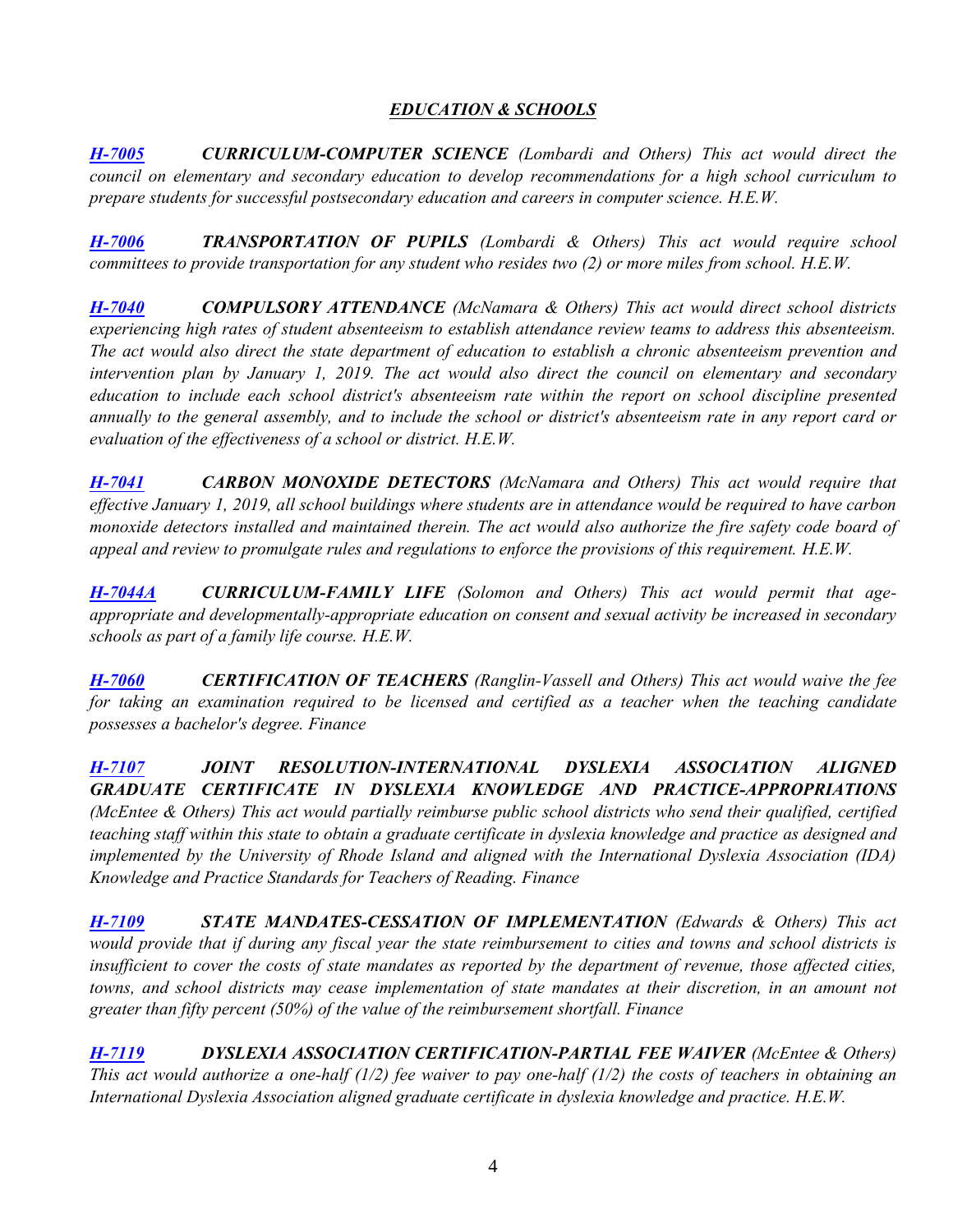*[H-7122](http://webserver.rilin.state.ri.us/BillText/BillText18/HouseText18/H7122.pdf) CHARTER SCHOOL BOARDS OF DIRECTORS (McEntee & Others) This act would authorize school committees to appoint one designee to the board of directors of the governing body of any charter public school where students who are residents of the school committee's district comprise at least five percent (5%) of the student body at the charter public school. H.E.W.*

*[H-7150](http://webserver.rilin.state.ri.us/BillText/BillText18/HouseText18/H7150.pdf) STUDENT'S BILL OF RIGHTS (Diaz and Others) This act would provide students attending public or private schools enrolled in grades K-12 with a student's bill of rights prohibiting discrimination based on race, sex, gender, economic status or mental, physical, developmental or sensory disabilities. H.E.W.*

*[H-7152](http://webserver.rilin.state.ri.us/BillText/BillText18/HouseText18/H7152.pdf) EARLY CHILDHOOD INNOVATION ACT (McNamara & Others) This act would establish the Rhode Island Early Childhood Innovation Act. The act would authorize the department of human services to establish an early childhood innovation fund for supporting programs designed to narrow the education achievement gap for at-risk children as they enter kindergarten. The act further provides that the general assembly allocate \$1,000,000 annually to this fund. H.E.W.*

*[H-7153](http://webserver.rilin.state.ri.us/BillText/BillText18/HouseText18/H7153.pdf) ALTERNATIVE DISCIPLINARY INTERVENTIONS (Ranglin-Vassell and Others) This act would require school districts to provide for alternative programs and classroom space, within the school, to reduce the number of out-of-school suspensions. Students that pose a threat to a peer, teacher, administrator, support staff or themselves would be placed in an alternative educational setting within the school with a RIDE certified teacher. H.E.W.*

*[H-7154](http://webserver.rilin.state.ri.us/BillText/BillText18/HouseText18/H7154.pdf) DUAL ENROLLMENT (Casey and Others) This act would extend the benefits of the dual*  enrollment equal opportunity act to cover home-schooled students. The act would also direct the board of *education to ensure that the same policies regarding the cost for and payment of dual enrollment courses are consistently applied to public school students and home-schooled students alike. H.E.W.*

*[H-7155](http://webserver.rilin.state.ri.us/BillText/BillText18/HouseText18/H7155.pdf) PSAT and SAT TESTING (Casey and Others) This act would include home schooled students in the program to provide the PSAT and SAT free of charge to all Rhode Island public school students for the fiscal year starting July 1, 2018. H.E.W.*

*[H-7157](http://webserver.rilin.state.ri.us/BillText/BillText18/HouseText18/H7157.pdf) CURRICULUM-FIELD TRIPS (Perez and Others) This act would require that public schools of this state, beginning in kindergarten and continuing through and including grade twelve (12), would annually provide access for every student to at least one field trip to a nature preserve, reserve, or conservatory. H.E.W.*

*[H-7158](http://webserver.rilin.state.ri.us/BillText/BillText18/HouseText18/H7158.pdf) USE OF SUNSCREEN (Bennett & Others) This act would allow students in public schools to possess and use sunscreen. H.E.W.*

*[H-7185](http://webserver.rilin.state.ri.us/BillText/BillText18/HouseText18/H7185.pdf) OPEN MEETINGS (Edwards & Others) This act would allow school committees to add item(s) to their agendas for the purposes of discussion only without having to publish notice of the additional item(s). Judiciary*

*[H-7270](http://webserver.rilin.state.ri.us/BillText/BillText18/HouseText18/H7270.pdf) RESOLUTION EXTENDING REPORTING DEADLINES-COMMISSION RELATING TO EDUCATION (Casimiro & Others) This resolution would extend the reporting and expiration dates of the special legislative commission relating to education – school committees and superintendents from January 31, 2018, to June 30, 2018, and said commission would expire on July 30, 2018. H.E.W.*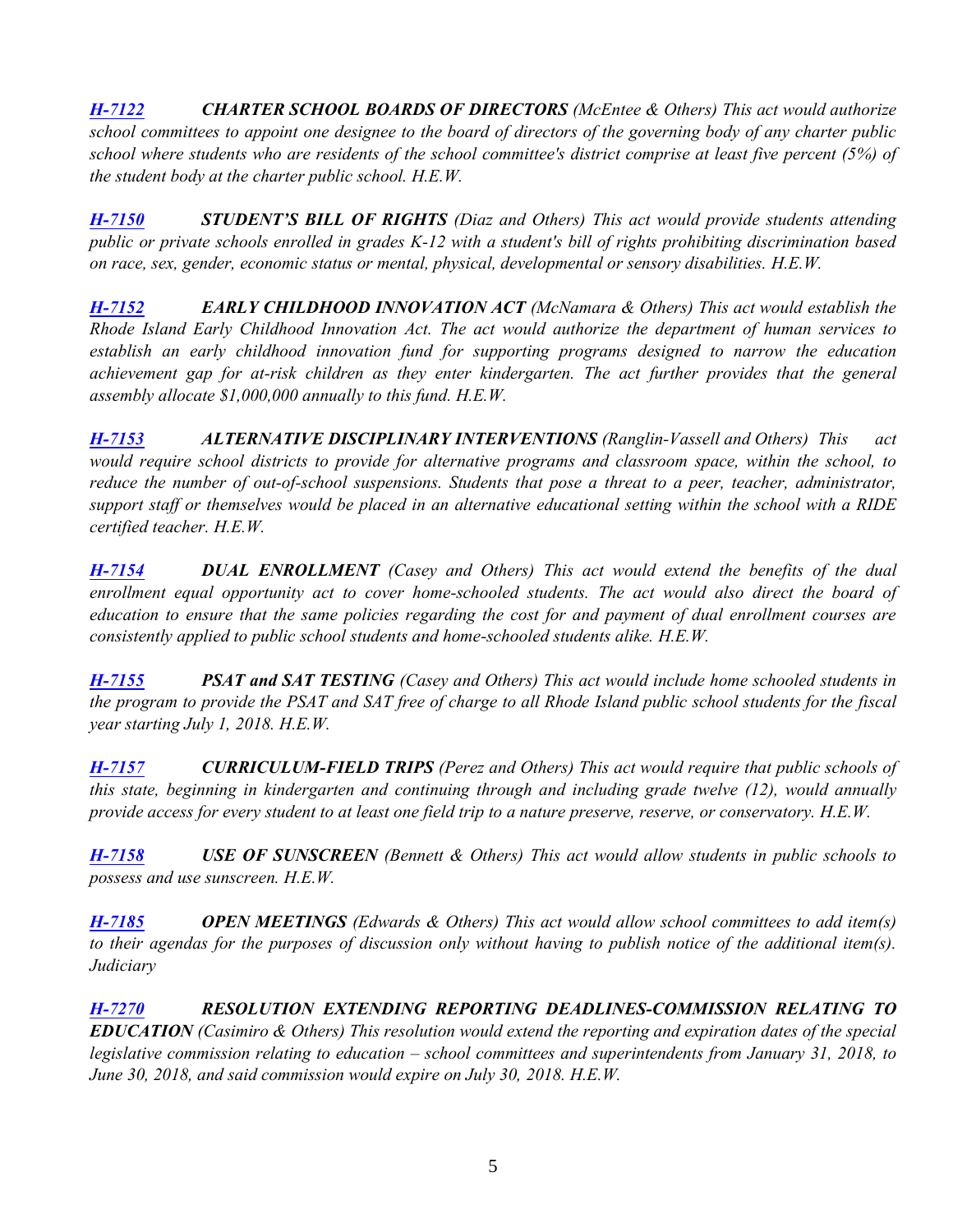*[H-7271](http://webserver.rilin.state.ri.us/BillText/BillText18/HouseText18/H7271.pdf) EDUCATION AND SCHOOL DISTRICT REGULATIONS-VARIANCES (Edwards & Others) This act would authorize the council on elementary and secondary education to grant variances to any provision of title 16 other than those provisions enumerated in § 16-60-4.2 and to any department of education and school district regulation not affecting the health and safety or civil rights of pupils in a public school. H.E.W.*

*[H-7280](http://webserver.rilin.state.ri.us/BillText/BillText18/HouseText18/H7280.pdf) ACCESS TO SECONDARY SCHOOL STUDENTS-MILITARY RECRUITERS (Vella-Wilkinson & Others) This act would require the same access to high school students by military recruiters enjoyed by other private recruiters at postsecondary institutions. Finance*

*[H-7283](http://webserver.rilin.state.ri.us/BillText/BillText18/HouseText18/H7283.pdf) FREE LUNCHES (Ranglin-Vassell and Others) This act would require free lunches to be provided for all elementary and secondary students attending public schools. Finance*

*[H-7296](http://webserver.rilin.state.ri.us/BillText/BillText18/HouseText18/H7296.pdf) CERTIFICATION OF SUPERINTENDENTS AND ADMINISTRATORS (McLaughlin & Others) This act would require that school superintendents, principals, vice principals, directors and administrators of public schools as well as all charter schools hold state certificates of qualification and would prohibit the granting of any waivers. H.E.W.*

*[H-7298](http://webserver.rilin.state.ri.us/BillText/BillText18/HouseText18/H7298.pdf) CURRICULUM-SEXUAL ASSAULT AND SAFE BEHAVIOR (Ranglin-Vassell & Others) This act would require the department of education to develop a program of age appropriate safe relationship behavior education and training, regarding the prevention of relationship abuse, and sexual violence and harassment. H.E.W.*

*[H-7348](http://webserver.rilin.state.ri.us/BillText/BillText18/HouseText18/H7348.pdf) SCHOOL BUILDINGS-SOLAR ROOF INSTALLATIONS (Marszalkowski & Others) This act would establish a pilot program to promote the creation of roof solar installations on school property to reduce the use of fossil fuels and to generate electricity in school buildings. This program would be implemented by the department of elementary and secondary education and the office of the postsecondary commissioner. Finance*

*[H-7367](http://webserver.rilin.state.ri.us/BillText/BillText18/HouseText18/H7367.pdf) JOINT PURCHASE AGREEMENTS-TECHNOLOGY (Keable and Others) This act would allow school committees and the Rhode Island Society of Technology Educators ("RISTE") to enter into joint purchase agreements for the purchase of technology and IT infrastructure. Education*

*[H-7370](http://webserver.rilin.state.ri.us/BillText/BillText18/HouseText18/H7370.pdf) CURRICULUM-CIVIC LITERACY (Newberry & Others) This act would require the commissioner of elementary and secondary education to adopt a course of study on the nation's founding and related documents, including the Declaration of Independence, the United States Constitution, and the Federalist Papers. H.E.W.*

*[H-7374](http://webserver.rilin.state.ri.us/BillText/BillText18/HouseText18/H7374.pdf) TRANSPORTATION OF PUPILS-SAFETY BELTS (O'Brien & Others) This act would require that every new school bus purchased or leased for use in the state be equipped with a combination pelvic and*  upper torso 3-point passenger seat belt system for the operator and each passenger seat effective January 1, 2020. *Each school district would prepare a plan for the implementation and use of the 3-point seat belts. H.E.W.*

*[H-7375](http://webserver.rilin.state.ri.us/BillText/BillText18/HouseText18/H7375.pdf) COMMISSION ON CHILDREN WITH DYSLEXIA/LEARNING DISABILITIES (O'Brien & Others) This resolution would amend and increase the membership from nine (9) to thirteen (13) and extend the reporting and expiration dates of the special legislative commission to assess and make recommendations on the educational needs of children with dyslexia and/or reading disabilities, from June 14, 2018, to February 7, 2019, and the commission would expire on May 7, 2019. H.E.W.*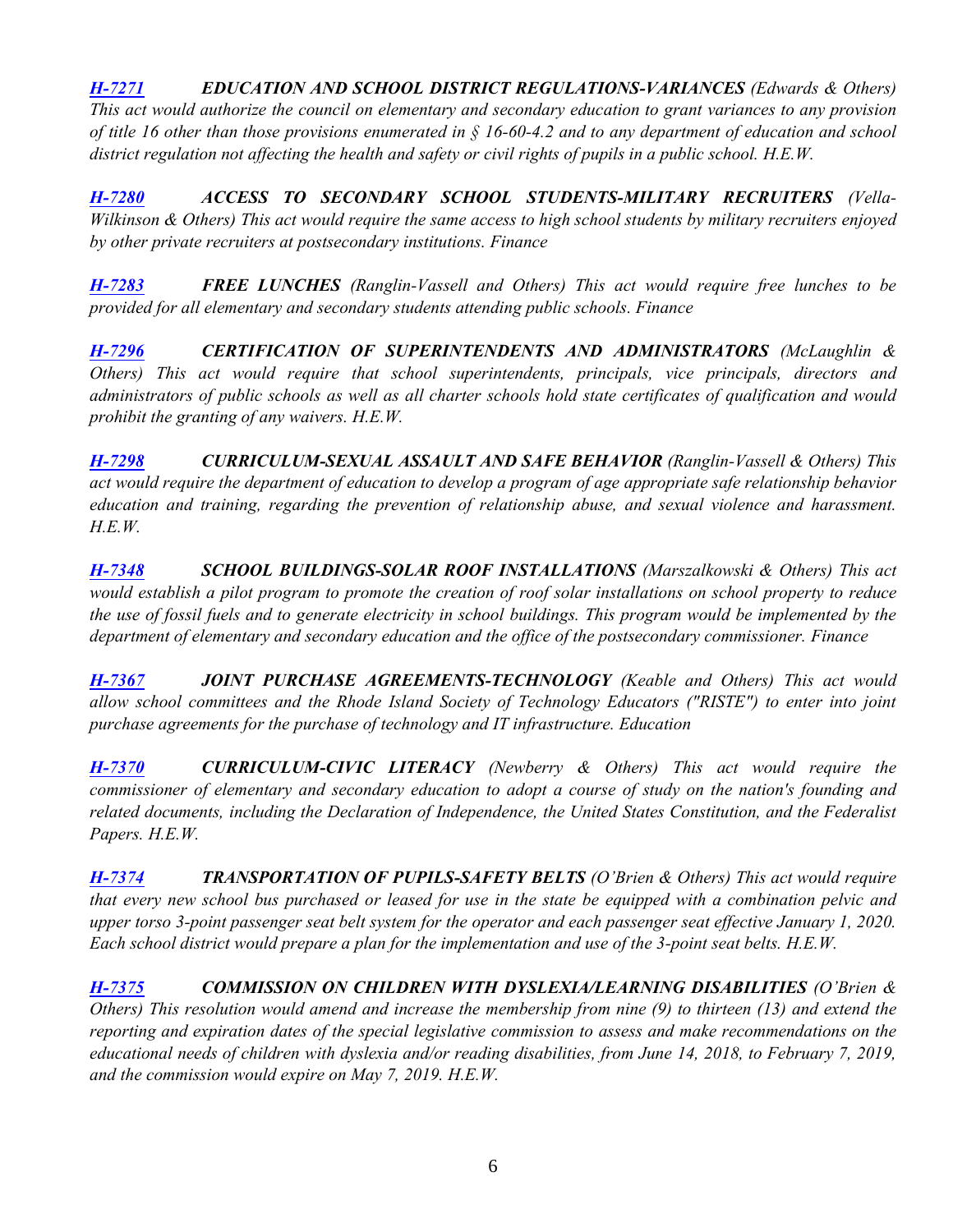*[H-7401](http://webserver.rilin.state.ri.us/BillText/BillText18/HouseText18/H7401.pdf) SCHOOL SOCIAL WORKERS/PSYCHOLOGISTS-MEDICAID REIMBURSEMENT (McNamara & Others) This act would direct that services provided by school social workers and certified school psychologists would be included as health care related services eligible for federal Medicaid reimbursement. Finance*

*[H-7413A](http://webserver.rilin.state.ri.us/BillText/BillText18/HouseText18/H7413A.pdf) RESOLUTION-OUT OF SCHOOL TIME LEARNING PROGRAMS (Casimiro & Others) This act would create a permanent joint commission to improve and increase the number of quality out of school time learning programs in the state. H.E.W.*

*[H-7419A](http://webserver.rilin.state.ri.us/BillText/BillText18/HouseText18/H7419A.pdf) UNHEALTH FOOD & BEVERAGES (McNamara & Others) This act would prohibit the advertising of unhealthy food and beverage products in schools that do not meet minimum federal and state governmental nutrition standards. H.E.W.*

*[H-7436](http://webserver.rilin.state.ri.us/BillText/BillText18/HouseText18/H7436.pdf) WORLD LANGUAGE & DUAL LANGUAGE IMMERSION ACT (Diaz & Others) This act would establish and require funding for a world language and dual language immersion program. Finance*

*[H-7497](http://webserver.rilin.state.ri.us/BillText/BillText18/HouseText18/H7497.pdf) SCHOOL SUSPENSIONS-RULES AND REGULATIONS (Vella-Wilkinson & Others) The act would amend the law on the student suspension, by requiring the council on elementary and secondary education along with the Rhode Island teachers' advisory council and a representative from the attorney general's office to work cooperatively to create regulations and programs for students who have been suspended, or otherwise removed from a regular classroom setting. It would require the programs to include academic instruction and address the social and emotional well-being of the student. The act would also require public school districts and charter schools to employ sufficient social workers and other educational specialists to provide support to students assigned to the alternative programs. H.E.W.*

*[H-7568](http://webserver.rilin.state.ri.us/BillText/BillText18/HouseText18/H7568.pdf) AMERICANIZATION OF SCHOOLS (Edwards & Others) This act would repeal the requirement that persons between sixteen (16) and twenty-one (21) years of age who cannot speak, read and write English attend school for the teaching of the English language for at least two hundred (200) hours until they acquire reasonable facility in speaking, reading and writing English. This act would also repeal fines and commitment to an institution as punishment for willful violation of this act. H.E.W.*

*[H-7570](http://webserver.rilin.state.ri.us/BillText/BillText18/HouseText18/H7570.pdf) POSSESSION OF FEMININE HYGIENE PRODUCTS (Donovan & Others) This act would permit students to possess and use over-the-counter products to treat menstrual cramps or vaginal yeast infections during school activities without a doctor's or parent's note. It would authorize the school district to encourage schools to educate pupils on the safe use of such products, but shall not hold the school district or its personnel liable for any damages. H.E.W.*

*[H-7577](http://webserver.rilin.state.ri.us/BillText/BillText18/HouseText18/H7577.pdf) STUDENT CELL PHONE USE-RULES & REGULATIONS (Williams & Others) This act would direct the commissioner of elementary and secondary education to issue regulations restricting cell phone use by students in the public schools during the school day unless they are being used in connection with an assignment or curriculum. H.E.W.*

*[H-7685](http://webserver.rilin.state.ri.us/BillText/BillText18/HouseText18/H7685.pdf) SCHOOL SOCIAL WORKERS (Kazarian & Others) This act would create a process for the department of education relating to the collection and organization of information concerning the workload and scope of the duties and responsibilities performed by school social workers. H.E.W.*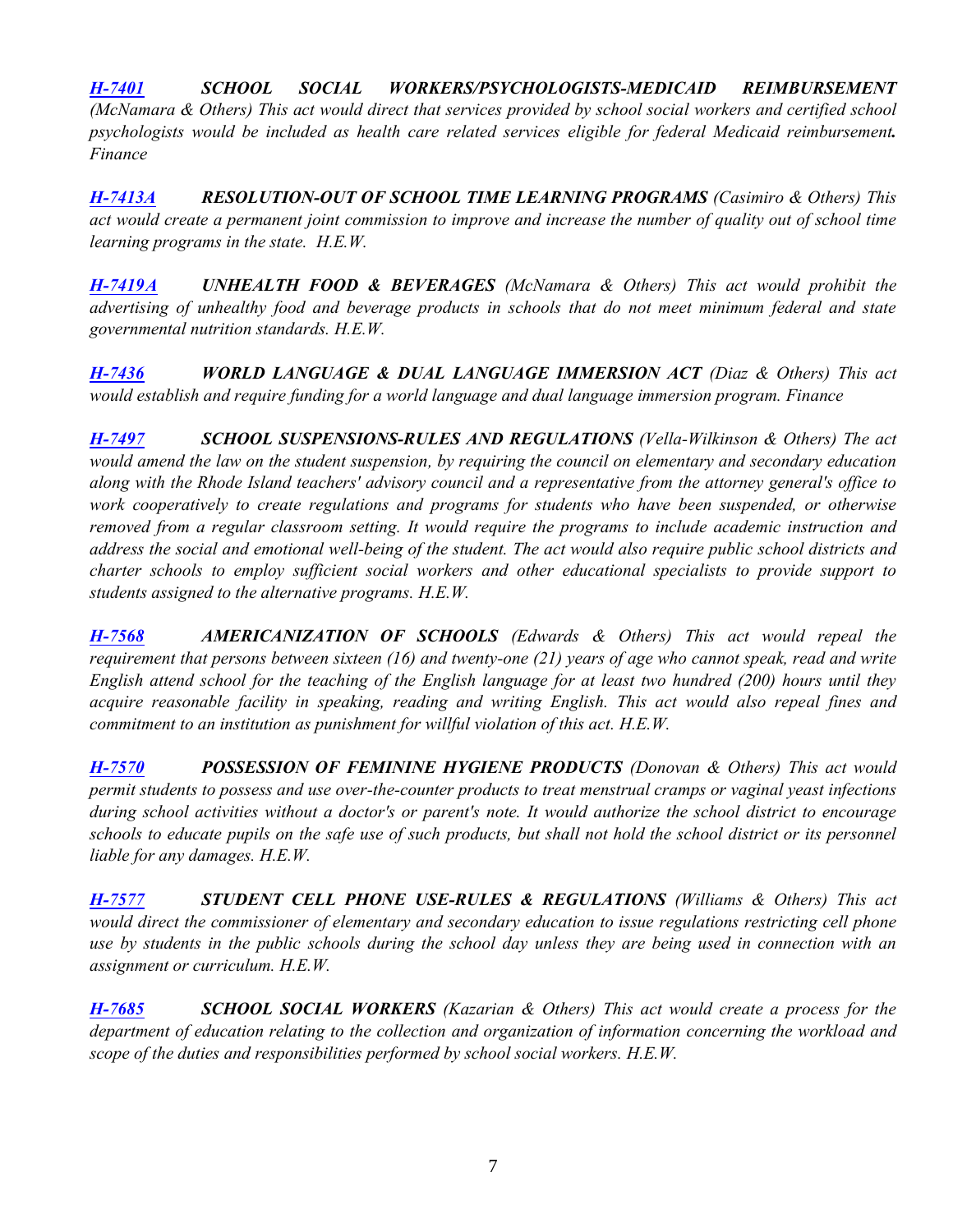*[H-7686](http://webserver.rilin.state.ri.us/BillText/BillText18/HouseText18/H7686.pdf) IMMUNIZATIONS (O'Grady & Others) This act would provide an exception to required school immunizations for pupils whose personal, philosophical, or religious beliefs are contrary to immunization and/or testing. H.E.W.*

*[H-7694A](http://webserver.rilin.state.ri.us/BillText/BillText18/HouseText18/H7694A.pdf) SCHOOL SAFETY ASSESSMENTS (Mattiello & Others) This act would codify the Rhode Island school safety committee into the general laws, and would require that school district safety assessments be provided to the Rhode Island school safety committee every three (3) years for review and recommendations. H.E.W.*

*[H-7696](http://webserver.rilin.state.ri.us/BillText/BillText18/HouseText18/H7696.pdf) RIGHT TO AN ADEQUATE EDUCATION (Messier & Others) This amendment to the constitution of the state, if approved, would provide that it would be the paramount duty of the general assembly, the department of education, and other government agencies to provide Rhode Island residents with equal opportunities to receive an education that is adequate to permit residents to achieve at high levels, effective January 1, 2019. This amendment would also provide for judicial enforcement of this provision. H.E.W.*

*[H-7698](http://webserver.rilin.state.ri.us/BillText/BillText18/HouseText18/H7698.pdf) TRANSPORTATION OF STUDENTS (Fogarty & Others) This act would require that the council of elementary and secondary education to adopt standards which take into consideration the time and cost of transporting students across municipal boundaries and to promote maximum efficiency in other programs that impact the education of students. H.E.W.*

*[H-7699](http://webserver.rilin.state.ri.us/BillText/BillText18/HouseText18/H7699.pdf) SCHOOL WASTE RECYCLING (Carson & Others) This act would require schools to comply*  with composting and recycling laws, would promote the donation of unspoiled nonperishable food by schools and *would promote the selection of local food service companies for school food service contracts. H.E.W.*

*[H-7703](http://webserver.rilin.state.ri.us/BillText/BillText18/HouseText18/H7703.pdf) SCHOOL YOUTH PROGRAMS-ATHLETIC TRAINERS (Kazarian & Others) This act would require all school districts to designate an athletic trainer to be available for high school athletic practices and games. H.E.W.* 

*[H-7707](http://webserver.rilin.state.ri.us/BillText/BillText18/HouseText18/H7707.pdf) SCHOOL YOUTH PROGRAMS-PROTECTIVE FACEMASKS (Donovan & Others) This act would require that Interscholastic League Athletes and youth sports athletes who are female and 19 years of age or younger and who play certain softball positions wear protective face masks during practice and at games. (Donovan & Others) H.E.W.*

*[H-7710](http://webserver.rilin.state.ri.us/BillText/BillText18/HouseText18/H7710.pdf) STUDENT PRIVACY -TECHNOLOGY DEVICES (O'Grady) This act would establish certain student privacy rights about take-home technology devices from school. The act would limit the ability of school officials to monitor and search a student's take-home technology device and would establish the process and criteria which school officials must follow to access a student's take-home technology device. H.E.W.* 

*[H-7711](http://webserver.rilin.state.ri.us/BillText/BillText18/HouseText18/H7711.pdf) CHARTER SCHOOL POPULATIONS (Amore) This act would require charter school populations to reflect the combined demographics of the sending district(s) in terms of special education, English language learners, and students who qualify for free and reduced-price lunch. H.E.W.*

*[H-7850](http://webserver.rilin.state.ri.us/BillText/BillText18/HouseText18/H7850.pdf) SCHOOL SAFETY MEASURES (McLaughlin & Others) This act would require ten percent (10%) of school aid be allocated to school safety measures. Finance*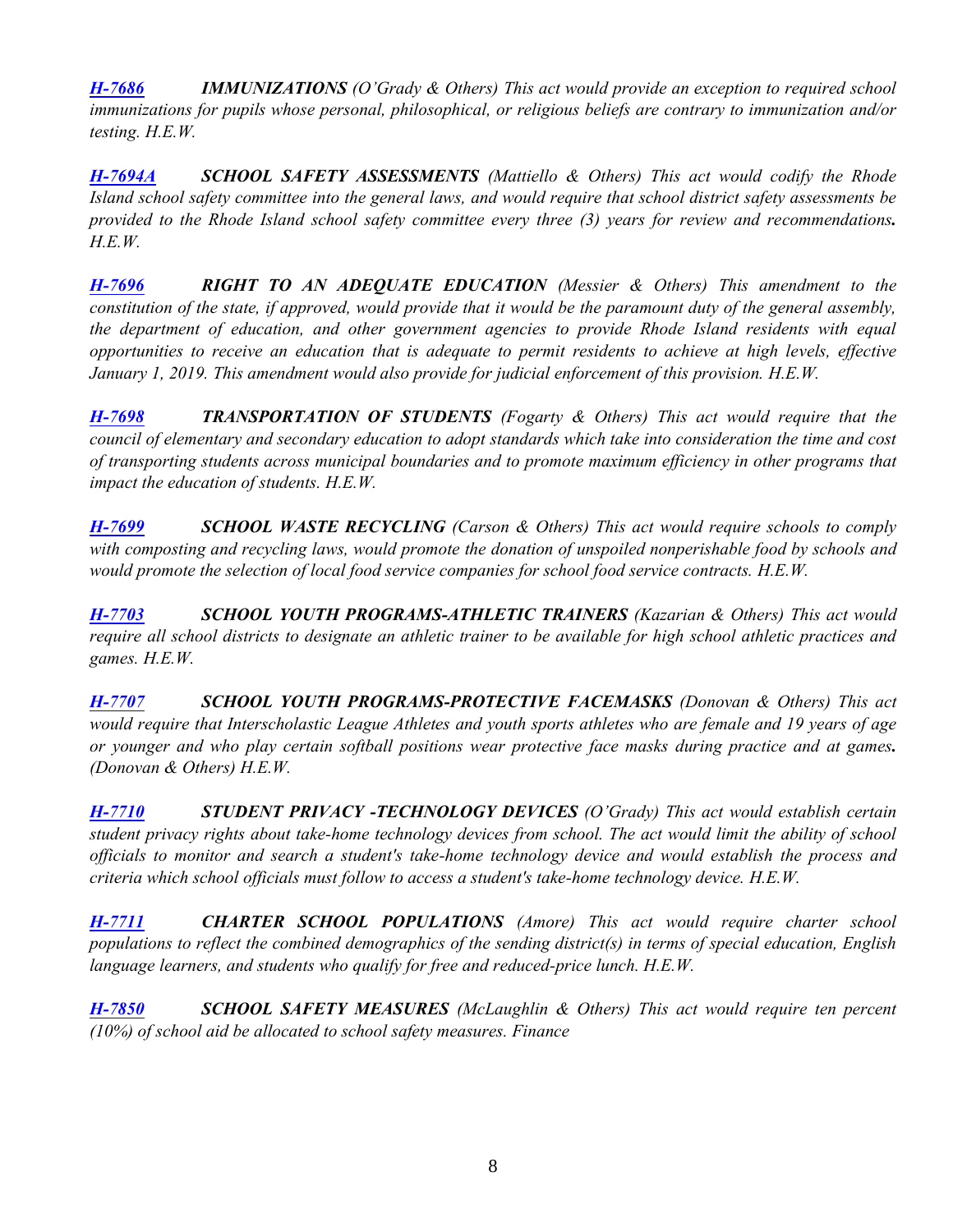*[H-7872](http://webserver.rilin.state.ri.us/BillText/BillText18/HouseText18/H7872.pdf) HIGH SCHOOL LIBRARIES (Tanzi & Others) This act would provide that the council on elementary and secondary education in setting standards for school libraries and services would at a minimum provide that secondary school students have access to libraries one hour before school, during school and for one hour after school. H.E.W.*

*[H-7884](http://webserver.rilin.state.ri.us/BillText/BillText18/HouseText18/H7884.pdf) MAYORAL ACADEMIES (Barros & Others) This act would require any mayoral academy which is part of a network of charter schools that seeks to be established or expanded in Rhode Island to provide evidence that its attrition rates, its special education enrollment numbers and its suspension rates are within a plus or minus five percent (+/- 5%) range of the state average. Finance*

*[H-7885](http://webserver.rilin.state.ri.us/BillText/BillText18/HouseText18/H7885.pdf) NEW/EXPANDED CHARTER SCHOOLS-IMPACT ASSESSMENTS (Barros & Others) This act would provide that the office of auditor general be responsible for analyzing and 2 reporting the impact of new or expanded charter schools. Finance*

*[H-7898](http://webserver.rilin.state.ri.us/BillText/BillText18/HouseText18/H7898.pdf) TEACHERS RIGHTS (O'Brien & Others) This act would create a comprehensive bill of rights for school teachers. H.E.W.*

*[H-7932](http://webserver.rilin.state.ri.us/BillText/BillText18/HouseText18/H7932.pdf) LICENSED SCHOOL PSYCHOLOGISTS (Diaz & Others) This act would include licensed school psychologists under the provisions of the general laws governing the regulations of psychologists. Corporations*

*[H-7957](http://webserver.rilin.state.ri.us/BillText/BillText18/HouseText18/H7957.pdf) WEAPONS ON SCHOOL GROUNDS (Ranglin-Vassell & Others) This act would prohibit schools from offering any incentives to teachers who are licensed to carry a weapon. Judiciary*

*[H-7974](http://webserver.rilin.state.ri.us/BillText/BillText18/HouseText18/H7974.pdf) CURRICULUM-STEM SCIENCE LABORATORIES (Ranglin-Vassell & Others) This act would require all public secondary schools to provide a working science laboratory for all students studying science, technology, engineering or mathematics. H.E.W.* 

*[H-7987](http://webserver.rilin.state.ri.us/BillText/BillText18/HouseText18/H7987.pdf) CURRICULUM-SUBSTANCE ABUSE/SUICIDE PREVENTION (O'Brien & Others) This act would require, rather than suggest, that the department of elementary and secondary education incorporate substance abuse prevention and suicide prevention into the health education curriculum. H.E.W.*

*[H-8011](http://webserver.rilin.state.ri.us/BillText/BillText18/HouseText18/H8011.pdf) HEALTH CARE/SAFETY OF PUPILS MEDICAL MARIJUANA (Slater & Others) This act would allow a school nurse-teacher and school nurse's designee to possess and administer properly authorized medical marijuana to a student at school. It would also provide protection from criminal prosecution and limit civil liability if they possess and administer medical marijuana to students at school. H.E.W.*

*[H-8059](http://webserver.rilin.state.ri.us/BillText/BillText18/HouseText18/H8059.pdf) LUNCH SHAMING (Lancia & Others) This act would prohibit the stigmatization (lunchshaming) of children unable to pay for meals served as part of the breakfast or lunch program offered at elementary and secondary schools. H.E.W.*

*[H-8067](http://webserver.rilin.state.ri.us/BillText/BillText18/HouseText18/H8067.pdf) SCHOOL BUSSES-SAFETY BELTS (Nardolillo & Others) This act would require that every new school bus purchased or leased for use in the state be equipped with a combination pelvic and upper torso 3* point passenger seat belt system for the operator and each passenger seat effective January 1, 2020. Each school *district would prepare a plan for the implementation and use of the 3-point seat belts. H.E.W.*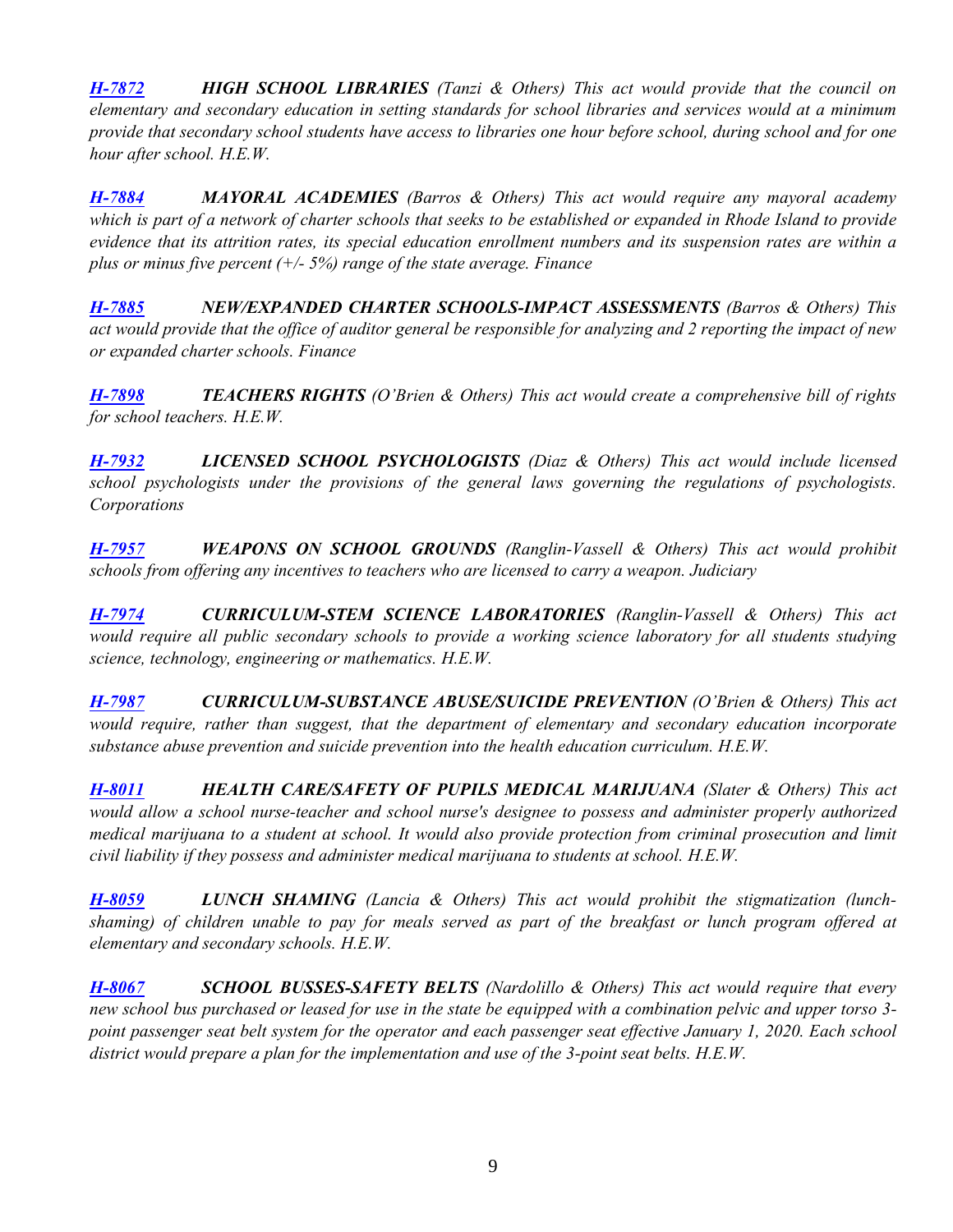*[H-8121](http://webserver.rilin.state.ri.us/BillText/BillText18/HouseText18/H8121.pdf) EXPANSION OF CHARTER SCHOOLS-ADMISSION CRITERIA (Phillips & Others) This act would include "admissions criteria for career preparation programs" as an enrollment procedure required to be included in proposals for the creation or expansion of charter schools. H.E.W.*

*[H-8168](http://webserver.rilin.state.ri.us/BillText/BillText18/HouseText18/H8168.pdf) COMMUNITY SERVICE REQUIREMENTS (Tobon & Others) This act would require all students to perform a minimum amount of community service each school year and would grant them the option to perform certain forms of community service for academic credit. H.E.W.*

*[H-8240](http://webserver.rilin.state.ri.us/BillText/BillText18/HouseText18/H8240.pdf) INTERNET SAFETY (Ucci & Others) This act would require that students in the seventh grade receive education in Internet safety. H.E.W.*

*[H-8252](http://webserver.rilin.state.ri.us/BillText/BillText18/HouseText18/H8252.pdf) SCHOOL SECURITY PERSONNEL EMPLOYMENT (Giarusso & Others) This act would enable all persons with at least two (2) years law enforcement or military work experience to work as a school security employee regardless of the nature, source or amount of their other income. Judiciary*

*[S-2009](http://webserver.rilin.state.ri.us/BillText/BillText18/SenateText18/S2009.pdf) JOINT PURCHASE AGREEMENTS-TECHNOLOGY (DiPalma and Others) This act would allow school committees and the Rhode Island Society of Technology Educators ("RISTE") to enter into joint purchase agreements for the purchase of technology and IT infrastructure. Education* 

*[S-2025](http://webserver.rilin.state.ri.us/BillText/BillText18/SenateText18/S2025.pdf) DRUG AWARENESS PROGRAMS (Seveney & Others) This act would: (1) Place approval of drug awareness programs for minors up through high school level charged with civil marijuana offenses in the discretion of the department of behavioral healthcare, developmental disabilities and hospitals (BHDDH); (2) Redirect funds from certain civil fines imposed to the general revenue fund to be expended by BHDDH to fund substance abuse and student assistance programs for youth; (3) Mandate that BHDDH establish funding criteria for distribution of funds and require that municipalities receiving funds file annual reports verifying that the funds are being used for substance abuse prevention programs; (4) Make high schools eligible for assistance programs; and (5) Changes the title of chapter 16- 9 21.3 to reflect high school participation in the programs. Judiciary*

*[S-2050](http://webserver.rilin.state.ri.us/BillText/BillText18/SenateText18/S2050.pdf) CONCUSSION TRAINING (Lombardi & Others) This act would refine the law on guidelines for concussions at school and youth programs so that an adult trained in recognizing the symptoms of a concussion is required to be present during all events. Education*

*[S-2051](http://webserver.rilin.state.ri.us/BillText/BillText18/SenateText18/S2051.pdf) COMPETENCY/PROFICIENCY BASED LEARNING POLICIES (Picard) This act would require that the board of elementary and secondary education adopt a competency-based/proficiency-based learning policy whereby students can earn credits through demonstration of competency. Education*

*[S-2113](http://webserver.rilin.state.ri.us/BillText/BillText18/SenateText18/S2113.pdf) CURRICULUM-FIELD TRIPS (Ciccone and Lombardi) This act would require that public schools of this state, beginning in kindergarten and continuing through and including grade twelve (12), would annually provide access for every student to at least one field trip to a nature preserve, reserve, or conservatory. Education*

*[S-2115](http://webserver.rilin.state.ri.us/BillText/BillText18/SenateText18/S2115.pdf) USE OF SUNSCREEN (Miller & Others) This act would allow students in public schools to possess and use sunscreen. Education*

*[S-2179](http://webserver.rilin.state.ri.us/BillText/BillText18/SenateText18/S2179.pdf) CARBON MONOXIDE DETECTORS (Miller & Others) This act would require that effective January 1, 2019, all school buildings where students are in attendance would be required to have carbon*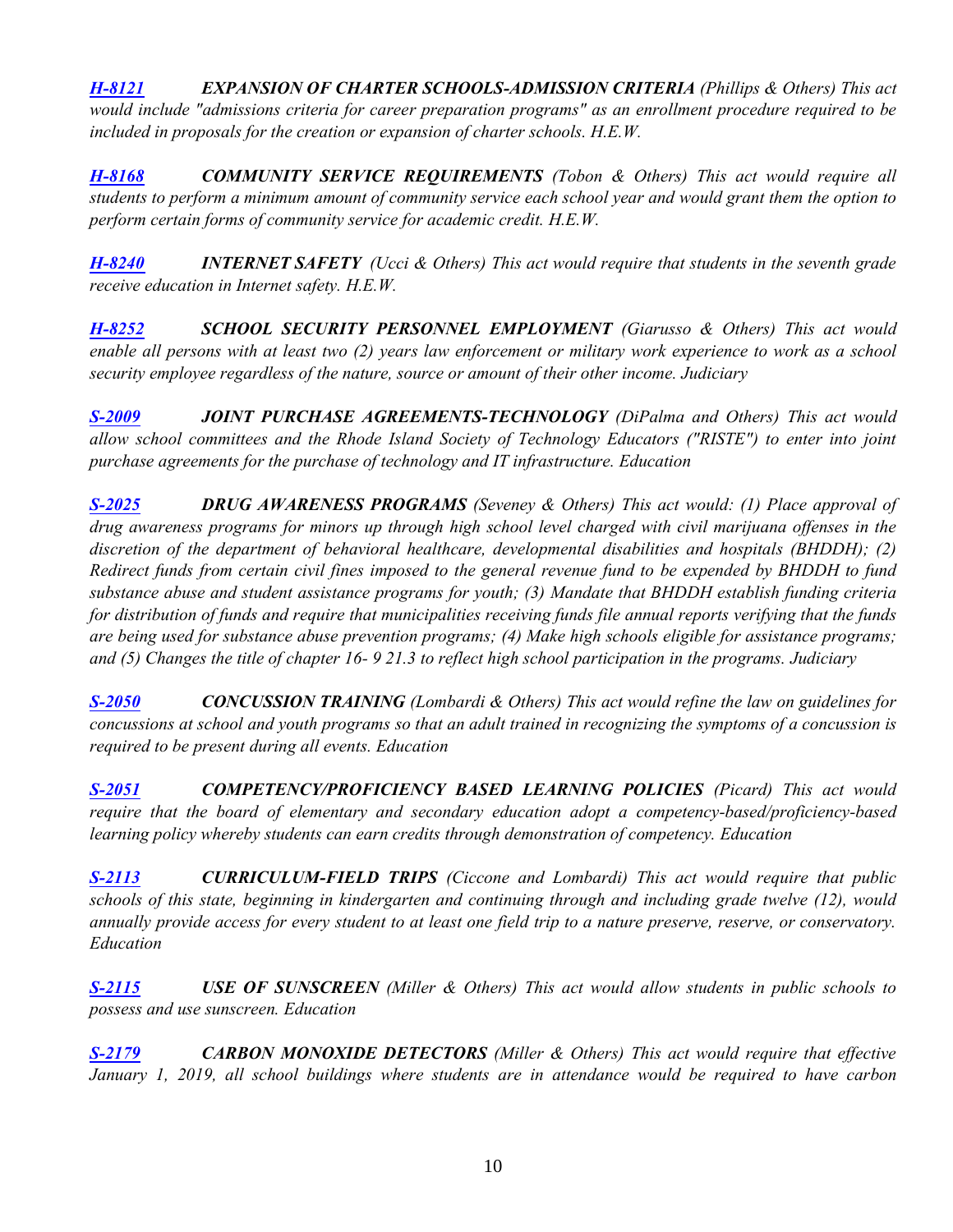*monoxide detectors installed and maintained therein. The act would also authorize the fire safety code board of appeal and review to promulgate rules and regulations to enforce the provisions of this requirement. Education*

*[S-2180](http://webserver.rilin.state.ri.us/BillText/BillText18/SenateText18/S2180.pdf) CHARTER SCHOOLS-ASSESSMENT OF DISTRICT PAYMENTS (Satchell & Others) This act would provide for quarterly assessments of district payments to charter public school, Davies and the Met Center calculated on a per diem basis and payable within thirty (30) days and would require said charters, Davies and the Met Center to keep enrollment records with student ID numbers to avoid double billing. Education*

*[S-2181](http://webserver.rilin.state.ri.us/BillText/BillText18/SenateText18/S2181.pdf) RIGHT TO AN ADEQUATE EDUCATION (Picard & Others) This amendment to the constitution of the state, if approved, would provide that it would be the paramount duty of the general assembly, the department of education, and other government agencies to provide Rhode Island residents with equal opportunities to receive an education that is adequate to permit residents to achieve at high levels, effective January 1, 2019. The amendment would also provide for judicial enforcement of this provision. Education*

*[S-2182](http://webserver.rilin.state.ri.us/BillText/BillText18/SenateText18/S2182.pdf) CURRICULUM-SUBSTANCE ABUSE AND SUICIDE PREVENTION (Miller & Others) This act would require, rather than suggest, that the department of elementary and secondary education incorporate substance abuse prevention and suicide prevention into the health education curriculum. Education*

*[S-2183](http://webserver.rilin.state.ri.us/BillText/BillText18/SenateText18/S2183.pdf) DUAL ENROLLMENT (Cote & Others) This act would extend the benefits of the dual enrollment equal opportunity act to cover home schooled students. The act would also direct the board of education to ensure that the same policies regarding the cost for and payment of dual enrollment courses are consistently applied to public school students and home-schooled students alike. Education*

*[S-2184](http://webserver.rilin.state.ri.us/BillText/BillText18/SenateText18/S2184.pdf) CAREER & TECHNICAL STUDENTS -FUNDING FORMULA (Gallo & Others) This act would provide that the department of education, in consultation with a workgroup composed of various stakeholders, would develop a funding formula for school districts sending students to career and technical programs outside the district. Education*

*[S-2185](http://webserver.rilin.state.ri.us/BillText/BillText18/SenateText18/S2185.pdf) CERTIFICATION OF TEACHERS (Felag & Others) This act would amend certain sections of the education law to reference the new council on elementary and secondary education, and would make provisions to allow for certification as teachers, military personnel, and their spouses who are certified in another state. Education*

*[S-2186A](http://webserver.rilin.state.ri.us/BillText/BillText18/SenateText18/S2186A.pdf) CHARTER SCHOOLS-BOARDS OF DIRECTORS (Sheehan & Others) This act would require school committees to appoint one designee to the board of directors of the governing body of any charter public school where students who are residents of the school committee's district comprise at least five percent (5%) of the student body at the charter public school. Education*

*[S-2187](http://webserver.rilin.state.ri.us/BillText/BillText18/SenateText18/S2187.pdf) BEGINNING OF SCHOOL YEAR (Raptakis & Others) This act would require public schools, including charter schools, begin the school year on the day after Labor Day commencing in the school year 2019- 2020. This act would take effect upon passage and would apply to the school year 2019-2020. Education*

*[S-2289](http://webserver.rilin.state.ri.us/BillText/BillText18/SenateText18/S2289.pdf) FIREARMS ON SCHOOL GROUNDS (Metts & Others) This act would provide that only peace officers and persons approved by the school authorities for the purposes of educational instruction may carry firearms or other weapons on school grounds. Judiciary*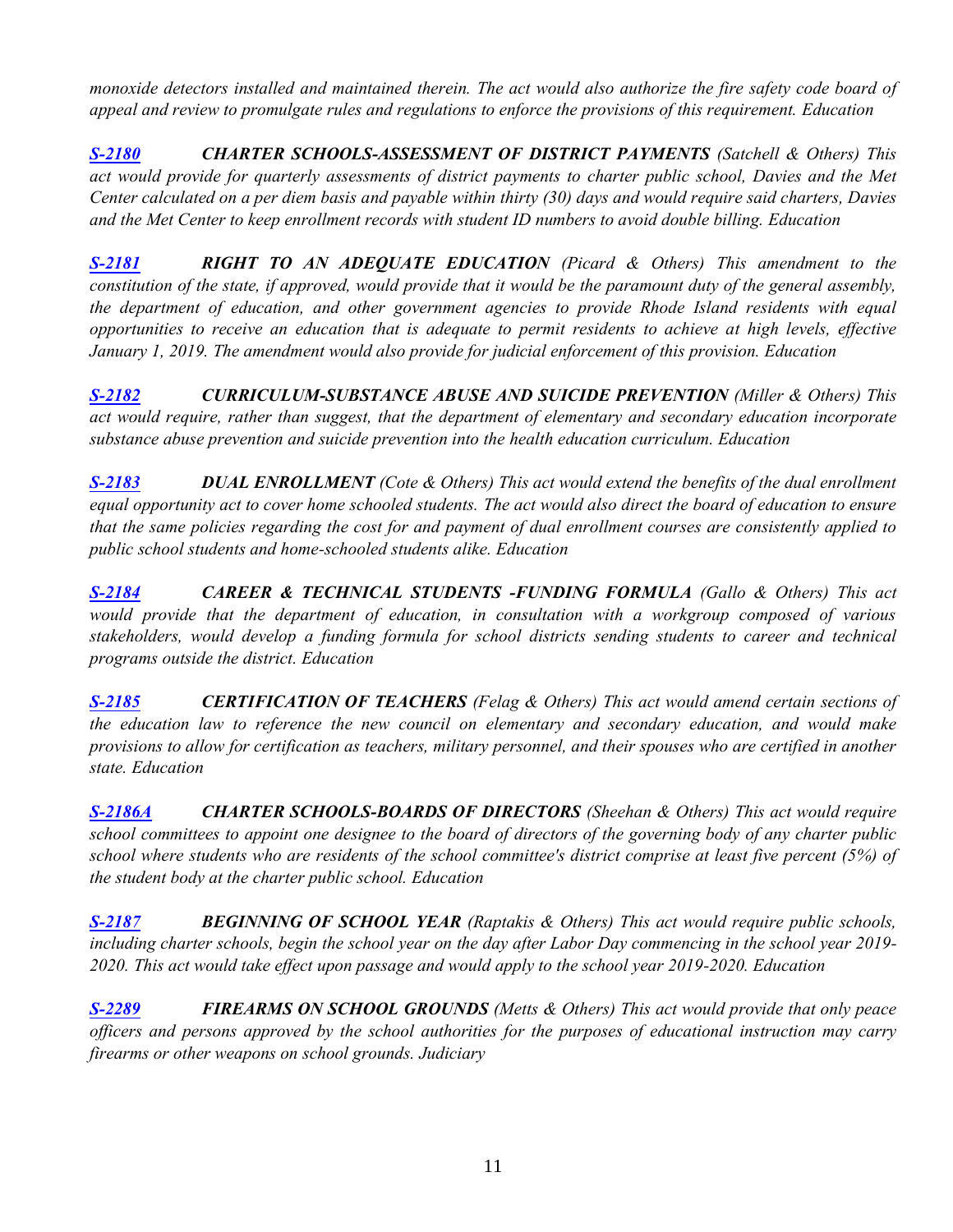*[S-2338](http://webserver.rilin.state.ri.us/BillText/BillText18/SenateText18/S2338.pdf) HIGH SCHOOL LIBRARIES (Miller & Others) This act would provide that the council on elementary and secondary education in setting standards for school libraries and services would at a minimum provide that secondary school students have access to libraries one hour before school, during school and for one hour after school. Education*

*[S-2340](http://webserver.rilin.state.ri.us/BillText/BillText18/SenateText18/S2340.pdf) POSSESSION OF FEMININE HYGIENE PRODUCTS (Calkin & Others) This act would permit students to possess and use over-the-counter products to treat menstrual cramps or vaginal yeast infections during school activities without a doctor's or parent's note. It would authorize the school district to encourage schools to educate pupils on the safe use of such products, but shall not hold the school district or its personnel liable for any damages. Education*

*[S-2342](http://webserver.rilin.state.ri.us/BillText/BillText18/SenateText18/S2342.pdf) CHARTER SCHOOLS- BOARDS OF DIRECTORS (Sosnowski & Others) This act would authorize school committees to appoint one designee to the board of directors of the governing body of any charter public school where students who are residents of the school committee's district comprise at least five percent (5%) of the student body at the charter public school. Education*

*[S-2343](http://webserver.rilin.state.ri.us/BillText/BillText18/SenateText18/S2343.pdf) WAIVER OF PROVISIONS (Pearson & Others) This act would authorize the commissioner of elementary and secondary education, with the approval of the council on elementary and secondary education, to waive certain provisions of the laws on elementary and secondary education for public schools but would prohibit the waiver of other listed provisions. Education*

*[S-2350A](http://webserver.rilin.state.ri.us/BillText/BillText18/SenateText18/S2350A.pdf) UNHEALTHY FOOD AND BEVERAGE ADVERTISING (Sosnowski & Others) This act would prohibit the advertising of unhealthy food and beverage products in schools that do not meet minimum federal and state governmental nutrition standards. Education*

*[S-2351](http://webserver.rilin.state.ri.us/BillText/BillText18/SenateText18/S2351.pdf) CHILDREN UNDER CARE OF STATE AGENCIES-TRANSPORTATION COSTS (Picard) This act would require the department of elementary and secondary education and the department of children, youth and families to each pay fifty percent (50%) of the out-of-district transportation costs for children allowed to remain in the school where the child is enrolled at the time of placement. Education*

*[S-2352](http://webserver.rilin.state.ri.us/BillText/BillText18/SenateText18/S2352.pdf) RESOLUTION-WORLD CLASS EDUCATION SYSTEM (Conley & Others) This resolution would extend the reporting and expiration dates of the special legislative commission to conduct a comprehensive review and make recommendations regarding the creation of a world-class education system in Rhode Island from March 1, 2018, to November 1, 2018, and said commission would expire on March 1, 2019. Education*

*[S-2373](http://webserver.rilin.state.ri.us/BillText/BillText18/SenateText18/S2373.pdf) TEACHER CERTIFICATION-DYSLEXIA (Sosnowski & Others) This resolution would partially reimburse public school districts who send their qualified, certified teaching staff within the state to obtain a graduate certificate in dyslexia knowledge and practice as designed and implemented by the University of Rhode Island and aligned with the International Dyslexia Association (IDA) Knowledge and Practice Standards for Teachers of Reading. Finance*

**[S-2503](http://webserver.rilin.state.ri.us/BillText/BillText18/SenateText18/S2503.pdf) RESOLUTION-REVIEW OF MASSACHUSETTS EDUCATION REFORM ACT** (Pearson and *Others) This resolution requests that the Rhode Island Board of Education conduct a comprehensive review of the Massachusetts Education Reform Act (MERA) of 1993, and subsequent Acts and reform measures, to determine and recommend measures to promote the adoption of ways in which resources can be most effectively utilized to improve Rhode Island's overall education standards and governance. The Rhode Island Board of Education would be required to report back to the Senate on or before December 1, 2018. Education*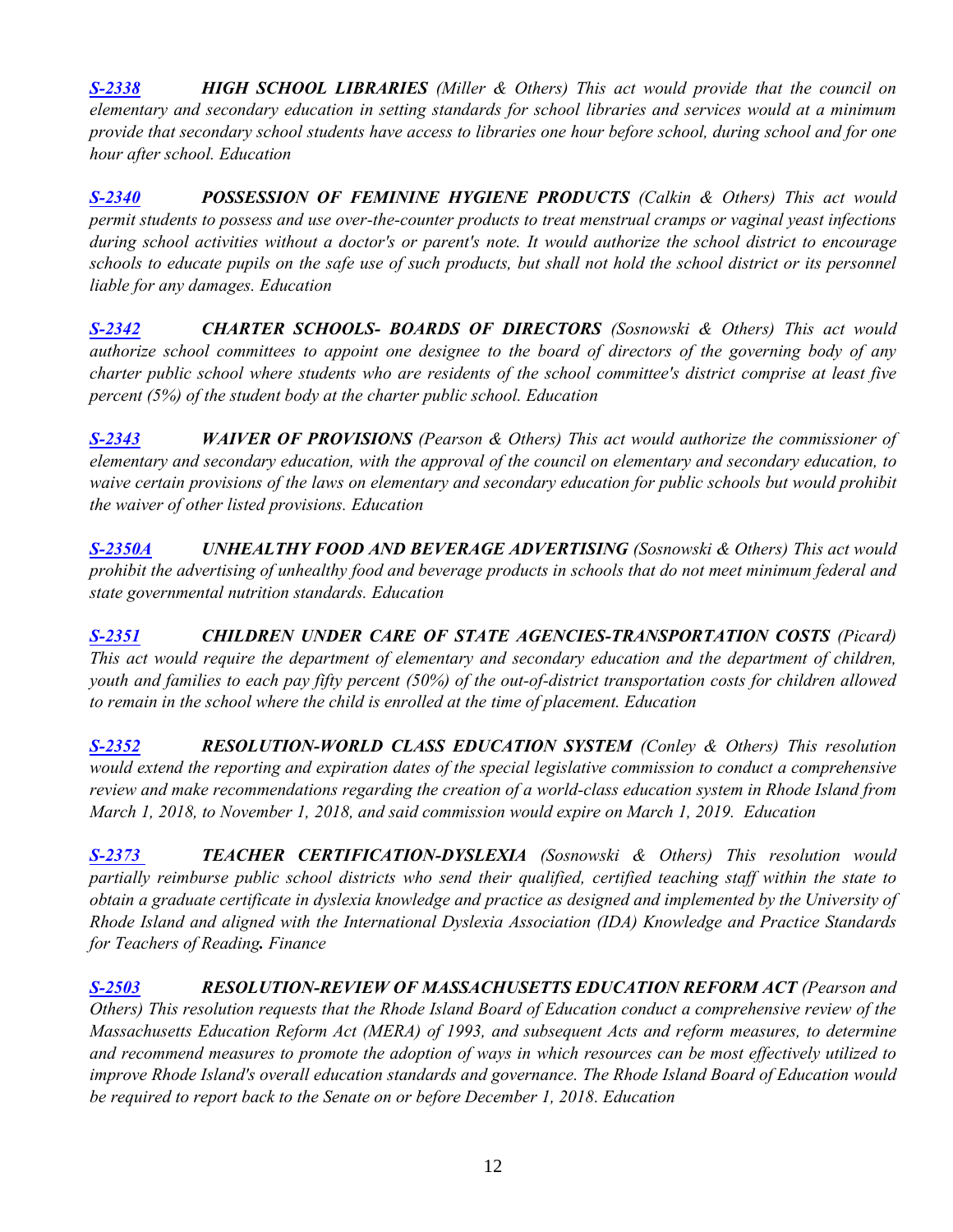*[S-2504](http://webserver.rilin.state.ri.us/BillText/BillText18/SenateText18/S2504.pdf) CELL PHONE USE BY STUDENTS-RULES AND REGULATIONS (Quezada & Others) This act would direct the commissioner of elementary and secondary education to issue regulations restricting cell phone use by students in the public schools during the school day unless they are being used relating to an assignment or curriculum. Education*

*[S-2505](http://webserver.rilin.state.ri.us/BillText/BillText18/SenateText18/S2505.pdf) CHARTER PUBLIC SCHOOLS (Pearson & Others) This act would require charter school populations to reflect the combined demographics of the sending district(s) in terms of special education, English language learners, and students who qualify for free and reduced-price lunch. Education*

*[S-2506](http://webserver.rilin.state.ri.us/BillText/BillText18/SenateText18/S2506.pdf) DUAL LANGUAGE IMMERSION ACT (Ciccone & Others) This act would establish and require funding for a world language and dual language immersion program. Education*

*[S-2574](http://webserver.rilin.state.ri.us/BillText/BillText18/SenateText18/S2574.pdf) SCHOOL BUSSES-IGNITION INTERLOCK SYSTEMS (Raptakis & Others) This act would require all school buses to be equipped with ignition interlock systems. This act would take effect on January 1, 2019. Judiciary*

*[S-2644](http://webserver.rilin.state.ri.us/BillText/BillText18/SenateText18/S2644.pdf) TAKE HOME TECHNOLOGY DEVICES (Satchell & Other) This act would establish certain student privacy rights in regard to take-home technology devices from school. The act would limit the ability of school officials to monitor and search a student's take-home technology device and would establish the process and criteria which school officials must follow to access a student's take-home technology device. Education*

*[S-2645](http://webserver.rilin.state.ri.us/BillText/BillText18/SenateText18/S2645.pdf) TRANSPORTATION OF PUPILS (Picard) This act would require that pupil transportation vehicles with four (4) or more pupils have a school bus monitor. Education* 

*[S-2646](http://webserver.rilin.state.ri.us/BillText/BillText18/SenateText18/S2646.pdf) COMMISSIONER OF EDUCATION-APPOINTMENT (Pearson & Others) This act would provide that the commissioner of elementary and secondary education would be appointed by the governor with the advice and consent of the senate. The commissioner of elementary and secondary education would serve at the pleasure of the governor. Education*

*[S-2647](http://webserver.rilin.state.ri.us/BillText/BillText18/SenateText18/S2647.pdf) START OF SCHOOL YEAR (Morgan & Other) This act would require public schools, including charter schools, to begin the school year after Labor Day commencing in the school year 2019-2020. This act would take effect upon passage and would apply to the school year 2019-2020.*

*[S-2649](http://webserver.rilin.state.ri.us/BillText/BillText18/SenateText18/S2649.pdf) MAYORAL ACADEMIES (Pearson & Others) This act would require the student populations of mayoral academies to reflect the combined demographics of the sending district(s) in terms of the number of students in special education, who are English language learners, and who qualify for free and reduced-price school meals. Education*

*[S-2744](http://webserver.rilin.state.ri.us/BillText/BillText18/SenateText18/S2744.pdf) IMMUNIZATIONS (Goodwin & Others) This act would provide an exception to required school immunizations for pupils whose personal, philosophical, or religious beliefs are contrary to immunization and/or testing. Health & Human Services*

*[S-2774](http://webserver.rilin.state.ri.us/BillText/BillText18/SenateText18/S2774.pdf) SAFE SCHOOL PROGRAMS (Archambault & Others) This act would establish a process of funding and ensuring that our public schools remain safer and secure. The safe school program would require that a certified school resource officer be employed at each public school and would allow for each school*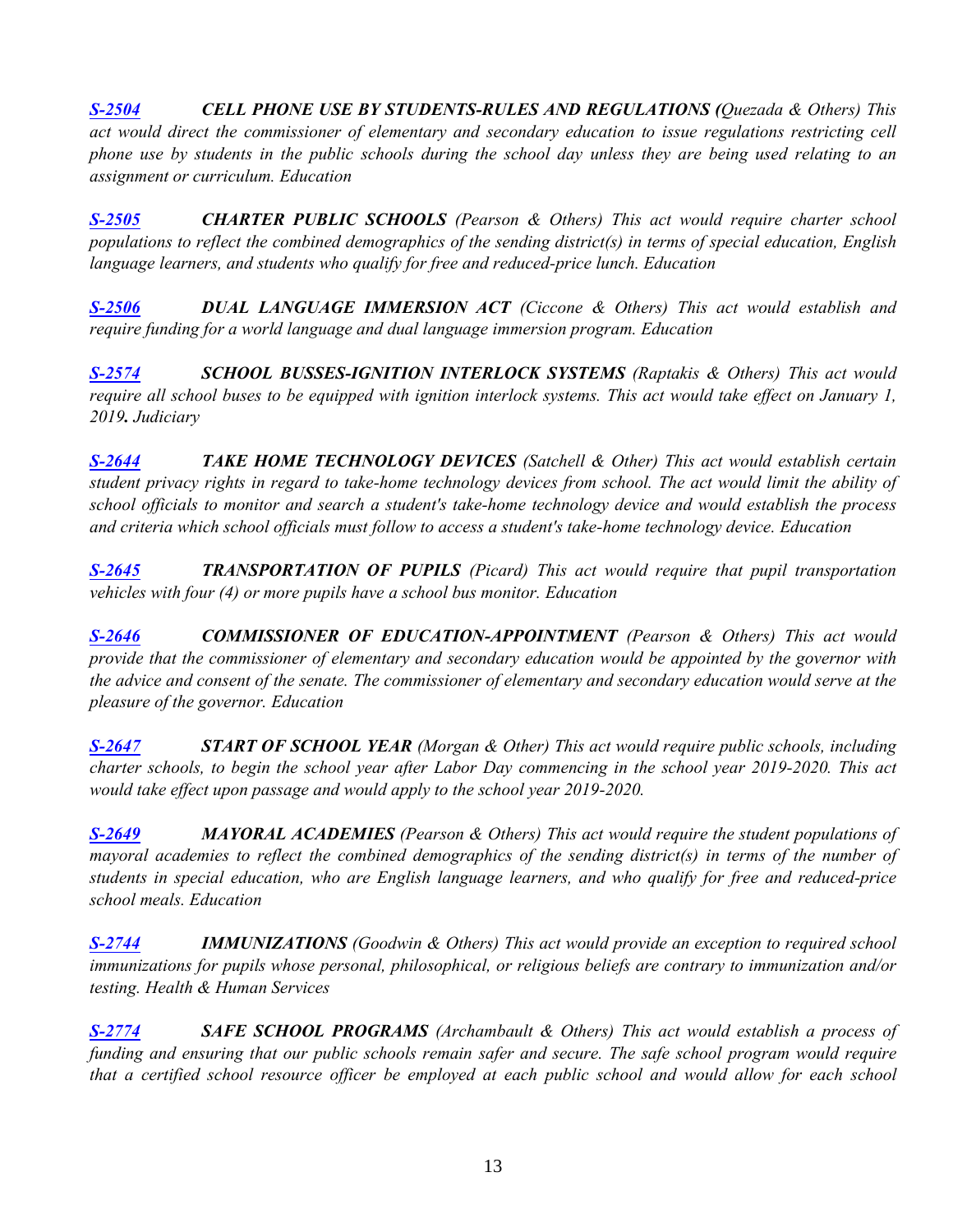*department to seek an additional five percent (5%) reimbursement for school construction projects related to safety. Education*

*[S-2775](http://webserver.rilin.state.ri.us/BillText/BillText18/SenateText18/S2775.pdf) SCHOOL BUSSES-3 POINT SAFETY BELTS (Gallo & Others) This act would require all new school buses purchased or leased on or after January 1, 2 2020, for use in the state to be equipped with a combination pelvic and upper torso 3-point passenger seat belt system for the operator and each passenger seat. Each school district shall be required to prepare a plan for implementation and use of 3-point seat belts, as well as plan requiring compliance for use of the seat belts. Education* 

*[S-2776](http://webserver.rilin.state.ri.us/BillText/BillText18/SenateText18/S2776.pdf) CURRICULUM-CURSIVE PENMANSHIP (Morgan & Paolino) This act would require elementary schools to provide instruction in cursive penmanship. Education*

*[S-2796](http://webserver.rilin.state.ri.us/BillText/BillText18/SenateText18/S2796.pdf) SAFE SCHOOL PROGRAMS (Fogarty & Others) This act would establish a process of funding and ensuring that our public schools remain safer and secure. The safe school program would require that a certified school resource officer be employed at each public school and would allow for each school department to seek an additional five percent (5%) reimbursement for school construction projects related to safety. Judiciary*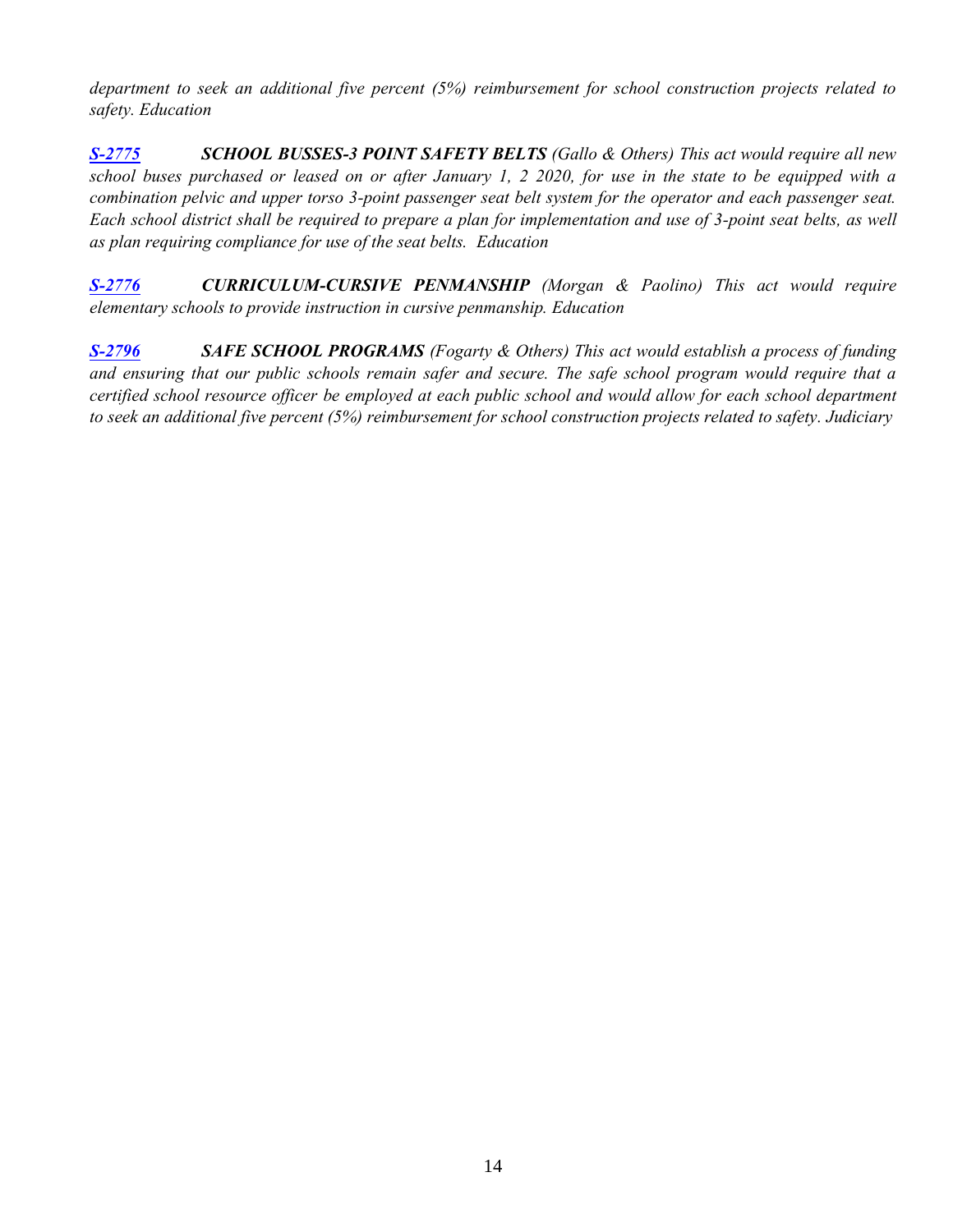## *ELECTIONS*

<span id="page-14-0"></span>*[H-7342](http://webserver.rilin.state.ri.us/BillText/BillText18/HouseText18/H7342.pdf) VOTER IDENTIFICATION (Blazejewski & Others) This act would repeal the voter identification law, which required voters to prove their identity with written documents before they would be allowed to vote. Judiciary*

*[H-7444](http://webserver.rilin.state.ri.us/BillText/BillText18/HouseText18/H7444.pdf) POLITICAL CONTRIBUTIONS BY STATE/MUNICIPAL VENDORS (Canario & Others) This act would amend the election laws concerning state vendors who are disqualified from making political contributions due to their business dealings with the state. This act would also add municipal vendors to those who are disqualified from making political contributions due to their business dealings with a municipality. Judiciary*

*[H-7501](http://webserver.rilin.state.ri.us/BillText/BillText18/HouseText18/H7501.pdf) IN PERSON EARLY VOTING (Solomon & Others) This act would create a process for inperson early voting to be conducted at locations determined by local boards and approved by the state board and would amend provisions related to mail ballots. Judiciary*

*[H-7509](http://webserver.rilin.state.ri.us/BillText/BillText18/HouseText18/H7509.pdf) POLITICAL PARTIES (Edwards & Others) This act would allow a political organization, that wants to become a recognized political party in the state of Rhode Island, to begin collecting voter signatures equal to five percent (5%) of the votes cast in the state for governor or president in the preceding general election, immediately after the general election instead of no earlier than January 1 of the year the political organization wants to place a candidate on the ballot. Judiciary*

*[H-7522](http://webserver.rilin.state.ri.us/BillText/BillText18/HouseText18/H7522.pdf) REGISTRATION OF VOTERS (Corvese & Others) This act would require the secretary of state to notify the appropriate elected official of a newly registered voter's most recent former place of residence, only if it is located outside of Rhode Island. Judiciary*

*[H-7530](http://webserver.rilin.state.ri.us/BillText/BillText18/HouseText18/H7530.pdf) RESIDENCE OF THOSE IN GOVERNMENT CUSTODY (Williams & Others) This act would require that persons in government custody use their actual residence for census and redistricting purposes. Such information would be determined by the department of corrections and the secretary of state, and forwarded to the United States census bureau. Judiciary*

*[H-7721](http://webserver.rilin.state.ri.us/BillText/BillText18/HouseText18/H7721.pdf) NOMINATION DEADLINES (Handy & Shekarchi) This act would move the declaration of candidacy date from the last consecutive Monday, Tuesday, and Wednesday in June in the even years to the first Monday, Tuesday, and Wednesday in June. The act also requires independent presidential candidates and presidential candidates of political parties to file their nomination papers ninety (90) days before the general election. Finally, it moves the party primary election back from September to the third 6 Tuesday in August. Judiciary*

*[H-7728](http://webserver.rilin.state.ri.us/BillText/BillText18/HouseText18/H7728.pdf) MAIL BALLOTS (Azzinaro & Others) This act would amend the time within which mail ballots must be returned to the state board of elections and the time to commence the counting of mail ballots on election day, from nine o'clock (9:00) p.m. to eight o'clock (8:00) p.m. Judiciary*

*[H-7729](http://webserver.rilin.state.ri.us/BillText/BillText18/HouseText18/H7729.pdf) WRITE-IN CANDIDATES (Marszalkowski & Casimiro) This act would require all candidates seeking to be elected by write-in ballots to file a declaration of intent with the secretary of state no later than four (4:00) p.m. on the day before the election. It would also require the tallying of write-in votes only for election contests in which no name appears on the printed ballot or for write-in candidates meeting the declaration*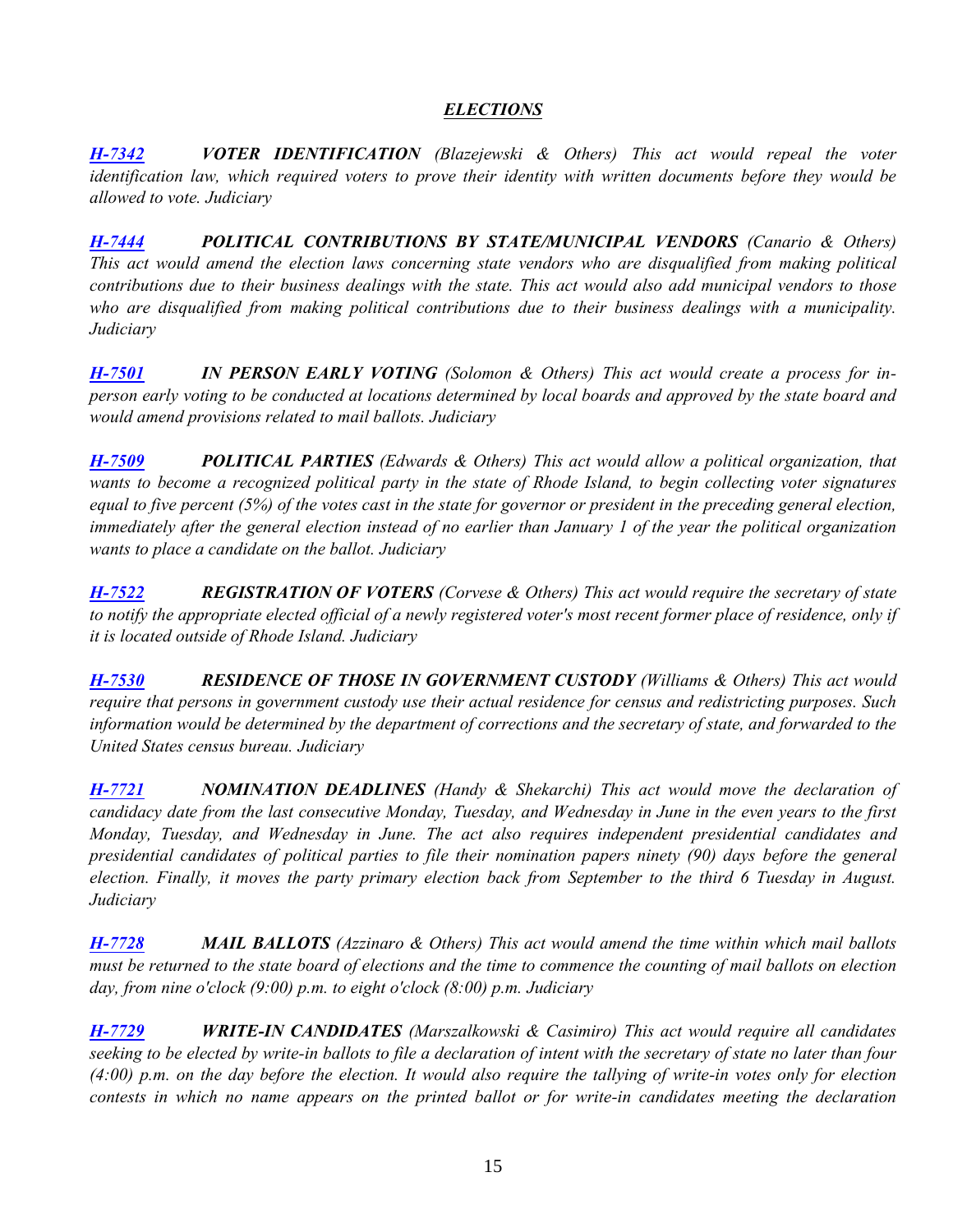*requirements. Finally, it would mandate that the board of elections report all votes received by declared write-in candidates. Judiciary*

*[H-8190](http://webserver.rilin.state.ri.us/BillText/BillText18/HouseText18/H8190.pdf) CHANGE OF PARTY DESIGNATION (Donovan & Others) This act would change the period of time a voter may have to change their party affiliation from the ninetieth day preceding any primary election for which the voter is eligible to vote to the twenty-ninth day preceding any primary election for which the voter is eligible to vote. Judiciary* 

*[S-2294](http://webserver.rilin.state.ri.us/BillText/BillText18/SenateText18/S2294.pdf) POLITICAL CONTRIBUTIONS BY STATE/MUNICIPAL VENDORS (Lombardi & Others) This act would amend the election laws concerning state vendors who are disqualified from making political contributions due to their business dealings with the state. This act would also add municipal vendors to those who are disqualified from making political contributions due to their business dealings with a municipality. Judiciary*

*[S-2419](http://webserver.rilin.state.ri.us/BillText/BillText18/SenateText18/S2419.pdf) IN-PERSON EARLY VOTING (Lynch & Others) This act would create a process for in-person early voting to be conducted at locations determined by local boards and approved by the state board and would amend provisions related to mail ballots. Judiciary*

*[S-2440](http://webserver.rilin.state.ri.us/BillText/BillText18/SenateText18/S2440.pdf) VOTER REGISTRATION (Archambault) This act would require the secretary of state to notify the appropriate elected official of a newly registered voter's most recent former place of residence, only if it is located outside of Rhode Island. Judiciary*

*[S-2446](http://webserver.rilin.state.ri.us/BillText/BillText18/SenateText18/S2446.pdf) CHANGE OF PARTY DESIGNATION (Lombardi) This act would allow any person who has designated their party affiliation to change the designation on or before the twenty-ninth day preceding any primary election. It also changes the date of primaries to the third Tuesday after the first Monday in August. Judiciary*

*[S-2448](http://webserver.rilin.state.ri.us/BillText/BillText18/SenateText18/S2448.pdf) VOTER IDENTIFICATION (Goldin & Others) This act would repeal the voter identification law. Judiciary*

*[S-2572](http://webserver.rilin.state.ri.us/BillText/BillText18/SenateText18/S2572.pdf) PARTY DESIGNATION (Raptakis) This act would allow non-affiliated party voters to vote in party primaries without becoming an affiliated party voter. Judiciary*

*[S-2573](http://webserver.rilin.state.ri.us/BillText/BillText18/SenateText18/S2573.pdf) DATE OF PRIMARIES (Raptakis) This act would change the date of party primaries from the second Tuesday after the first Monday in September in each even numbered year to the first Tuesday in June in each even numbered year. Judiciary*

*[S-2704](http://webserver.rilin.state.ri.us/BillText/BillText18/SenateText18/S2704.pdf) MAIL BALLOTS (Morgan & Others) This act would require any person voting by mail ballot or emergency mail ballot to provide proof of identity, excepting those in a hospital, hospice, or skilled nursing facility. Judiciary*

*[S-2798](http://webserver.rilin.state.ri.us/BillText/BillText18/SenateText18/S2798.pdf) RETURN OF MAIL BALLOTS (Euer) This act would amend the time within which mail ballots must be returned to the state board of elections and the time to commence the counting of mail ballots on election day, from nine o'clock (9:00) p.m. to eight o'clock (8:00) p.m. Judiciary*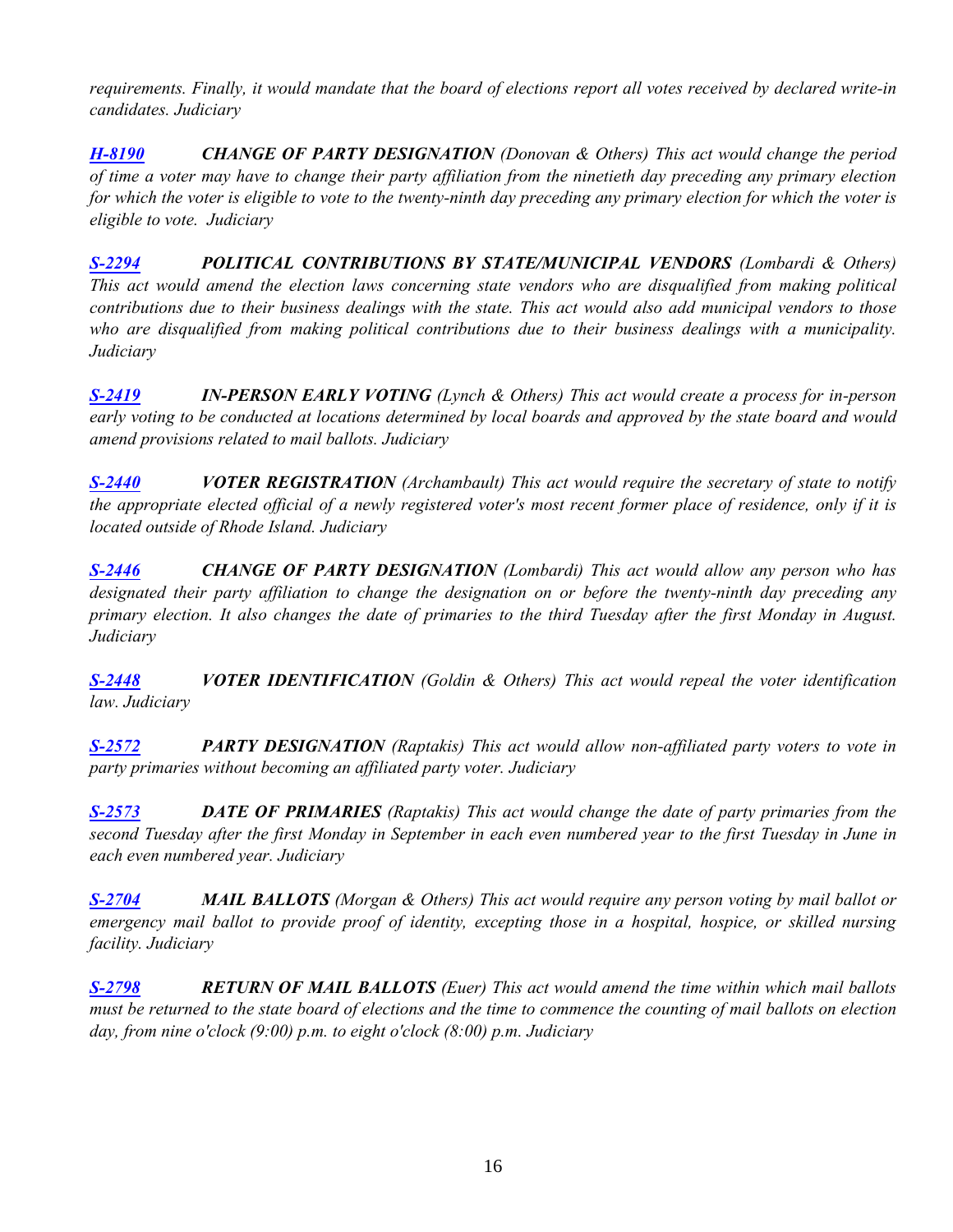## *ENVIRONMENT*

<span id="page-16-0"></span>*[H-7369](http://webserver.rilin.state.ri.us/BillText/BillText18/HouseText18/H7369.pdf) CONTAINERS USING BISPHENOL A (Handy & Others) This act would prohibit the use of containers, or food packaged in containers, that contain bisphenol A. H.E.W.*

*[H-7682](http://webserver.rilin.state.ri.us/BillText/BillText18/HouseText18/H7682.pdf) ILLEGAL DUMPING (Messier & Others) This act would allow cities and towns to issue violations to vehicles which are used for illegal dumping of materials, pursuant to city and town ordinances. Municipal Government*

*[H-7787](http://webserver.rilin.state.ri.us/BillText/BillText18/HouseText18/H7787.pdf) SOLID WASTE MANAGEMENT FACILITIES (Tobon & Others) This act would include a facility's potential detrimental impact on the community as a factor to be considered when approving the construction or operation of a solid waste management facility. Corporations*

*[H-7793](http://webserver.rilin.state.ri.us/BillText/BillText18/HouseText18/H7793.pdf) ENERGY SITING ORDINANCES (Handy & Others) This act would require, by July 1, 2019, the establishment of renewable energy siting ordinances in all cities and towns which would meet the standards set by a working group within the office of energy resources. Environment & Natural Resources*

*[H-7827](http://webserver.rilin.state.ri.us/BillText/BillText18/HouseText18/H7827.pdf) GLOBAL WARMING SOLUTIONS ACT (Handy & Others) This act would establish the Rhode Island global warming solutions act to reduce carbon emissions across various sectors of the local economy. Finance*

*[H-7851](http://webserver.rilin.state.ri.us/BillText/BillText18/HouseText18/H7851.pdf) PLASTIC WASTE REDUCTION ACT (McEntee & Others) This act would prohibit large retail sales establishments from providing plastic checkout bags and all retail establishments from providing expanded polystyrene disposable food containers enforced by municipal police departments or other municipal designees with an opt out provision. Finance*

*[H-7887](http://webserver.rilin.state.ri.us/BillText/BillText18/HouseText18/H7887.pdf) BEVERAGE CONTAINER RECYCLING PROGRAM (Barros & Others) This act would create a beverage container recycling program using redemption centers which would include the use of automated devices to accept containers for recycling. Finance*

*[H-7930](http://webserver.rilin.state.ri.us/BillText/BillText18/HouseText18/H7930.pdf) RESOURCE RECOVERY CORPORATION-COVER MATERIALS (Ucci & Others) This act would remove glass from the materials not permitted as cover materials by the resource recovery corporation. Corporations*

*[H-8123](http://webserver.rilin.state.ri.us/BillText/BillText18/HouseText18/H8123.pdf) MUNICIPAL WATER SUPPLY SYSTEMS (Slater & Diaz) This act would authorize any municipal water supply system and any regional water quality management district commission to enter into an agreement called a "transaction" enabling certain water supply systems to merge and be deemed a public utility pursuant to chapter 1 of title 39. Finance*

*[S-2026](http://webserver.rilin.state.ri.us/BillText/BillText18/SenateText18/S2026.pdf) SOLID WASTE MANAGEMENT FACILITIES (Goodwin & Nesslebush) This act would include a facility's potential detrimental impact on the community as a factor to be considered when approving the construction or operation of a solid waste management facility. Judiciary*

*[S-2053A](http://webserver.rilin.state.ri.us/BillText/BillText18/SenateText18/S2053A.pdf) COMMITTEE TO STUDY RI WATER RESOURCE BOARD AND WATER SUPPLY (Sosnowski) This resolution would amend and increase the membership of said commission from fifteen (15) to sixteen (16), and extend the reporting date of the special legislative commission to study the Rhode Island Water*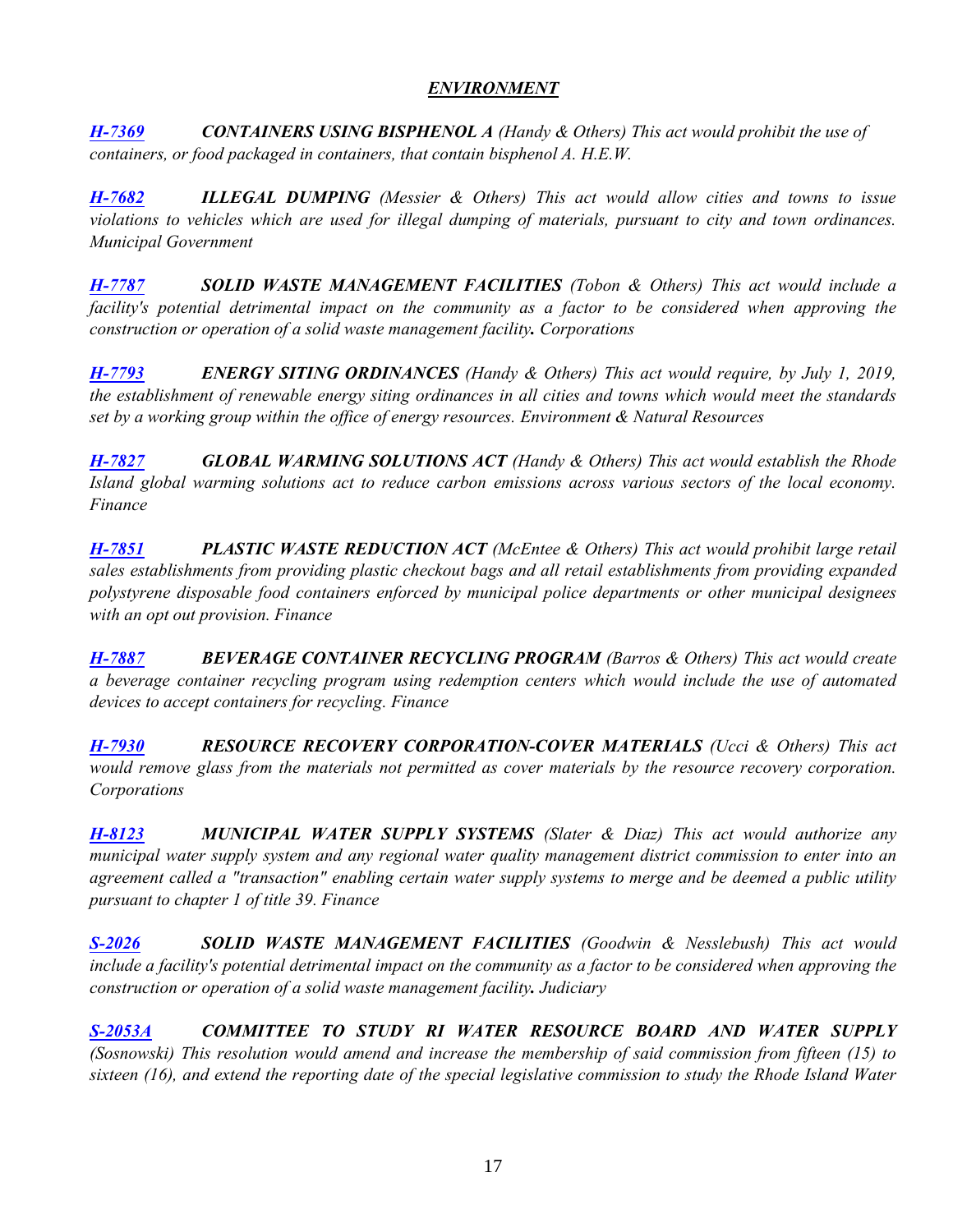*Resources Board and Water Supply from January 3, 2018 to March 4 30, 2018, and said commission would expire on June 1, 2018. Environment & Agriculture* 

*[S-2054](http://webserver.rilin.state.ri.us/BillText/BillText18/SenateText18/S2054.pdf) ENERGY PLANT SITING-CARBON EMISSIONS (Calkin & Others) This act would require carbon-emissions-reduction goals be considered in energy plant siting proceedings. This act would take effect upon passage and would apply to applications made to the energy facility siting board on or after the effective date of this act. Environment & Agriculture*

*[S-2116](http://webserver.rilin.state.ri.us/BillText/BillText18/SenateText18/S2116.pdf) OFFSHORE DRILLING (Euer & Others) This act would regulate activities related to any offshore oil and gas drilling, including exploration in federal waters of the Atlantic Ocean in an effort to minimize any adverse effects resulting therefrom within the territorial waters and coastline of the state. Environment & Agriculture* 

*[S-2188](http://webserver.rilin.state.ri.us/BillText/BillText18/SenateText18/S2188.pdf) CARBON PRICING PROGRAMS (Calkin & Others) This act would establish a fee on companies that sell fossil fuels for consumption or distribution within the state. This act would also establish an "energize Rhode Island fund" to disburse the collected funds. The funds would be disbursed through rebates to all residents and businesses in the state as well as allocated to climate resilience, renewable energy, energy efficiency, and climate adaptation programs that benefit Rhode Islands, including low-income residents and small businesses. Environment and Agriculture*

*[S-2354](http://webserver.rilin.state.ri.us/BillText/BillText18/SenateText18/S2354.pdf) PLASTIC WASTE REDUCTION ACT (Miller & Others) This act would prohibit large retail sales establishments from providing plastic checkout bags and all retail establishments from providing expanded polystyrene disposable food containers enforced by municipal police departments or other municipal designees with an opt out provision. Environment & Agriculture*

*[S-2355](http://webserver.rilin.state.ri.us/BillText/BillText18/SenateText18/S2355.pdf) CLIMATE CHANGE COSTAL ADAPTION TRUST FUND (Lynch & Others) This act would establish the Rhode Island coastal adaptation trust fund. The trust would enable cities and towns and the state to apply for grants to fund projects that invest in measures that adapt infrastructure on public lands to address the impacts of climate change. Environment & Agriculture*

*[S-2435](http://webserver.rilin.state.ri.us/BillText/BillText18/SenateText18/S2435.pdf) ILLEGAL DUMPING (Crowley & Others) This act would allow cities and towns to issue violations to vehicles which are used for illegal dumping of materials, pursuant to city and town ordinances. Judiciary*

*[S-2558](http://webserver.rilin.state.ri.us/BillText/BillText18/SenateText18/S2558.pdf) KENT COUNTY WATER DISTRICT-MEMBERSHIP (Raptakis & Others) This act would reduce the term of office members and chair of the Kent County Water District board from seven (7) years to three (3) years, effective September 1, 2018. It would also limit the chair to three (3) consecutive term. Housing & Municipal Government*

*[S-2653](http://webserver.rilin.state.ri.us/BillText/BillText18/SenateText18/S2653.pdf) RESOURCE RECOVERY CORPORATION-COVER MATERIALS (Lombardo & Others) This act would remove glass from the materials not permitted as cover materials by the resource recovery corporation. Environment & Agriculture*

*[S-2747](http://webserver.rilin.state.ri.us/BillText/BillText18/SenateText18/S2747.pdf) GLOBAL WARMING SOLUTIONS ACT (Handy & Others) This act would establish the Rhode Island global warming solutions act to reduce carbon emissions across various sectors of the local economy. Environment & Agriculture*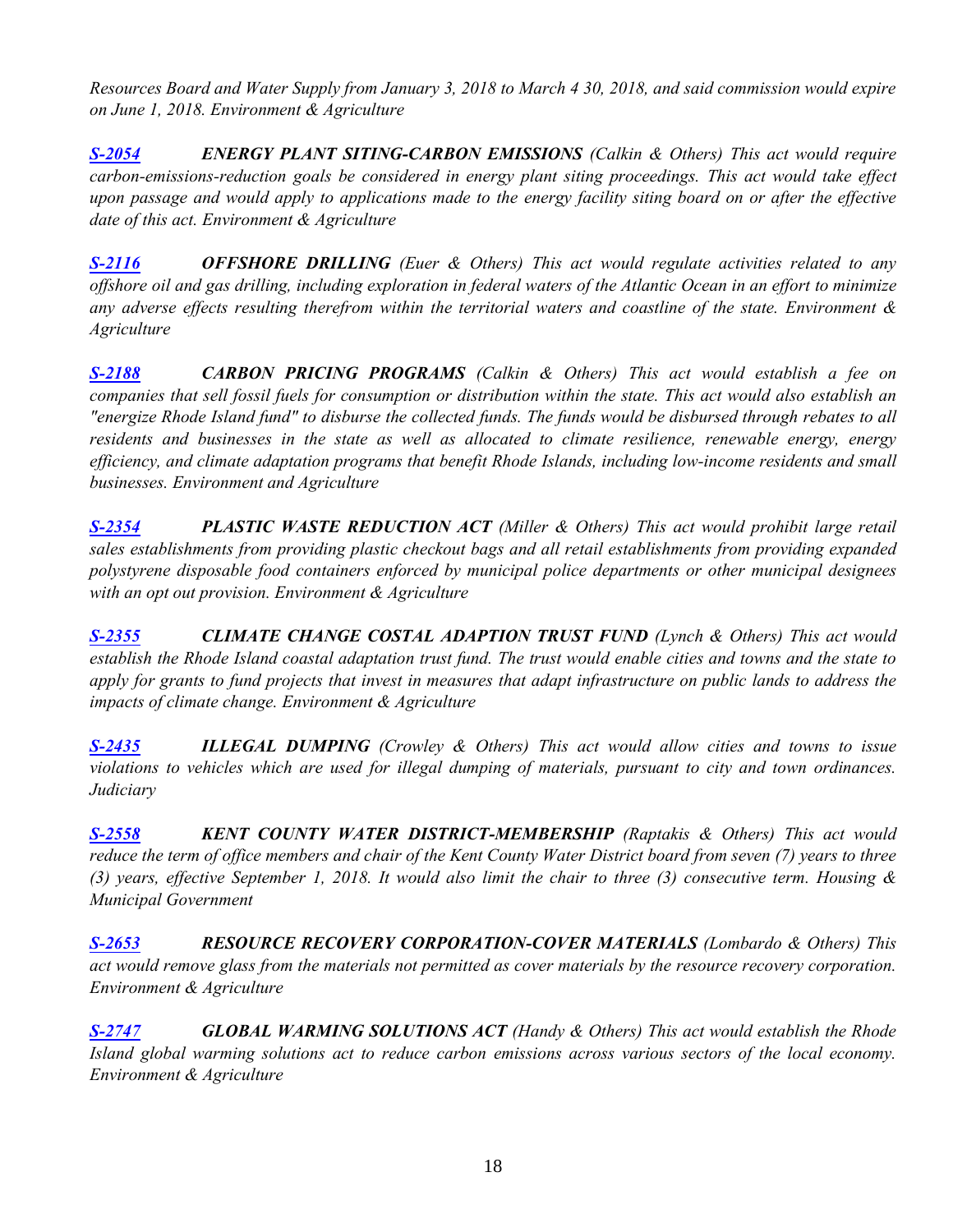*[S-2803](http://webserver.rilin.state.ri.us/BillText/BillText18/SenateText18/S2803.pdf) WATER TREATMENT FACILITIES (Lombardo & Others) This act would authorize the Narragansett Bay Commission to enter into agreements with various entities for the acquisition, merger or consolidation of water treatment facilities, in addition to their current sewage treatment facilities powers. Judiciary*

*[S-2838](http://webserver.rilin.state.ri.us/BillText/BillText18/SenateText18/S2838.pdf) MUNICIPAL WATER SUPPLY TRANSACTIONS ACT (Goodwin) This act would authorize any municipal water supply system and any regional water quality management district commission to enter into an agreement called a "transaction" enabling certain water supply systems to merge and be deemed a public utility pursuant to chapter 1 of title 39. Judiciary*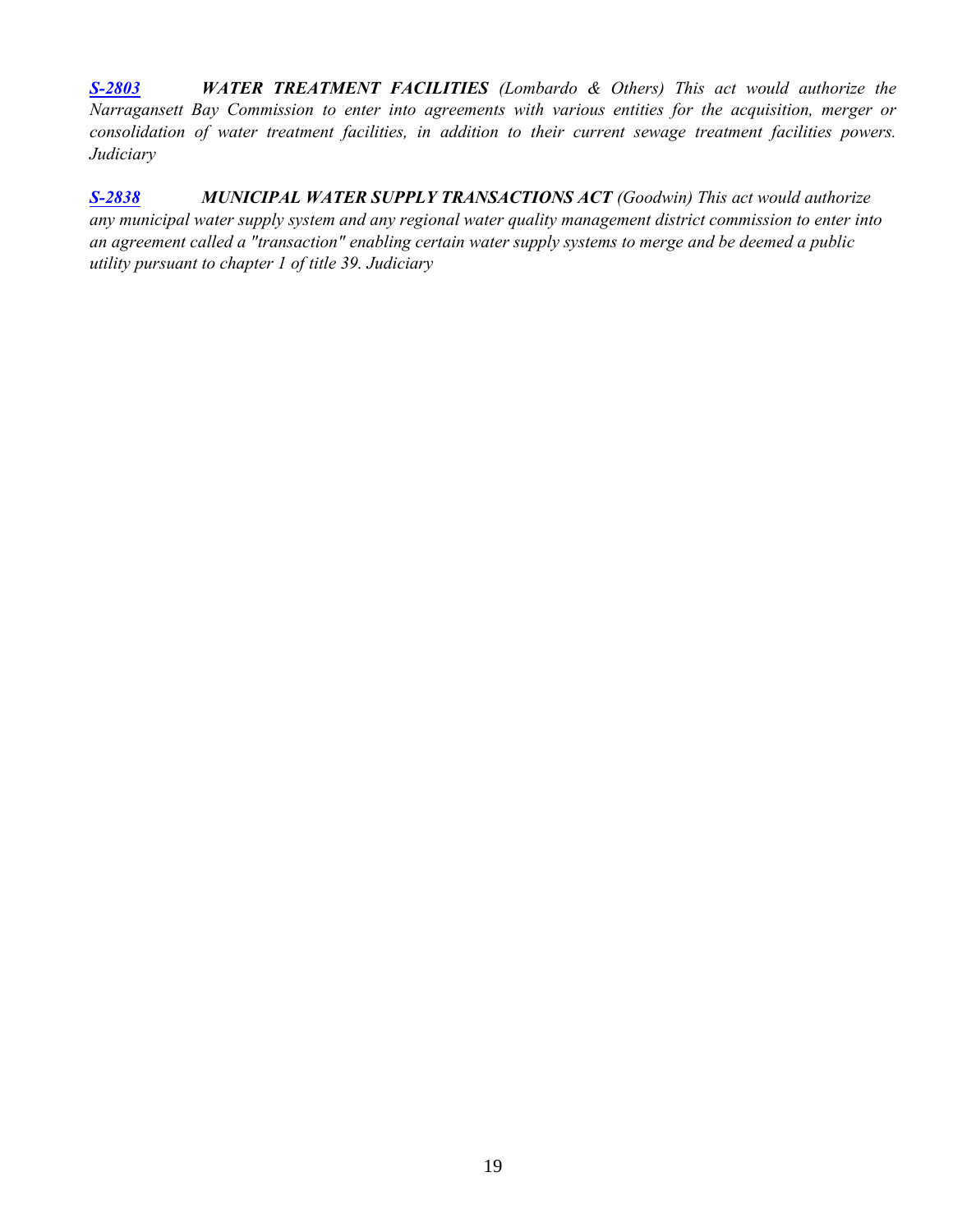## *FINANCE & TAXATION*

<span id="page-19-0"></span>*[H-7098](http://webserver.rilin.state.ri.us/BillText/BillText18/HouseText18/H7098.pdf) SENIOR SERVICES GRANT PROGRAM (Ruggiero & Others) This act would establish a community senior services grant program to provide financial assistance to municipalities and nonprofit organizations which operate senior centers and/or senior programs. Finance*

*[H-7100](http://webserver.rilin.state.ri.us/BillText/BillText18/HouseText18/H7100.pdf) NARRAGANSETT BAY MARINE TASK FORCE-APPROPRIATIONS (Casimiro & Others) This act would provide for an appropriation of state funds to cities and towns who are members of the Narragansett Bay marine task force (NBMTF) for the maintenance of boats providing services to Narragansett Bay. Finance*

*[H-7102](http://webserver.rilin.state.ri.us/BillText/BillText18/HouseText18/H7102.pdf) MUNICIPAL INFRASTRUCTURE GRANT PROGRAM (Edwards & Others) This act would create a municipal infrastructure grant program within the department of administration (DOA) to issue grants and provide assistance for municipal and other public infrastructure projects that support job creation and expansion, housing development and rehabilitation, community development, and for the accommodation of future growth and redevelopment. Finance*

*[H-7103](http://webserver.rilin.state.ri.us/BillText/BillText18/HouseText18/H7103.pdf) VETERANS' EXEMPTIONS (Casimiro & Others) This act would extend the veterans' partial exemption from real estate taxes to those who were one hundred percent (100%) disabled owing to an injury or injuries sustained in training for combat duty at any time. Finance*

*[H-7118](http://webserver.rilin.state.ri.us/BillText/BillText18/HouseText18/H7118.pdf) PATHWAY TO RETIREMENT SECURITY ACT (Vella-Wilkinson and Others) This act would provide that municipal pension funds only be diverted to the state upon approval of the applicable decisionmaking body after a public hearing, and a minimum of thirty (30) days prior written notice to affected employees. Finance*

*[H-7144](http://webserver.rilin.state.ri.us/BillText/BillText18/HouseText18/H7144.pdf) REVALUATIONS OF REAL PROPERTY- ASSESSMENT CAP (Perez and Others) This act would place a cap of twenty percent (20%) on increases in consecutive revaluations of real property in all cities and towns conducting revaluations commencing December 31, 2018 and every December 31 thereafter. This cap would not apply to a newly constructed building or a newly constructed addition to an existing building for a period of three (3) years after completion. Finance*

*[H-7145](http://webserver.rilin.state.ri.us/BillText/BillText18/HouseText18/H7145.pdf) REIMBURSEMENT FOR STUDENTS IN GROUP HOMES/RESIDENTIAL FACILITIES (Fogarty & Others) This act would require the department of education and the DCYF to develop a procedure to ensure that the municipalities where group homes or other residential facilities are located are reimbursed for the educational expenses above the cost allocated. Finance*

*[H-7197](http://webserver.rilin.state.ri.us/BillText/BillText18/HouseText18/H7197.pdf) VETERANS' EXEMPTIONS (Casey & Others) This act would give cities and towns the option of entirely exempting the homestead of a disabled veteran or their surviving spouse from taxation. Municipal Government*

*[H-7200](http://webserver.rilin.state.ri.us/BillText/BillText18/HouseText18/H7200.pdf) 2019 APPROPRIATIONS ACT ARTICLE 3: WITHHOLDING OF STATE AID (Abney) This article would authorize the tax administrator to withhold/offset state aid from any distribution of the local meals and beverage tax any amounts owed to the state. This Article would also authorize the state to withhold/offset state aid, distributions of the sales and use tax, and distribution of the public service corporation tax amounts*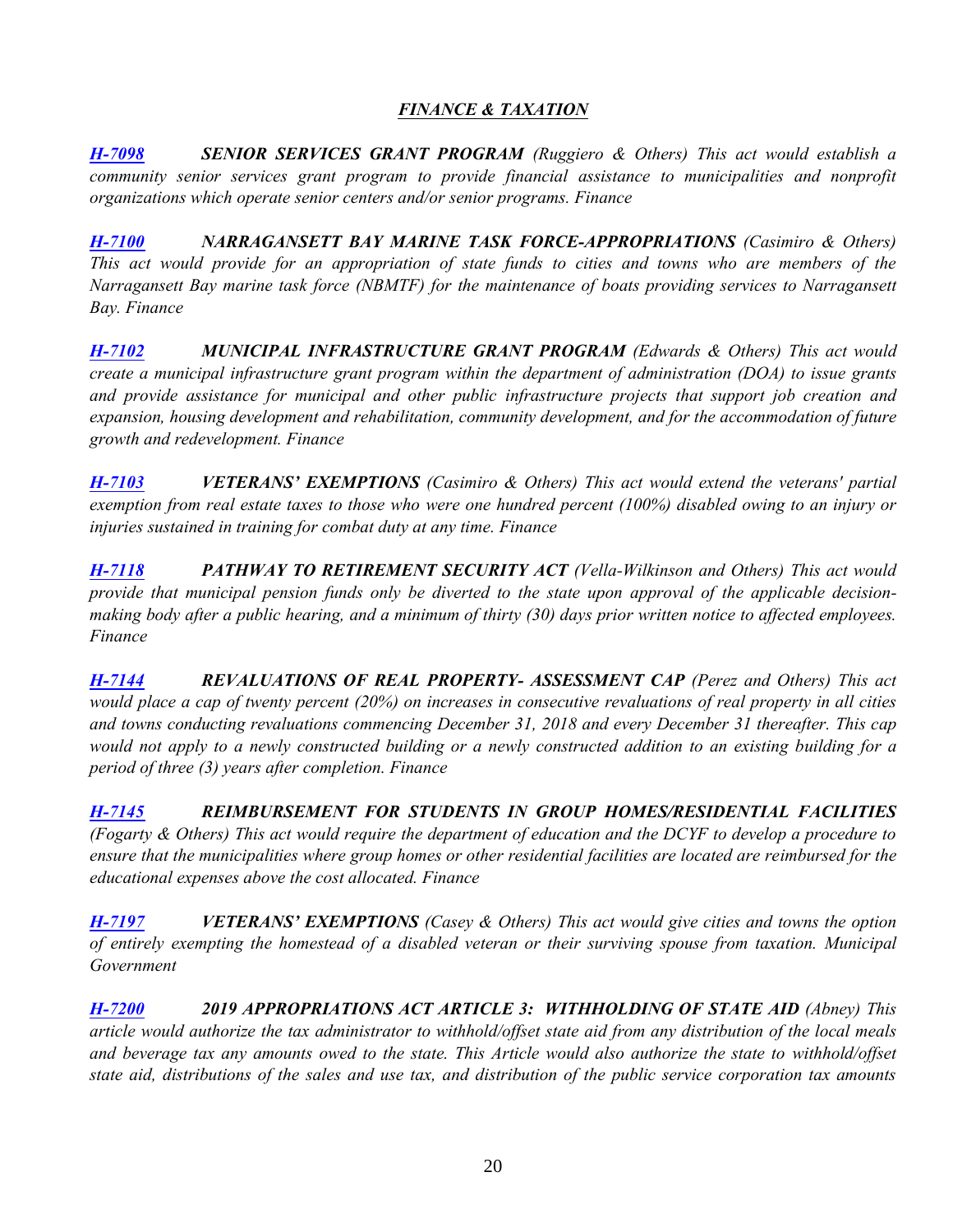*owed any public or quasi-public board, commission, corporation, council, authority, agency, department, committee or other similar body organized under the laws of this state. Finance*

*[H-7200](http://webserver.rilin.state.ri.us/BillText18/HouseText18/Article-009.pdf) 2019 APPROPRIATIONS ACT ARTICLE 9: SCHOOL BUILDING CONSTRUCTION (Abney) This article amends various sections of chapters 16, 45, and 46 of the General Laws relating to funding for school housing projects including but not limited to incentives for increases in housing aid ratio shares, allowing the infrastructure bank to issue bonds for such projects, and changes in the authority and responsibilities of the school building authority. Finance*

*[H-7200](http://webserver.rilin.state.ri.us/BillText18/HouseText18/Article-012.pdf) 2019 APPROPRIATIONS ACT ARTICLE 12: ECONOMIC DEVELOPMENT This article amends various sections of the General Laws relating to economic development including but not limited to requiring the commerce corporation to assess the performance and effectiveness of incentive programs, remove certain sunset provisions within and redefine the term manufacturing for the Rebuild Rhode Island Tax Credit program, and also amends Chapter 42-64 by adding the Refundable Investment Tax Credit, Manufacturing Site Readiness , and Technical Assistance for Municipal Zoning and Permitting Fund Acts. Finance*

*[H-7215](http://webserver.rilin.state.ri.us/BillText/BillText18/HouseText18/H7215.pdf) PROPERTY TAX RELIEF-DISABLED PERSONS DEFINED (Knight & Others) This act would define as "disabled," persons receiving veterans' affairs disability benefits paid by the federal government for purposes of property tax relief. This act would take effect upon passage and would be retroactive to January 1, 2017. Finance*

*[H-7282](http://webserver.rilin.state.ri.us/BillText/BillText18/HouseText18/H7282.pdf) EDUCATION AID-MAINTENANCE OF SCHOOL FACILITIES (Shanley & Others) This act would require any municipality which receives state educational aid pursuant to the foundation education aid to allocate at least ten percent (10%) of the state's share to the maintenance, repair, renovation and/or construction of the school facilities. Finance*

*[H-7291](http://webserver.rilin.state.ri.us/BillText/BillText18/HouseText18/H7291.pdf) REDEVELOPMENT AGENCIES (Messier & Others) This act would permit redevelopment agencies to finance the construction of projects for residential, recreational, commercial, industrial, institutional, public, or other purposes contemplated by a redevelopment plan. Finance*

*[H-7355](http://webserver.rilin.state.ri.us/BillText/BillText18/HouseText18/H7355.pdf) PROPERTY TAX EXEMPTIONS (McEntee & Others) This act would exempt from taxation the real property of the surviving spouse of any law enforcement officer or firefighter killed in the line of duty. Finance*

*[H-7407](http://webserver.rilin.state.ri.us/BillText/BillText18/HouseText18/H7407.pdf) CHARTER SCHOOL OPERATIONAL COSTS-INVOICES (Serpa & Others) This act would require charter schools to issue a detailed invoice to the public-school districts for local aid, only for those resident students who are enrolled at the charter public school during the quarter prior to said date. Finance*

*[H-7489](http://webserver.rilin.state.ri.us/BillText/BillText18/HouseText18/H7489.pdf) TANGIBLE PERSONAL PROPERTY TAX-PHASE OUT (Giarusso & Ohers) This act would provide a ten (10) year phase out to the personal property tax. Finance*

*[H-7545](http://webserver.rilin.state.ri.us/BillText/BillText18/HouseText18/H7545.pdf) EDUCATION AID-REGIONAL SCHOOL DISTRICTS (Marshall & Others) This act would permit any regional school district to be considered a separate and individual community for purposes of determining and distributing foundation level school support. This act would take effect upon passage and be effective for the 2018-2019 fiscal year and thereafter. Finance*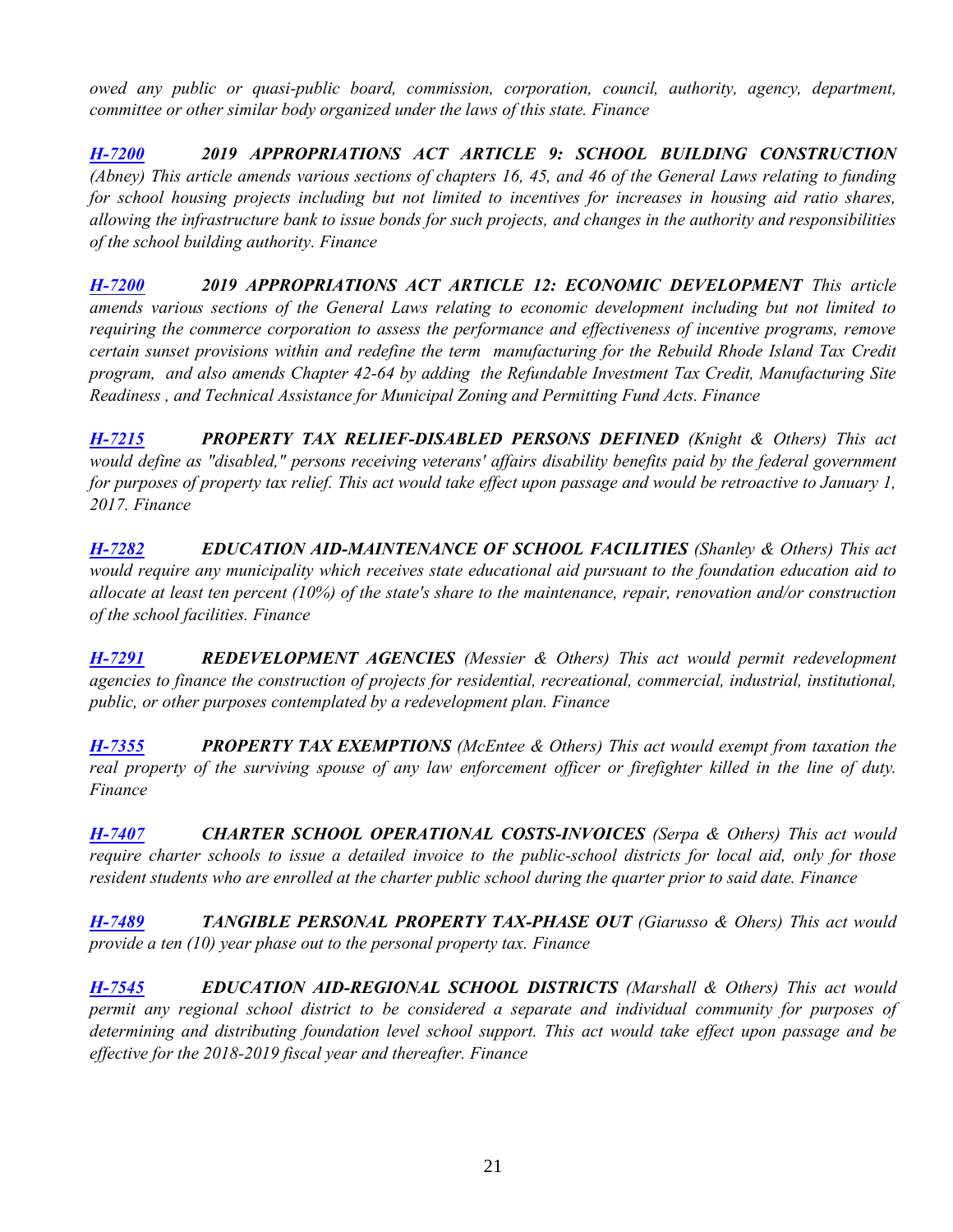*[H-7546](http://webserver.rilin.state.ri.us/BillText/BillText18/HouseText18/H7546.pdf) EDUCATION AID- INCENTIVE BONUS PROGRAMS (Marshall & Others) This act would create the education achievement incentive bonus program to be funded by an appropriation by the general assembly to reward school systems that meet or exceed annual education goals and/or standards established by the Rhode Island department of education. The bonus would be in addition to any funds awarded pursuant to the state funding formula. Finance*

*[H-7547](http://webserver.rilin.state.ri.us/BillText/BillText18/HouseText18/H7547.pdf) EDUCATION AID-TRANSITION PLAN (Marshall & Donovan) This act would provide that the transition plan for education aid begun in fiscal year 2012 would be frozen in place and halted at the rates and calculations in effect for the fiscal year commencing July 1, 2017, and for all fiscal years thereafter. Finance*

*[H-7549](http://webserver.rilin.state.ri.us/BillText/BillText18/HouseText18/H7549.pdf) EDUCATION AID-DETERMINATION OF STATE SHARE (Marshall & Others) This act would provide that commencing fiscal year 2019 and thereafter, all state funds appropriated for educational purposes pursuant to this chapter would be in an amount not less than the amount of funds appropriated in the previous fiscal year. Finance*

*[H-7552](http://webserver.rilin.state.ri.us/BillText/BillText18/HouseText18/H7552.pdf) REGIONALIZATION BONUSES (Price & Others) This act would restore the regionalization bonus in foundation education aid for certain regionalized school districts. Finance*

*[H-7553](http://webserver.rilin.state.ri.us/BillText/BillText18/HouseText18/H7553.pdf) MICRO ZONE REVITALIZATION ACT (Phillips & Others) This act would create micro zones in distressed areas to stimulate economic revitalization, employment opportunities, and business development through the redevelopment of obsolete, dilapidated and abandoned industrial and commercial structures Finance*

*[H-7556](http://webserver.rilin.state.ri.us/BillText/BillText18/HouseText18/H7556.pdf) TAX INCREMENT FINANCING (Barros & Others) This act would amend provisions of the tax increment financing act to encourage municipalities to use tax increment financing to facilitate economic development. Finance*

*[H-7617](http://webserver.rilin.state.ri.us/BillText/BillText18/HouseText18/H7617.pdf) TAX EXEMPTIONS-NON- PROFIT HOSPITAL CONVERSIONS (Morin & Others) This act would provide that real and personal property of nonprofit hospitals that are converted from nonprofit to forprofit and then, on or after December 31, 2016, are converted back to nonprofit shall not be exempt from taxation. Finance*

*[H-7620](http://webserver.rilin.state.ri.us/BillText/BillText18/HouseText18/H7620.pdf) PUBLIC SERVICE CORPORATION TAX-ACCUMULATED DEPRECIATION (Ucci) This act would clarify depreciation in connection with the calculation of the net book value of a company's tangible personal property, by providing that the accumulated depreciation reduction would consider physical deterioration and functional and economic obsolescence determined in accordance with generally accepted property tax valuation principles. Finance*

*[H-7651](http://webserver.rilin.state.ri.us/BillText/BillText18/HouseText18/H7651.pdf) PUBLICATION OF MUNICIPAL AND OTHER PUBLIC BUDGETS (Solomon & Phillips) This act would make public entity budgets available in digital form through the secretary of state. Judiciary*

*[H-7655](http://webserver.rilin.state.ri.us/BillText/BillText18/HouseText18/H7655.pdf) MUNICIPAL TIPPING FEES (Marszalkowski & Others) This act would limit municipal tipping fees paid by municipalities to rate increases of no more than four percent (4%) per year over the base rate of forty-seven dollars (\$47.00) a ton beginning in July of 2019 for fiscal year 2020-2021, and all years thereafter. Finance*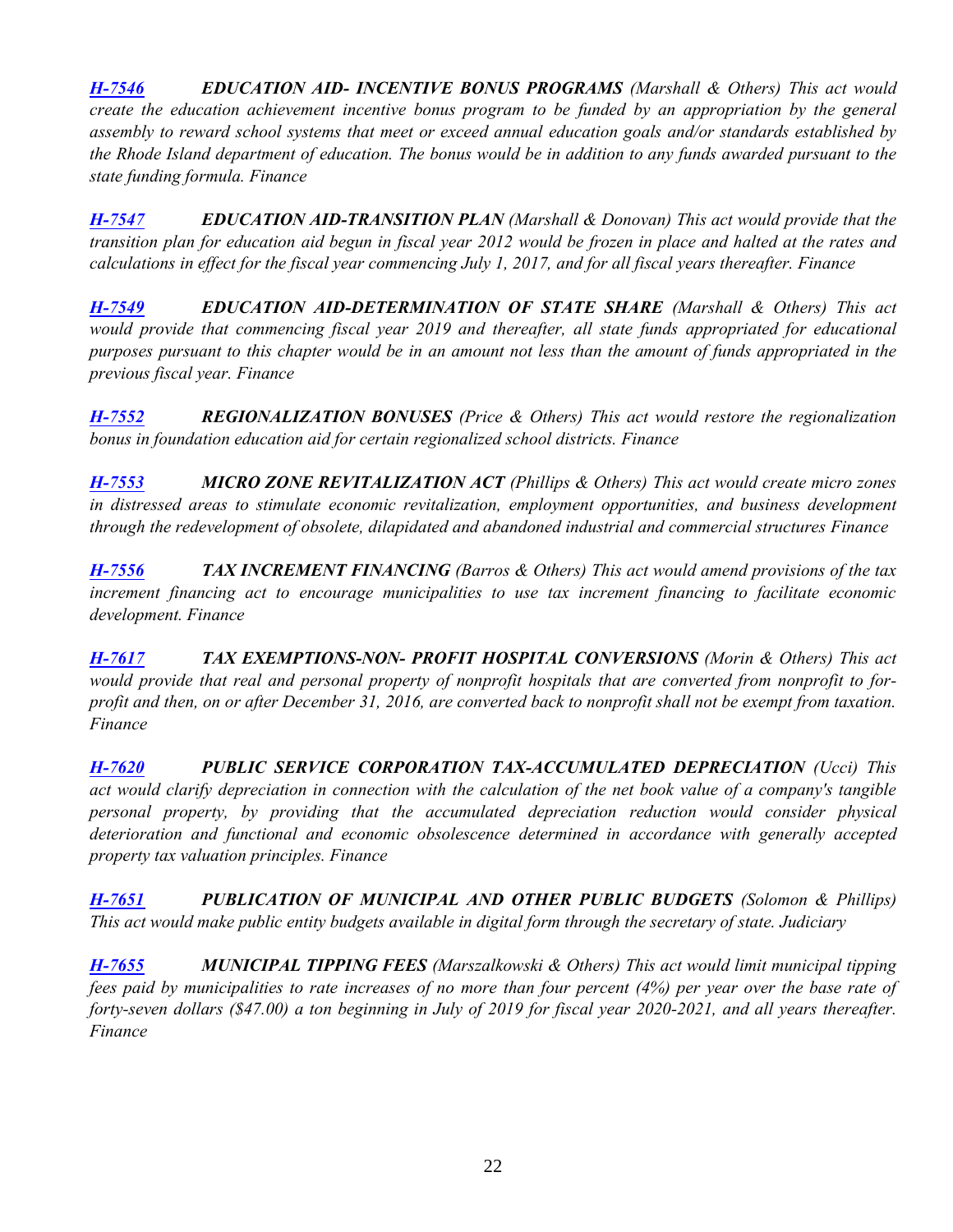*[H-7805](http://webserver.rilin.state.ri.us/BillText/BillText18/HouseText18/H7805.pdf) DISTRICT PAYMENTS TO CHARTERS-DAVIES AND THE MET CENTER (Serpa) This act would provide for quarterly assessments of district payments to charter public school, Davies and the Met Center calculated on a per diem basis and payable within thirty (30) days and would require said charters, Davies and the Met Center to keep enrollment records with student ID numbers to avoid double billing. Finance*

*[H-7818](http://webserver.rilin.state.ri.us/BillText/BillText18/HouseText18/H7818.pdf) STATE LOTTERY REVENUE (Ucci & Others) This act would direct profits from the state lottery into an education aid restricted receipt account to be disbursed as state aid to education. Finance*

*[H-7846](http://webserver.rilin.state.ri.us/BillText/BillText18/HouseText18/H7846.pdf) QUALIFYING LOW-INCOME HOUSING (Phillips & Others) This act would provide that effective January 1, 2019, residential properties that are part of Section 202 or Section 811 Federal Supportive Housing Programs, or project-based Section 8 housing, may be taxed up to twelve percent (12%) of the property's previous year's gross scheduled rental income, so long as the property utilized an operating cost basis for federal reimbursement. Finance*

*[H-7857](http://webserver.rilin.state.ri.us/BillText/BillText18/HouseText18/H7857.pdf) MUNICIPAL GOVERNMENT EMPLOYEE ASSOCIATIONS (Tobon) This act would exempt the gross receipts of nonprofit municipal government employee associations from the sales and use taxation. Finance*

*[H-7858](http://webserver.rilin.state.ri.us/BillText/BillText18/HouseText18/H7858.pdf) TANGIBLE PERSONAL PROPERTY (Marszalkowski) This act would revise the list of personal property subject to local taxation and provide greater clarity to businesses in the state concerning such taxes. Finance*

*[H-7904](http://webserver.rilin.state.ri.us/BillText/BillText18/HouseText18/H7904.pdf) REGIONAL SCHOOL DISTRICTS-TAXING AUTHORITY (Marshall) This act would enable all regional school districts in effect as of July 1, 2018, as taxing regional school districts, with authority to levy and collect property taxes from member cities and towns for educational purposes upon property located within the municipalities served by the regional school district upon authorization and ratification of the annual budget request by member cities and towns. This act would take effect upon passage and be effective for the 2018-2019 fiscal year and thereafter. Finance*

*[H-7919](http://webserver.rilin.state.ri.us/BillText/BillText18/HouseText18/H7919.pdf) SAFE SCHOOL PROGRAM (Amore & Others) This act would establish a process of funding and ensuring that our public schools remain safer and secure. The safe school program would require that a certified school resource officer be employed at each public school and would allow for each school department to seek an additional five percent (5%) reimbursement for school construction projects related to safety. Finance*

*[H-8057](http://webserver.rilin.state.ri.us/BillText/BillText18/HouseText18/H8057.pdf) FUNDING OF SCHOOL SAFETY EVALUATION PROGRAMS (Mendonca & Others) This act would establish a restricted receipt account for the purpose of funding school safety evaluations, to be known as the "Rhode Island Public School Safety Evaluation Program Fund." Finance*

*[H-8015](http://webserver.rilin.state.ri.us/BillText/BillText18/HouseText18/H8015.pdf) TAX EXEMPT PROPERTY (McKiernan & Others) This act would place limitations on the tax exempt real and personal property a nonprofit college, university or hospital may hold. Finance*

*[H-8033](http://webserver.rilin.state.ri.us/BillText/BillText18/HouseText18/H8033.pdf) PROPERTY TAX RELIEF -COSTAL AND RIVERINE HOMES (Carson & Shekarchi) This act would enable cities and towns to provide property tax relief to individuals who take resiliency measures to rehabilitate their property because of flood hazards. Finance*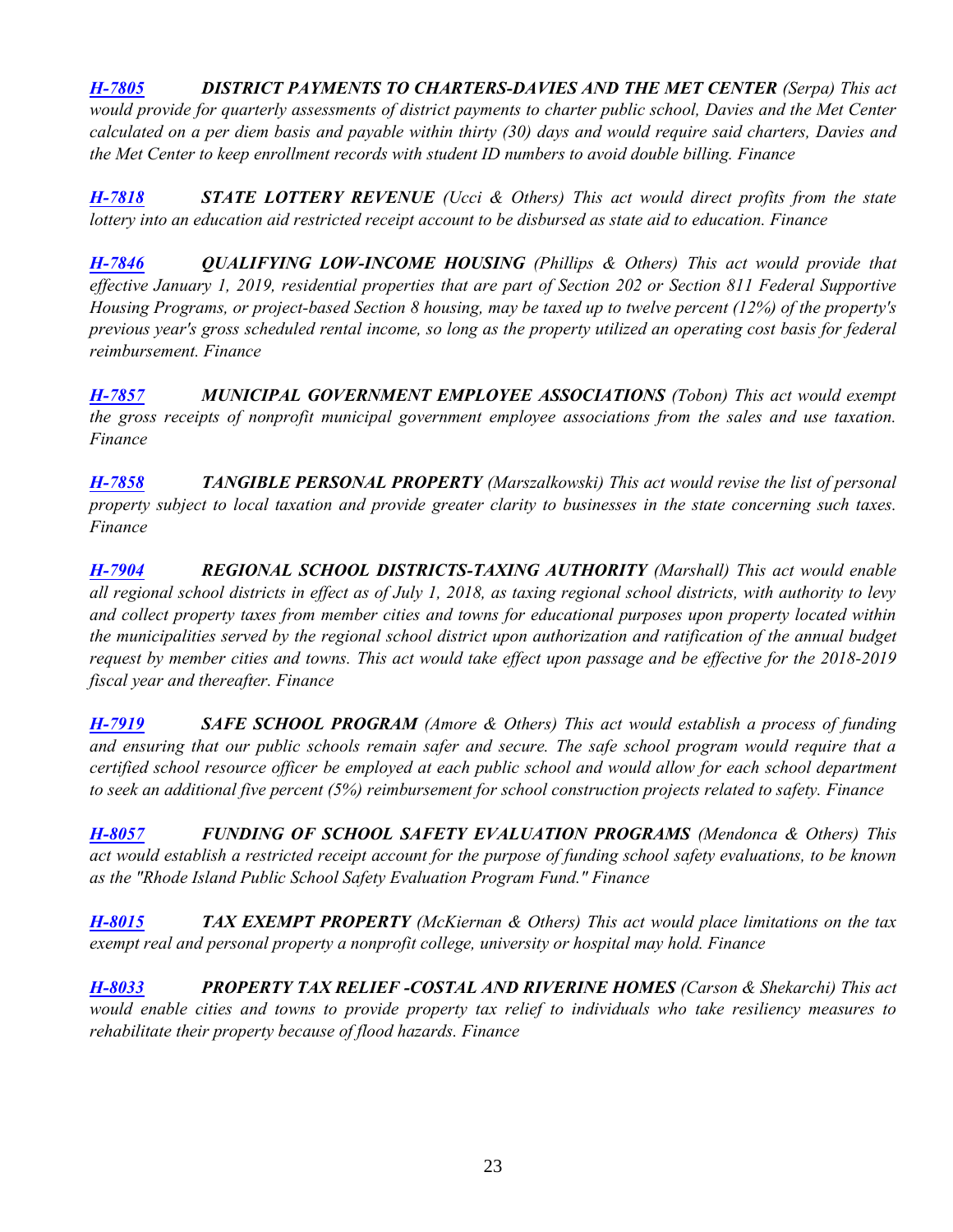*[H-8093](http://webserver.rilin.state.ri.us/BillText/BillText18/HouseText18/H8093.pdf) PROPERTY TAX EXEMPTIONS-ASSOCIATED RADIO AMATEURS OF SNE (Kazarian & Others) This act would exempt Associated Radio Amateurs of Southern New England from real and personal property taxes. Finance*

*[H-8099](http://webserver.rilin.state.ri.us/BillText/BillText18/HouseText18/H8099.pdf) EDUCATION AID-FUNDING FORMULA (Tanzi & Others) This act would freeze the amount of education aid for local school agencies that are scheduled to receive less aid under the funding formula. The education aid would be frozen at the rate provided in fiscal year 2018 for a period of three (3) years. Finance*

*[H-8100](http://webserver.rilin.state.ri.us/BillText/BillText18/HouseText18/H8100.pdf) PUPIL TRANSPORTATION-REIMBURSEMENT FOR COSTS (Tanzi & Others) This act would provide that the state would reimburse the school committees for the costs of providing student transportation services to public and private school pupils. Finance*

*[H-8257](http://webserver.rilin.state.ri.us/BillText/BillText18/HouseText18/H8257.pdf) SCHOOL HOUSING AID (Marshall & Others) This act would provide increased school housing aid for communities who utilize resident architectural firms, for the architectural services included in a new school or school renovation project. Finance*

*[S-2002](http://webserver.rilin.state.ri.us/BillText/BillText18/SenateText18/S2002.pdf) REDEVELOPMENT AGENCIES-FINANCING OF CONSTRUCTION PROJECTS (Conley & Others) This act would permit redevelopment agencies to finance the construction of projects for residential, recreational, commercial, industrial, institutional, public, or other purposes contemplated by a redevelopment plan. Finance*

*[S-2014](http://webserver.rilin.state.ri.us/BillText/BillText18/SenateText18/S2014.pdf) REGIONALIZATION BONUSES (Felag & Others) This act would amend the provisions of the Education Equity and Property Tax Relief Act by setting the amount of the regionalization bonus at two percent (2%) of the state's share of the foundation education aid formula, and by removing the provision that the bonus would cease in the third fiscal year after regionalization. Finance*

*[S-2017aa](http://webserver.rilin.state.ri.us/BillText/BillText18/SenateText18/S2017aa.pdf) PROPERTY TAX RELIEF (Felag & Others) This act would amend the definition of "disabled", for the purposes of property tax relief, to include veterans who earn less than thirty thousand dollars (\$30,000) annually and who receive disability benefits from the United States Department of Veterans Affairs. Finance*

*[S-2049](http://webserver.rilin.state.ri.us/BillText/BillText18/SenateText18/S2049.pdf) SPECIAL EDUCATION-EXTRAORDINARY COSTS DEFINED (DiPalma & Others) This act would redefine extraordinary costs associated with the education of special education students to be costs that are above the core foundation amount. Finance*

*[S-2059](http://webserver.rilin.state.ri.us/BillText/BillText18/SenateText18/S2059.pdf) EDUCATION AID-QUALIFIED LOW-INCOME HOUSING (Picard) This act would amend the calculation of the permanent foundation education aid to school districts, and would make an adjustment based upon students residing in qualified low-income housing. This act would take effect upon passage and would apply to all school years commending on or after July 1, 2018. Finance*

*[S-2060](http://webserver.rilin.state.ri.us/BillText/BillText18/SenateText18/S2060.pdf) NARRAGANSETT BAY MARINE TASK FORCE-APPROPRIATIONS (Casimiro & Others) This act would provide for an appropriation of state funds to cities and towns who are members of the Narragansett Bay marine task force (NBMTF) for the maintenance of boats providing services to Narragansett Bay. Finance*

*[S-2062](http://webserver.rilin.state.ri.us/BillText/BillText18/SenateText18/S2062.pdf) QUALIFYING LOW-INCOME HOUSING (Picard) This act would permit a municipality, in which twelve percent (12%) of the housing in a municipality qualifies for low-income housing, to charge a tax up to ten percent (10%) of the current year's gross scheduled rental income. Finance*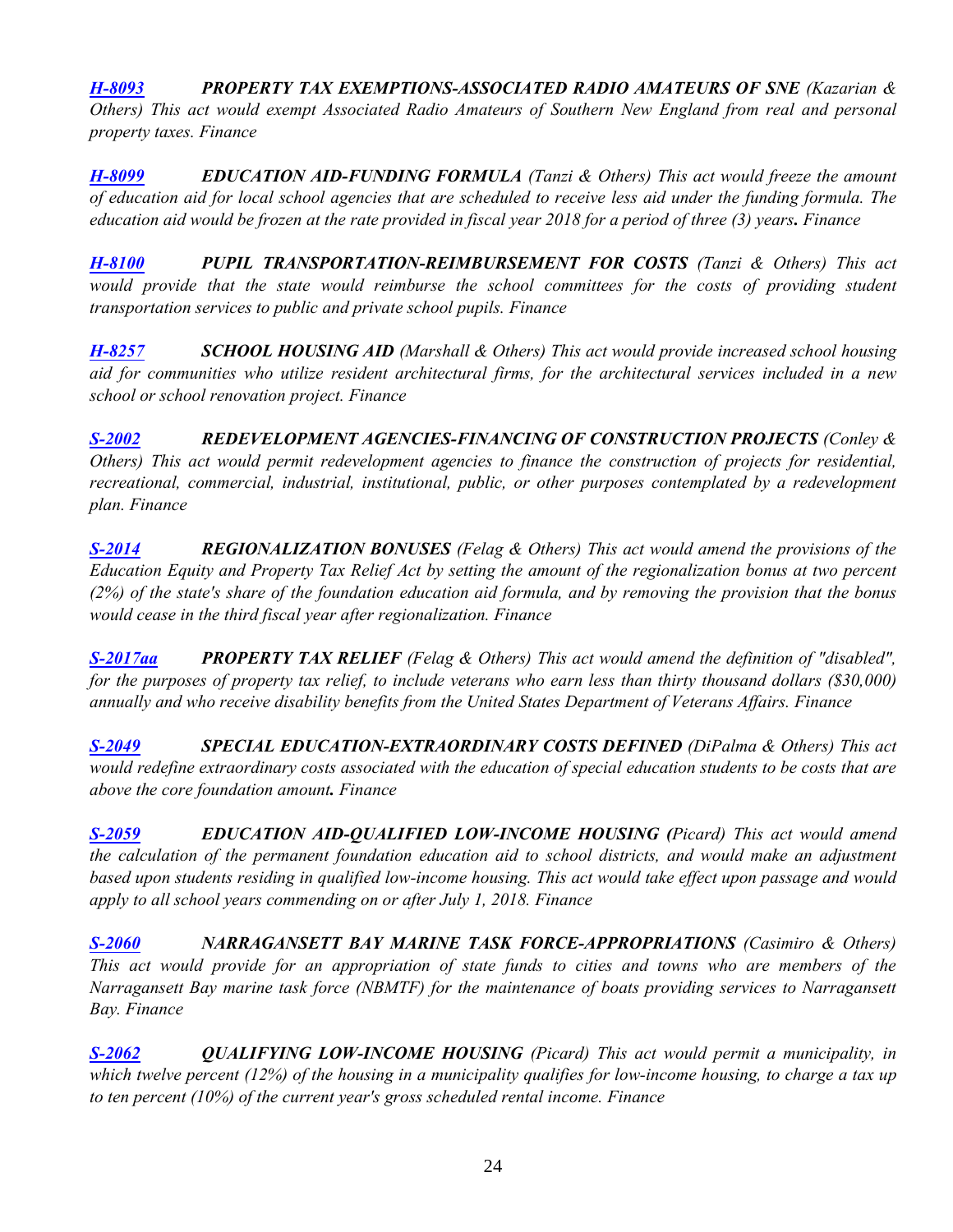*[S-2063](http://webserver.rilin.state.ri.us/BillText/BillText18/SenateText18/S2063.pdf) QUALIFYING LOW-INCOME HOUSING (Picard) This act would increase the maximum tax for qualifying low-income housing from eight percent (8%) to ten percent (10%) of the property's previous year's gross scheduled rental income. Finance*

*[S-2068](http://webserver.rilin.state.ri.us/BillText/BillText18/SenateText18/S2068.pdf) ECONOMIC REVITALIZATION-MICRO ZONES (Metts & Others) This act would create micro zones in distressed areas to stimulate economic revitalization, employment opportunities, and business development through the redevelopment of obsolete, dilapidated and abandoned industrial and commercial structures. Finance*

*[S-2074](http://webserver.rilin.state.ri.us/BillText/BillText18/SenateText18/S2074.pdf) QUALIFYING LOW-INCOME HOUSING (Picard & Cote) This act would increase the maximum tax on qualifying low-income property from eight percent (8%) of the previous year's gross scheduled rental income to ten percent (10%) of the prospective year's gross scheduled rental income. Finance*

*[S-2119](http://webserver.rilin.state.ri.us/BillText/BillText18/SenateText18/S2119.pdf) APPROPRIATION-AFTER SCHOOL PROGRAMMING FOR YOUTH (Crowley & Others) This resolution would authorize the appropriation of the sum of \$300,000 to the department of health for evidence-based after school programming for youth to decrease mental health concerns. Finance*

*[S-2127](http://webserver.rilin.state.ri.us/BillText/BillText18/SenateText18/S2127.pdf) PROPERTY TAX EXEMPTIONS (Coyne & Others) This act would require municipalities to exempt from taxation the real property of a surviving spouse of a law enforcement officer or firefighter killed in the line of duty, who occupies the real property as their principal place of residence. Finance*

*[S-2132](http://webserver.rilin.state.ri.us/BillText/BillText18/SenateText18/S2132.pdf) REVALUATIONS OF REAL PROPERTY- ASSESSMENT CAP (Ciccone and Lombardi) This act would place a cap of twenty percent (20%) on increases in consecutive revaluations of real property in all cities and towns conducting revaluations commencing December 31, 2018 and every December 31 thereafter. This cap would not apply to a newly constructed building or a newly constructed addition to an existing building for a period of three (3) years after completion. Housing & Municipal Government*

*[S-2192](http://webserver.rilin.state.ri.us/BillText/BillText18/SenateText18/S2192.pdf) REAL ESTATE CONVEYANCE TAX (Archambault & Others) Exempts from the real estate conveyance tax certain low-income and affordable housing developments. Finance*

*[S-2193](http://webserver.rilin.state.ri.us/BillText/BillText18/SenateText18/S2193.pdf) BOND ISSUANCE-INFRASTRUCTURE BANK (Pearson & Others) This act would incorporate bonds issued by the Rhode Island Infrastructure Bank into the computation of school housing aid assistance and school housing project costs. The act would also remove certain requirements as to how suppliers must expend funds for certain eligible expenditures related to conservation or improvements to watershed lands. Finance*

*[S-2195](http://webserver.rilin.state.ri.us/BillText/BillText18/SenateText18/S2195.pdf) PROPERTY TAX RELIEF (Lynch Prata & Others) This act would amend the law on property tax relief extended to elderly and/or disabled persons by eliminating the lowest income range of six thousand dollars (\$6,000), increasing the income range from thirty thousand dollars (\$30,000) to thirty-five thousand dollars (\$35,000) and increasing the maximum credit amount for property tax relief to seven hundred fifty dollars (\$750). In addition, it would eliminate the credit derived from video lottery terminals. Finance*

*[S-2198](http://webserver.rilin.state.ri.us/BillText/BillText18/SenateText18/S2198.pdf) COMMUNITY SENIOR SERVICES GRANT PROGRAM (DiPalma & Others) This act would establish a community senior services grant program to provide financial assistance to municipalities and nonprofit organizations which operate senior centers and/or senior programs. Finance*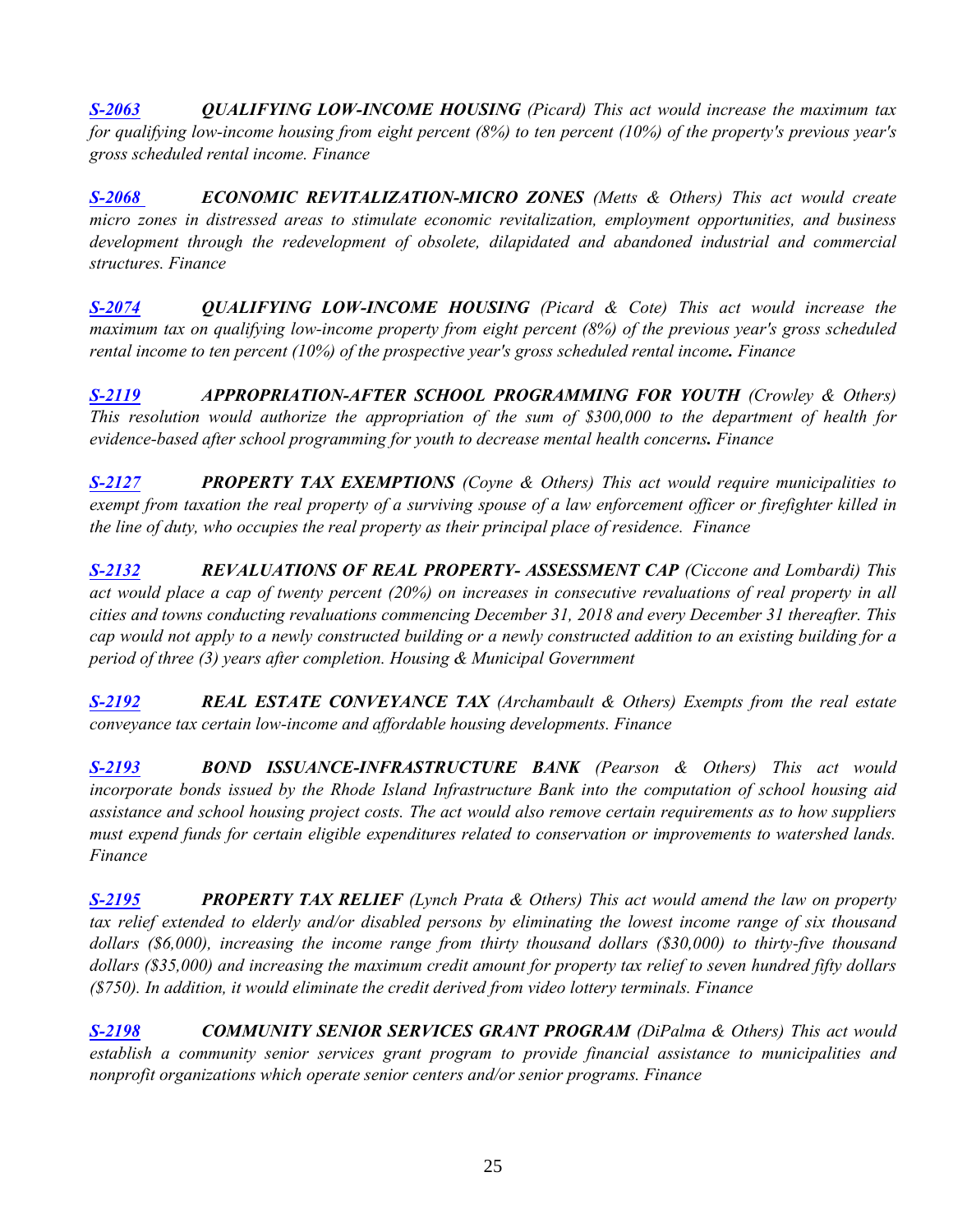*[S-2204](http://webserver.rilin.state.ri.us/BillText/BillText18/SenateText18/S2204.pdf) TAXATION OF TANGIBLE PROPERTY (Metts & Others) This act would authorize cities and towns to tax real and/or personal property owned, leased or operated in whole or in part by any nonprofit institution of higher education or nonprofit hospital currently exempt by charter, general, or public law. This act would take effect upon passage and apply to real and tangible property evaluations performed on December 31, 2018 and all future assessments. Finance*

*[S-2205](http://webserver.rilin.state.ri.us/BillText/BillText18/SenateText18/S2205.pdf) REGIONALIZED SCHOOL DISTRICT BONUSES (Kettle & Morgan) This act would revise the timing and process for calculating a foundation education aid bonus to regionalized school districts. The act would provide for a two percent (2%) regionalization bonus to all regionalized school districts commencing in fiscal year 2019. This act would also remove the language which provides for the reduction and elimination of the bonus to regionalized school districts over a two (2) year period. Finance*

*[S-2209](http://webserver.rilin.state.ri.us/BillText/BillText18/SenateText18/S2209.pdf) EDUCATION AID (Picard) This act would delete the provisions of § 16-7-34.3 regarding reimbursement by the state for conventional public housing students, and would add similar language to §16-7.2- 6 providing permanent foundation education aid funding for services and instructional services for students residing in conventional public housing units. Finance*

*[S-2215](http://webserver.rilin.state.ri.us/BillText/BillText18/SenateText18/S2215.pdf) CHARTER SCHOOL OPERATIONAL COSTS-INVOICES (Satchell & Others) This act would require charter schools to issue a detailed invoice to the public-school districts for local aid, only for those resident students who are enrolled at the charter public school during the quarter prior to said date. Finance*

*[S-2221](http://webserver.rilin.state.ri.us/BillText/BillText18/SenateText18/S2221.pdf) SCHOOL HOUSING AID-INFRASTRUCTURE BANK (Metts & Others) This act would provide school housing aid for certain projects approved by the state including funding for payment of interest on certain bonds and leases. Finance*

*[S-2239](http://webserver.rilin.state.ri.us/BillText/BillText18/SenateText18/S2239.pdf) MUNICIPAL INFRASTRUCTURE GRANT PROGRAM (Pearson & Others) This act would create a municipal infrastructure grant program within the department of administration (DOA) to issue grants and provide assistance for municipal and other public infrastructure projects that support job creation and expansion, housing development and rehabilitation, community development, and for the accommodation of future growth and redevelopment. Housing & Municipal Government*

*[S-2371](http://webserver.rilin.state.ri.us/BillText/BillText18/SenateText18/S2371.pdf) EDUCATION AID-MAINTENANCE OF EFFORT (Raptakis & Others) This act would provide that in determining local school aid, the state would annually provide each community no less than an amount equal to the aid given in the preceding fiscal year. Finance*

**[S-2391](http://webserver.rilin.state.ri.us/BillText/BillText18/SenateText18/S2391.pdf) PUBLIC SERVICE CORPORATION TAX-ACCUMULATED DEPRECIATION (Ucci) This** *act would clarify depreciation in connection with the calculation of the net book value of a company's tangible personal property, by providing that the accumulated depreciation reduction would consider physical deterioration and functional and economic obsolescence determined in accordance with generally accepted property tax valuation principles. Finance*

*[S-2392](http://webserver.rilin.state.ri.us/BillText/BillText18/SenateText18/S2392.pdf) PROPERTY TAX EXEMPTIONS (Conley & Others) This act would exempt Associated Radio Amateurs of Southern New England from real and personal property taxes. Finance*

*[S-2414](http://webserver.rilin.state.ri.us/BillText/BillText18/SenateText18/S2414.pdf) REAL PROPERTY REVALUATIONS (Fogarty & Others) This act would increase from three (3) to six (6) years the interval of time within which a city or town must conduct an update of its last real property revaluation. Housing & Municipal Government*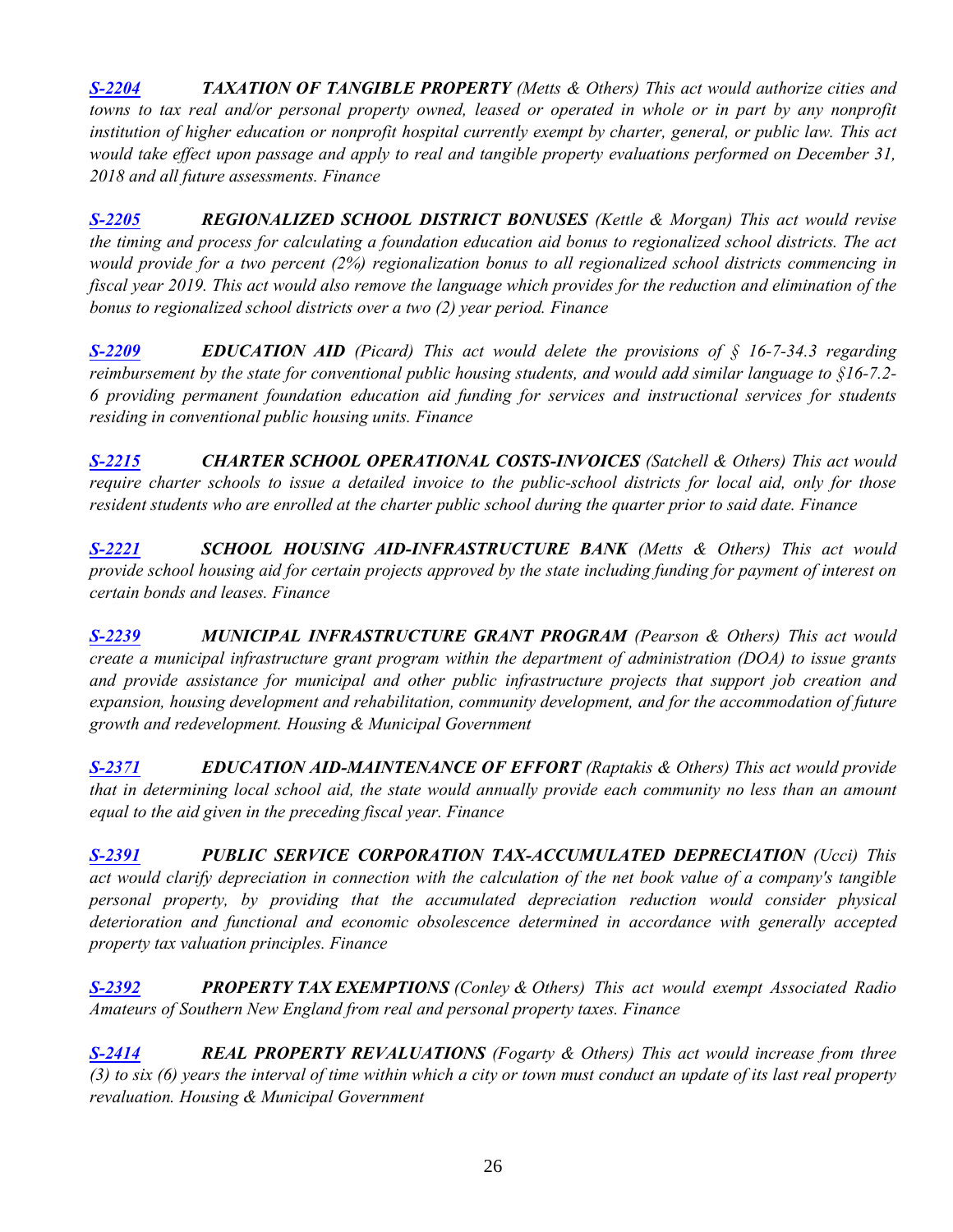*[S-2516](http://webserver.rilin.state.ri.us/BillText/BillText18/SenateText18/S2516.pdf) NON-PROFIT HOSPITAL CONVERSIONS (Picard & Cote) This act would provide that real and personal property of nonprofit hospitals that are converted from nonprofit to for-profit and then, on or after December 31, 2016, are converted back to nonprofit shall not be exempt from taxation. Finance*

*[S-2519](http://webserver.rilin.state.ri.us/BillText/BillText18/SenateText18/S2519.pdf) VETERANS' EXEMPTIONS (Picard) This act would give cities and towns the option of entirely exempting the homestead of a disabled veteran or their surviving spouse from taxation. Finance*

*[S-2520](http://webserver.rilin.state.ri.us/BillText/BillText18/SenateText18/S2520.pdf) DISTRIBUTION OF HOTEL TAX PROCEEDS (DiPalma & Others) This act would restore the forty-seven percent (47%) distribution percentage with respect to hotel tax proceeds generated in the various regional districts and would repeal the separate formula used for hosting platforms. This act would take effect on July 1, 2018. Finance*

*[S-2658](http://webserver.rilin.state.ri.us/BillText/BillText18/SenateText18/S2658.pdf) MUNICIPAL GOVERNMENT EMPLOYEE ASSOCIATIONS (Conley & Others) This act would exempt the gross receipts of nonprofit municipal government employee associations from the sales and use taxation. Finance*

*[S-2662](http://webserver.rilin.state.ri.us/BillText/BillText18/SenateText18/S2662.pdf) CHARTER & PUBLIC SCHOOLS -STATE SHARE This act would provide that beginning in FY 2019, the state would pay the local share or contribution of charter public school tuition for the number of students attending the charter public schools more than five percent (5%) of the average daily membership of all pupils attending public schools within those school districts. Finance*

*[S-2664](http://webserver.rilin.state.ri.us/BillText/BillText18/SenateText18/S2664.pdf) REGIONALIZATION BONUSES (Morgan & Others) This act would remove the language which provides for the reduction and elimination of the foundation education aid bonus that is given to regionalized school districts and would be phased out over a two (2) year period. Finance*

*[S-2668](http://webserver.rilin.state.ri.us/BillText/BillText18/SenateText18/S2668.pdf) PROPERTY TAX CREDITS-VOLUNTEER SERVICE (Coyne & Others) This act would authorize cities and towns to establish a program to allow persons over the age of sixty (60) to provide volunteer services in exchange for a property tax credit up to one thousand five hundred dollars (\$1,500). The credit would be calculated by multiplying the number of volunteer service hours by the state minimum wage per hour. Finance*

*[S-2748Aaa](http://webserver.rilin.state.ri.us/BillText/BillText18/SenateText18/S2748Aaa.pdf) ASSESSMENT OF TANGIBLE PERSONAL PROPERTY (Pearson) This act would revise the list of personal property subject to local taxation and provide greater clarity to businesses in the state concerning such taxes. Finance*

*[S-2773](http://webserver.rilin.state.ri.us/BillText/BillText18/SenateText18/S2773.pdf) SCHOOL SAFETY & SECURITY PROJECTS (Lombardi & Others) This act would increase the school housing aid share ratio by five percent (5%) for school safety and security projects. For annual appropriations by the general assembly for school housing aid, remaining monies not appropriated in a particular fiscal year shall be remitted for school safety and security as determined by the board of education. Education*

*[S-2825](http://webserver.rilin.state.ri.us/BillText/BillText18/SenateText18/S2825.pdf) JOINT OVERSIGHT COMMISSION-PROPERTY TAX AND RELATED ISSUES (Fogarty & Ciccone) This act would establish a nineteen (19) member permanent joint oversight commission to study and evaluate property tax related issues. Housing & Municipal Government*

*[S-2855](http://webserver.rilin.state.ri.us/BillText/BillText18/SenateText18/S2855.pdf) SCHOOL CONSTRUCTION PROJECT INCENTIVES (Gallo & Others) This act would temporarily expand incentives to enhance the school housing aid ratio to encourage new school and renovation projects. School districts would be eligible for share ratio increases for projects that address health and safety*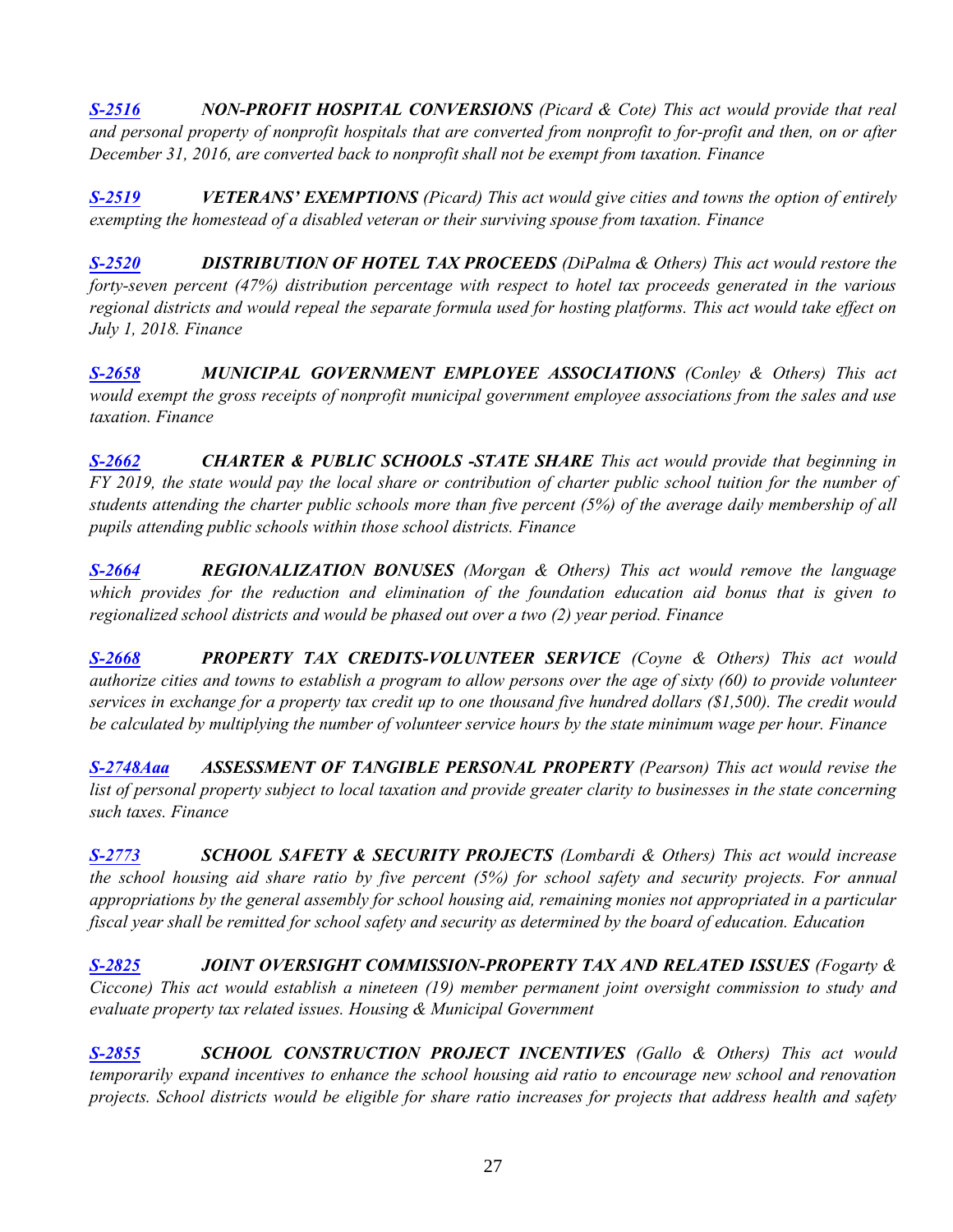*deficiencies, specific high-demand subject areas, replacing and consolidating facilities. Charter schools would also be eligible to receive these new incentives and would receive an increase in their minimum share. Finance*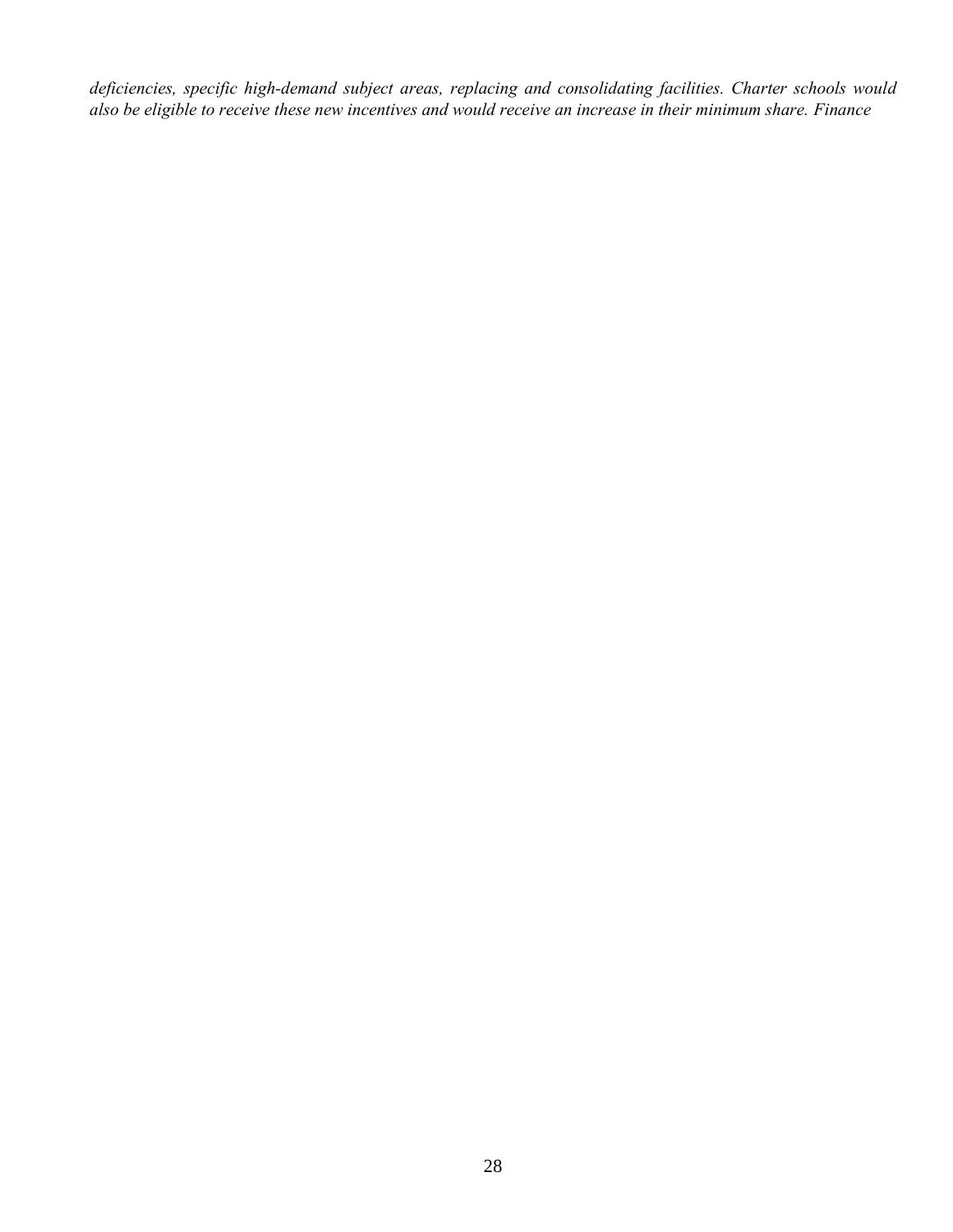## *FIRE DISTRICTS*

<span id="page-28-0"></span>*[H-7281](http://webserver.rilin.state.ri.us/BillText/BillText18/HouseText18/H7281.pdf) RICHMOND-CAROLINA FIRE DISTRICT CHARTER (Price and Kennedy) This act would repeal the current chapter for the Richmond-Carolina fire district and would replace it with a charter supported by the town council of the town of Richmond and approved by fire district voters at a special district meeting held on November 9, 2017. Finance*

*[S-2098A](http://webserver.rilin.state.ri.us/BillText/BillText18/SenateText18/S2098A.pdf) OPEN MEETINGS (Felag & Others) This act would exempt volunteer fire companies under the supervision, control, or jurisdiction of another public body from certain posting requirements of the open meetings act. Judiciary*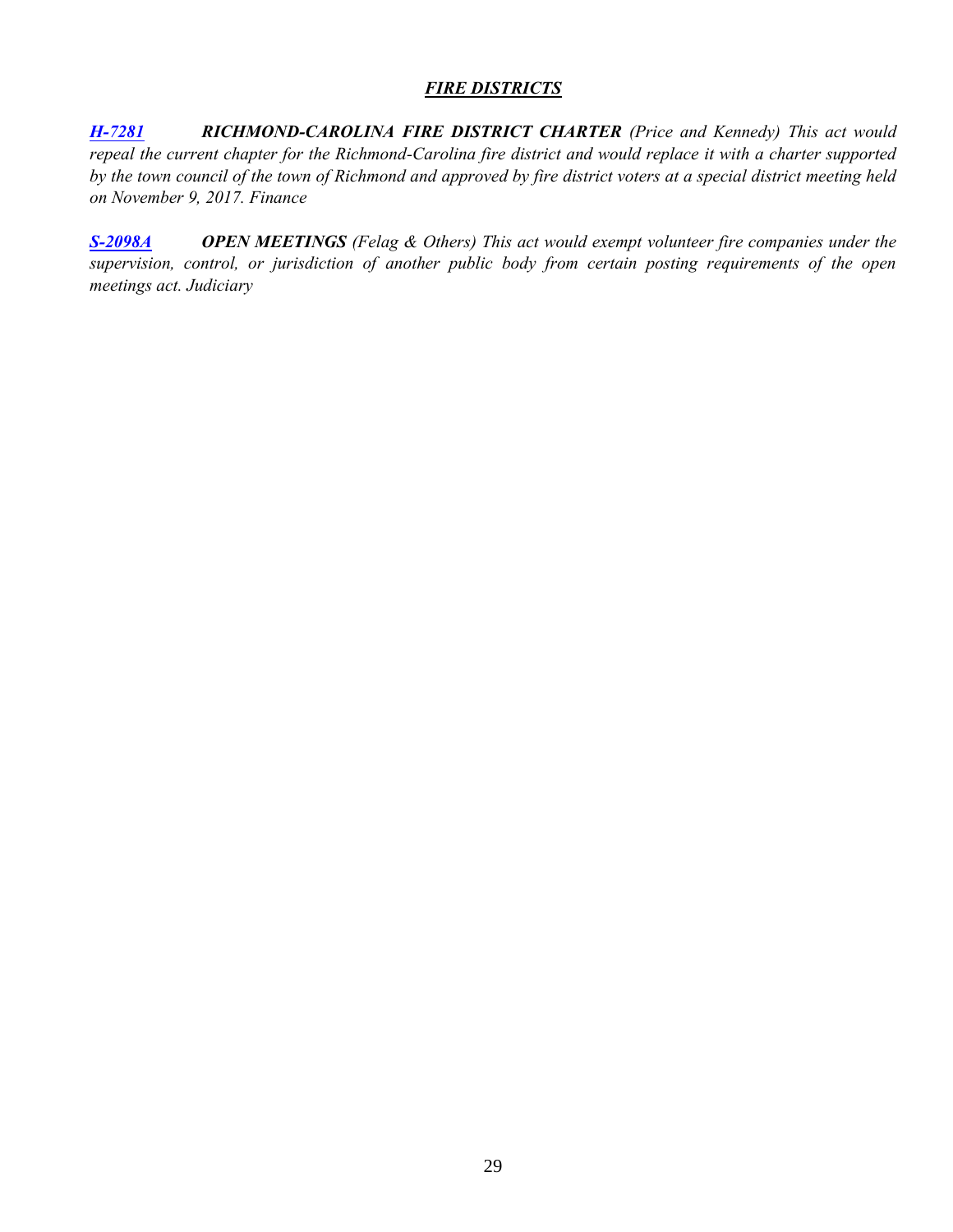## *HOUSING*

<span id="page-29-0"></span>*[H-7316](http://webserver.rilin.state.ri.us/BillText/BillText18/HouseText18/H7316.pdf) AFFORDABLE HOUSING DEVELOPMENT (Slater & Others) This act would require the general assembly to appropriate not less than five million dollars annually in capital financing for affordable housing development. Finance*

*[H-7418A](http://webserver.rilin.state.ri.us/BillText/BillText18/HouseText18/H7418A.pdf) HOUSING FOR THE ELDERLY-EMERGENCY GENERATORS (Costantino & Others) This act would require emergency generators in any elderly housing complex consisting of more than five (5) residential units in one building that would be sufficient to operate a refrigerator and at least one other electrical outlet in each unit. H.E.W.*

*[H-7528](http://webserver.rilin.state.ri.us/BillText/BillText18/HouseText18/H7528.pdf) FAIR HOUSING PRACTICES (Williams & Others) This act would prohibit discrimination in housing against those persons who have a lawful source of income. Judiciary*

*[H-7662](http://webserver.rilin.state.ri.us/BillText/BillText18/HouseText18/H7662.pdf) LOW AND MODERATE-INCOME HOUSING PROJECTS (Giarusso & Others) This act would allow a local review board of a city or town to provide reasonable conditions and limitations on any project. Economic feasibility would not be an impediment to the imposition of such conditions and limitations. Finance*

*[H-8150](http://webserver.rilin.state.ri.us/BillText/BillText18/HouseText18/H8150.pdf) QUALIFYING LOW-INCOME HOUSING (Morin & Others) This act would enable a municipality to adopt an ordinance that would exempt that municipality from being required to accept any additional residential properties, otherwise eligible for alternative assessment and taxation, if the municipality has achieved the goal of having in excess of ten (10%) percent of its housing stock as low and affordable housing. Finance*

*[S-2133](http://webserver.rilin.state.ri.us/BillText/BillText18/SenateText18/S2133.pdf) HOMELESS PERSONS-SERVICE ANIMALS (Seveney & Others) This act would protect homeless persons in possession of a service animal, as defined under the Americans with Disabilities Act, from being denied access to any homeless shelter in violation of the ADA or the state or federal Fair Housing Practices Acts. Housing & Municipal Government*

*[S-2301](http://webserver.rilin.state.ri.us/BillText/BillText18/SenateText18/S2301.pdf) FAIR HOUSING PRACTICES (Metts & Others) This act would prohibit discrimination in housing against those persons who have a lawful source of income. Judiciary*

*[S-2674](http://webserver.rilin.state.ri.us/BillText/BillText18/SenateText18/S2674.pdf) AFFORDABLE HOUSING-MOBILE & MANUFACTURED HOMES (Morgan & Gee) This act would qualify mobile and manufactured homes as affordable housing when installed and affixed in mobile and manufactured home parks in groups of twenty (20) or more for a year or more. Housing & Municipal Government*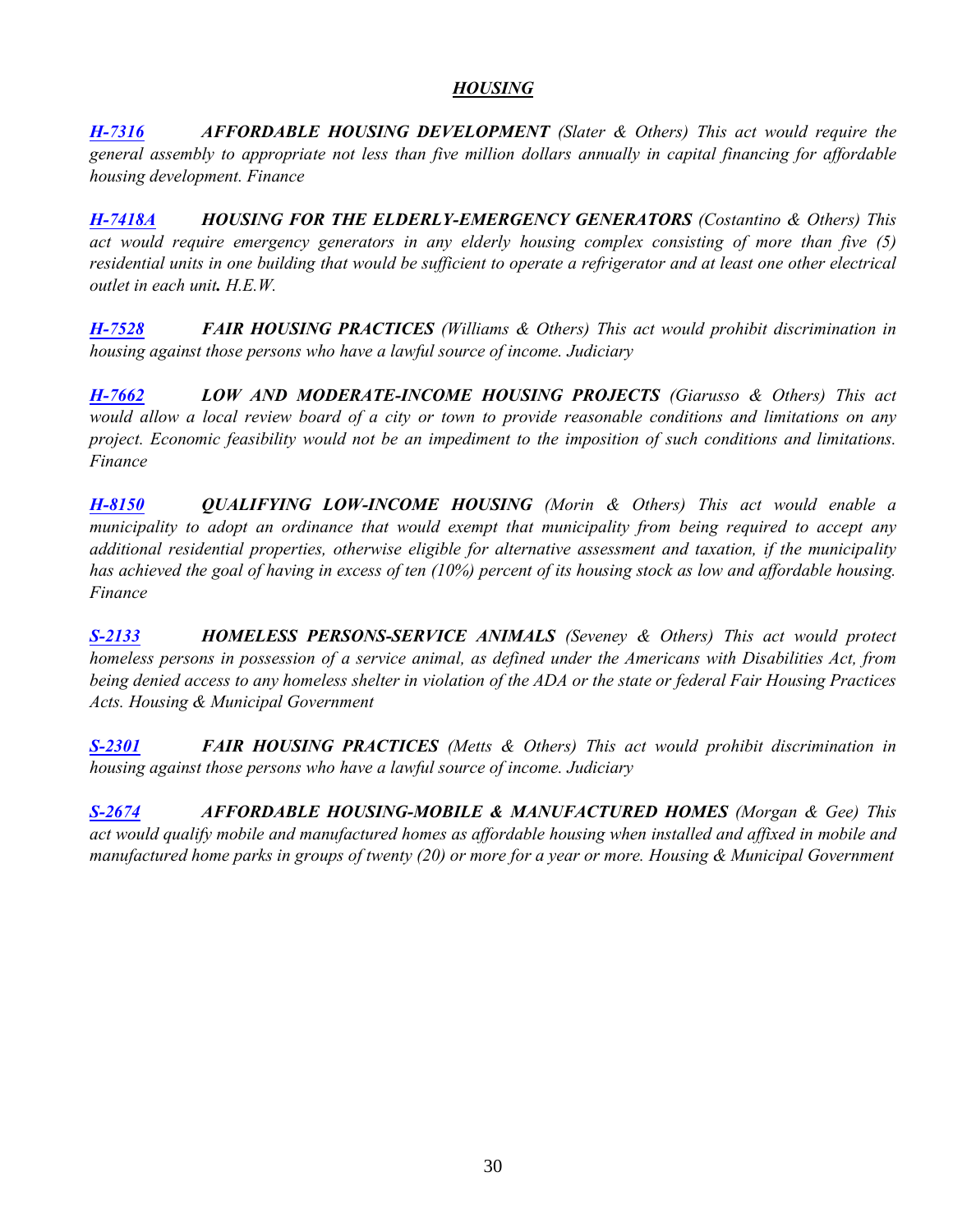# *LABOR RELATIONS*

<span id="page-30-0"></span>*[H-7198](http://webserver.rilin.state.ri.us/BillText/BillText18/HouseText18/H7198.pdf) CONTINUATION OF CONTRACTUAL PROVISIONS (Vella-Wilkinson and Others) This act would require that the contractual provisions contained in an otherwise expired collective bargaining agreement with certified school teachers and municipal employees would continue until a successor agreement has been reached between the parties. Labor*

*[H-7377](http://webserver.rilin.state.ri.us/BillText/BillText18/HouseText18/H7377.pdf) MUNICIPAL POLICE ARBITRATION-REPRESENTATION (McEntee & Others) This act would relieve municipal police bargaining representatives from their obligation to represent employees in grievances/arbitrations if they were not members of the bargaining unit within the ninety (90) days prior to the events that caused the grievance. Labor*

*[H-7378](http://webserver.rilin.state.ri.us/BillText/BillText18/HouseText18/H7378.pdf) MUNICIPAL EMPLOYEE ARBITRATION-REPRESENTATION (McEntee & Others) This act would relieve municipal employee bargaining representatives from their obligation to represent employees in grievances/arbitrations if they were not members of the bargaining unit in the ninety (90) days prior to the events that caused the grievance. Labor*

*[H-7379](http://webserver.rilin.state.ri.us/BillText/BillText18/HouseText18/H7380.pdf) TEACHER AND MUNICIPAL EMPLOYEE ARBITRATION (Vella-Wilkinson & Others) This act would make the arbitrator's decision binding on all matters pertaining to certified public-school teachers and municipal employees, including those matters involving the expenditure of money. Labor*

*[H-7633](http://webserver.rilin.state.ri.us/BillText/BillText18/HouseText18/H7633.pdf) FIREFIGHTERS ARBITRATION (Bennett & Others) This act would continue all provisions of firefighters' collective bargaining agreements until a successor agreement is reached or an interest arbitration award is rendered. Labor*

*[H-7634](http://webserver.rilin.state.ri.us/BillText/BillText18/HouseText18/H7634.pdf) MUNICIPAL POLICE ARBITRATION (Bennett & Others) This act would extend provisions of an existing collective bargaining agreement for municipal police arbitration purposes until a successor agreement is reached or an interest arbitration award is rendered. Labor*

*[S-2157](http://webserver.rilin.state.ri.us/BillText/BillText18/SenateText18/S2157.pdf) MUNICIPAL POLICE ARBITRATION-REQUEST FOR COLLECTIVE BARGAINING (Archambault & Others) This act would change the last day upon which a bargaining agent for a municipal police arbitration may make written request to the corporate authorities for collective bargaining from one hundred twenty (120) days before the last day on which money can be appropriated by the city or town to cover the contract period which is the subject of the collective bargaining procedure, to one hundred twenty (120) days before the expiration of the current collective bargaining agreement. Labor*

*[S-2158](http://webserver.rilin.state.ri.us/BillText/BillText18/SenateText18/S2158.pdf) MUNICIPAL POLICE ARBITRATION-REPRESENTATION (Coyne & Others) This act would relieve municipal police bargaining representatives from their obligation to represent employees in grievances/arbitrations if they were not members of the bargaining unit within the ninety (90) days prior to the events that caused the grievance. Labor*

*[S-2160](http://webserver.rilin.state.ri.us/BillText/BillText18/SenateText18/S2160.pdf) MUNICIPAL EMPLOYEE ARBITRATION-REPRESENTATION (Coyne & Others) This act would relieve municipal employee bargaining representatives from their obligation to represent employees in grievances/arbitrations if they were not members of the bargaining unit in the ninety (90) days prior to the events that caused the grievance. Labor*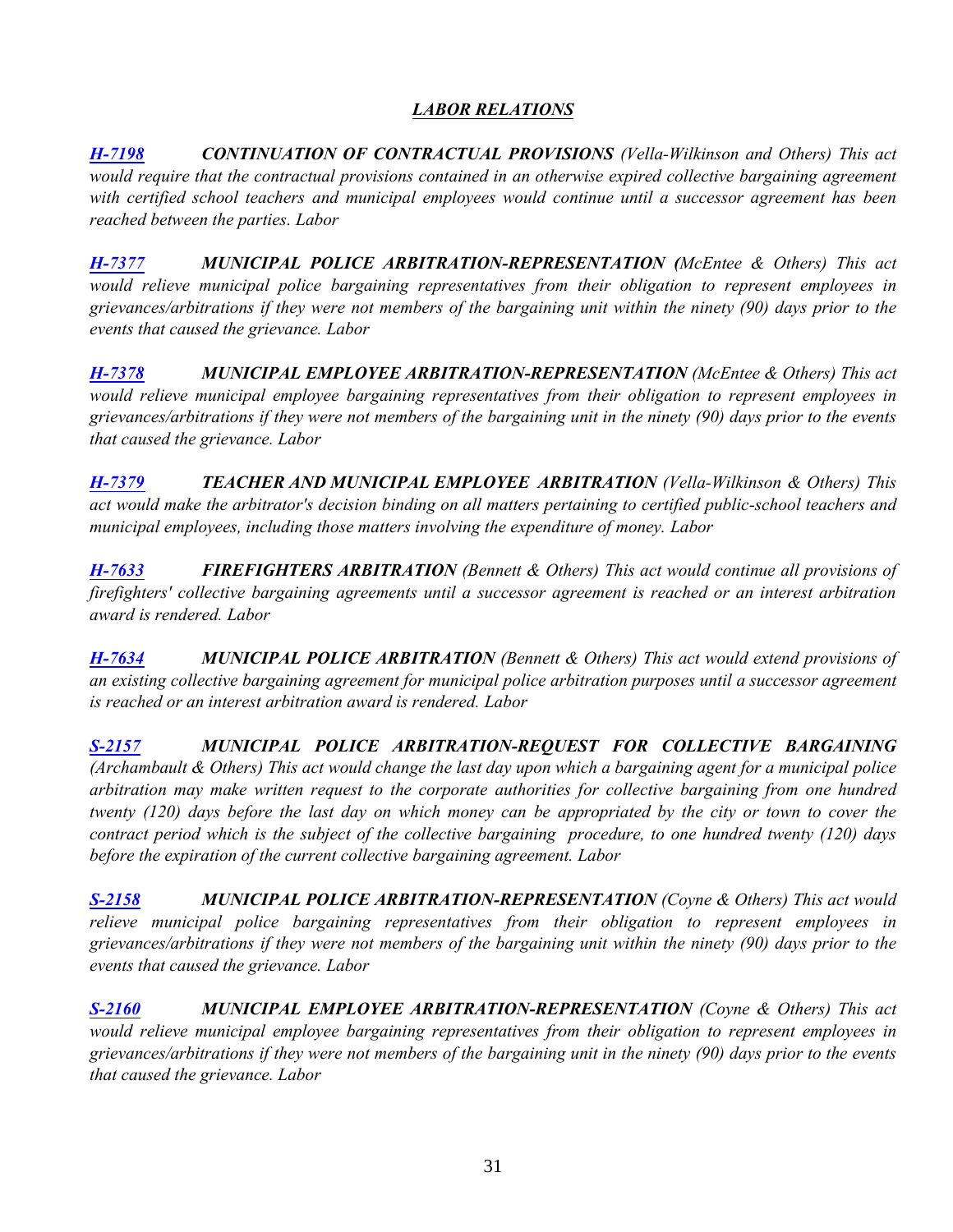# *LIQUOR CONTROL & LICENSES*

<span id="page-31-0"></span>*[H-7092](http://webserver.rilin.state.ri.us/BillText/BillText18/HouseText18/H7092.pdf) MANUFACTURING AND WHOLESALE LICENSES (Morin & Others) This act would reduce the alcoholic beverage manufacturing and wholesale licensing fee from three thousand dollars (\$3,000) to five hundred dollars (\$500). Finance*

*[H-7322](http://webserver.rilin.state.ri.us/BillText/BillText18/HouseText18/H7322.pdf) RETAIL WHOLESALE LICENSES (Ucci) This act would provide that holders of a Class P alcoholic beverage license may purchase alcohol at retail or wholesale. Corporations*

*[H-7364](http://webserver.rilin.state.ri.us/BillText/BillText18/HouseText18/H7364.pdf) BREWPUB MANUFACTURERS LICENSE (O'Grady & Others) This act would allow the holder of a brewpub manufacturer's license to sell products directly to holders of Class B, Class B-V, and Class C licenses. Corporations*

*[H-7479](http://webserver.rilin.state.ri.us/BillText/BillText18/HouseText18/H7479.pdf) CLASS P LICENSES-CATERERS (Ajello & Others) This act would create additional restrictions on the times for which caterers with a Class P license may serve alcohol and would provide for the additional penalty of possible suspension or revocation of the Class P license for violations of this section. Corporations*

*[H-7516](http://webserver.rilin.state.ri.us/BillText/BillText18/HouseText18/H7516.pdf) TAXATION OF ALCOHOLIC BEVERAGES (Carson) This act would exempt from taxation the donation of alcoholic beverages to nonprofit organizations that are exempt from federal taxation under § 501(c)(3) of the Internal Revenue Code. Finance*

*[H-7622](http://webserver.rilin.state.ri.us/BillText/BillText18/HouseText18/H7622.pdf) TAXATION OF ALCOHOLIC BEVERAGES (Walsh & Others) This act would repeal the exemption from sales and use taxes for certain alcoholic beverages and would provide that all tax revenue received as a result shall be distributed to the applicable municipalities where the alcoholic beverages were sold. Finance*

*[H-7672](http://webserver.rilin.state.ri.us/BillText/BillText18/HouseText18/H7672.pdf) CLASS A LICENSE HOLDERS (Costantino & Others) This act would add prepackaged cheeses to the items allowed for sale at Class A license holders premises in towns or cities of ten thousand (10,000) or more inhabitants. Corporations*

*[H-7777](http://webserver.rilin.state.ri.us/BillText/BillText18/HouseText18/H7777.pdf) WINE DIRECT SHIPPERS LICENSE (Casey & Others) This act would create a wine direct shipper license and a wine gift basket license allowing for the shipment of certain amounts of wine both in and out-of-state. Corporations*

*[H-8068](http://webserver.rilin.state.ri.us/BillText/BillText18/HouseText18/H8068.pdf) SPECIAL EVENT LICENSES (Phillips & Others) This act would permit cities and towns to issue special events liquor licenses to permit the equivalent of one-day licenses one day each month. Corporations*

*[H-8130](http://webserver.rilin.state.ri.us/BillText/BillText18/HouseText18/H8130.pdf) LIQUOR LICENSE APPEALS (Diaz & Others) This act would amend procedures regarding local liquor license appeals. Judiciary*

*[S-2107](http://webserver.rilin.state.ri.us/BillText/BillText18/SenateText18/S2107.pdf) WINE DIRECT SHIPPERS LICENSE (Satchell & Others) This act would create a wine direct shipper license for licensed producers in this or any state, to directly ship a limited amount of wine to residents age twenty-one (21) or older, for personal consumption, with oversight by the department of business regulation and the division of taxation. Violations of this act would be punishable as a misdemeanor, with a fine of up to one*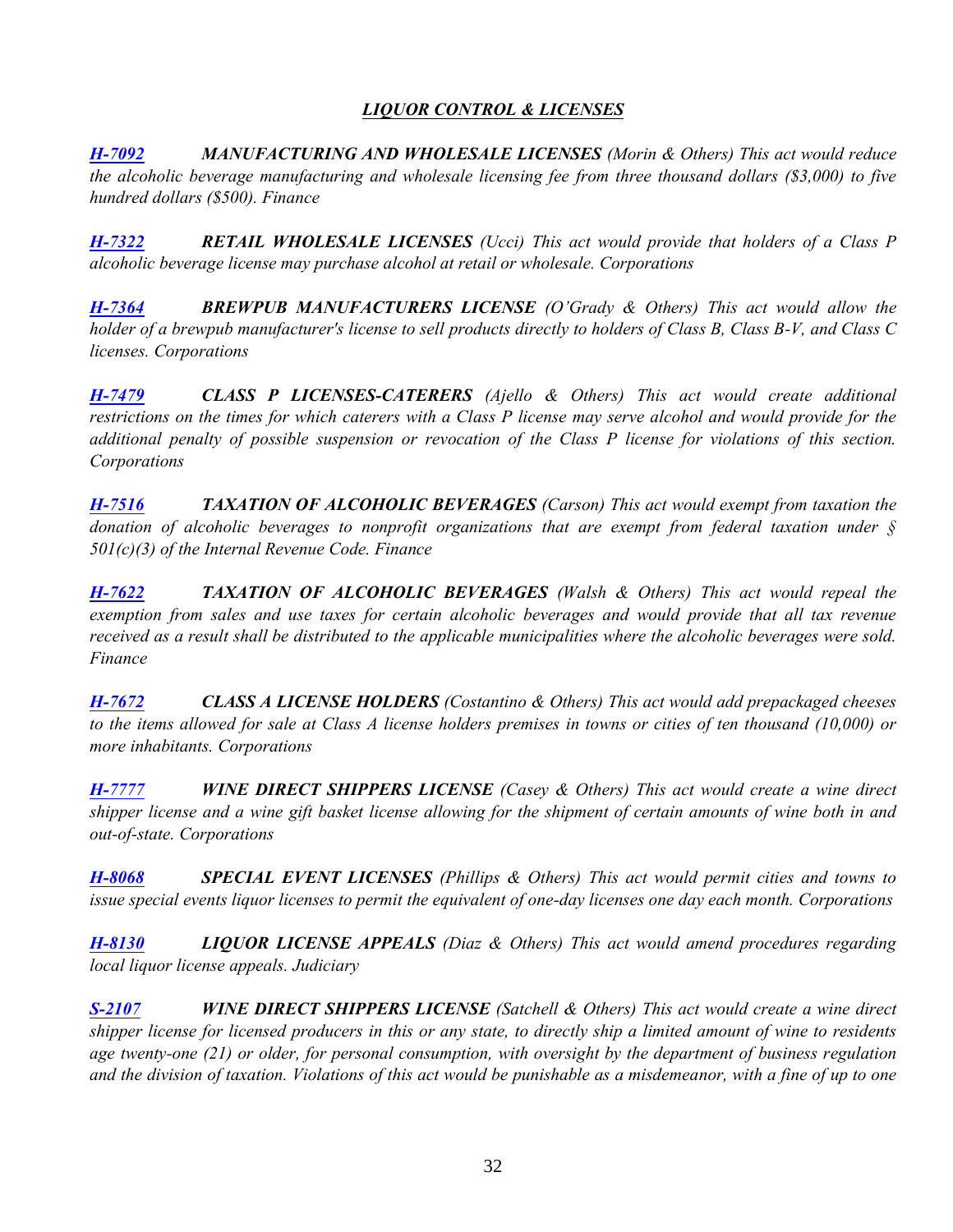*thousand dollars (\$1,000), and/or imprisonment for a period of up to one year. Special Legislation & Veterans Affairs*

*[S-2483A](http://webserver.rilin.state.ri.us/BillText18/SenateText18/S2483A.pdf) CLASS P LICENSES-CATERERS (Goldin & Quezada) This act would create additional restrictions on the times for which caterers with a Class P license may serve alcohol and would provide for the additional penalty of possible suspension or revocation of the Class P license for violations of this section. Special Legislation and Veterans Affairs*

*[S-2487](http://webserver.rilin.state.ri.us/BillText/BillText18/SenateText18/S2487.pdf) PROXIMITY TO SCHOOLS & CHURCHES (Fogarty & Others) This act would provide that on and after July 1, 2018, any city or town council would have the authority to exempt said city or town from the prohibition against the issuance of certain alcoholic beverage licenses within two hundred feet (200') of a school or place of public worship. Special Legislation and Veterans Affairs*

*[S-2489](http://webserver.rilin.state.ri.us/BillText/BillText18/SenateText18/S2489.pdf) CLASS A LICENSE HOLDERS (Gallo & Others) This act would add prepackaged cheeses to the items allowed for sale at Class A license holders premises in towns or cities of ten thousand (10,000) or more inhabitants. Special Legislation and Veterans Affairs*

*[S-2740](http://webserver.rilin.state.ri.us/BillText/BillText18/SenateText18/S2740.pdf) CLASS G LICENSES (Cote & Picard) This act would allow railroad companies who hold a Class G license to serve alcohol to passengers sixty (60) minutes prior to departure. Special Legislation and Veterans Affairs*

*[S-2847](http://webserver.rilin.state.ri.us/BillText/BillText18/SenateText18/S2847.pdf) LIQUOR LICENSE APPEALS (Goodwin) This act would amend procedures regarding local liquor license appeals. Judiciary*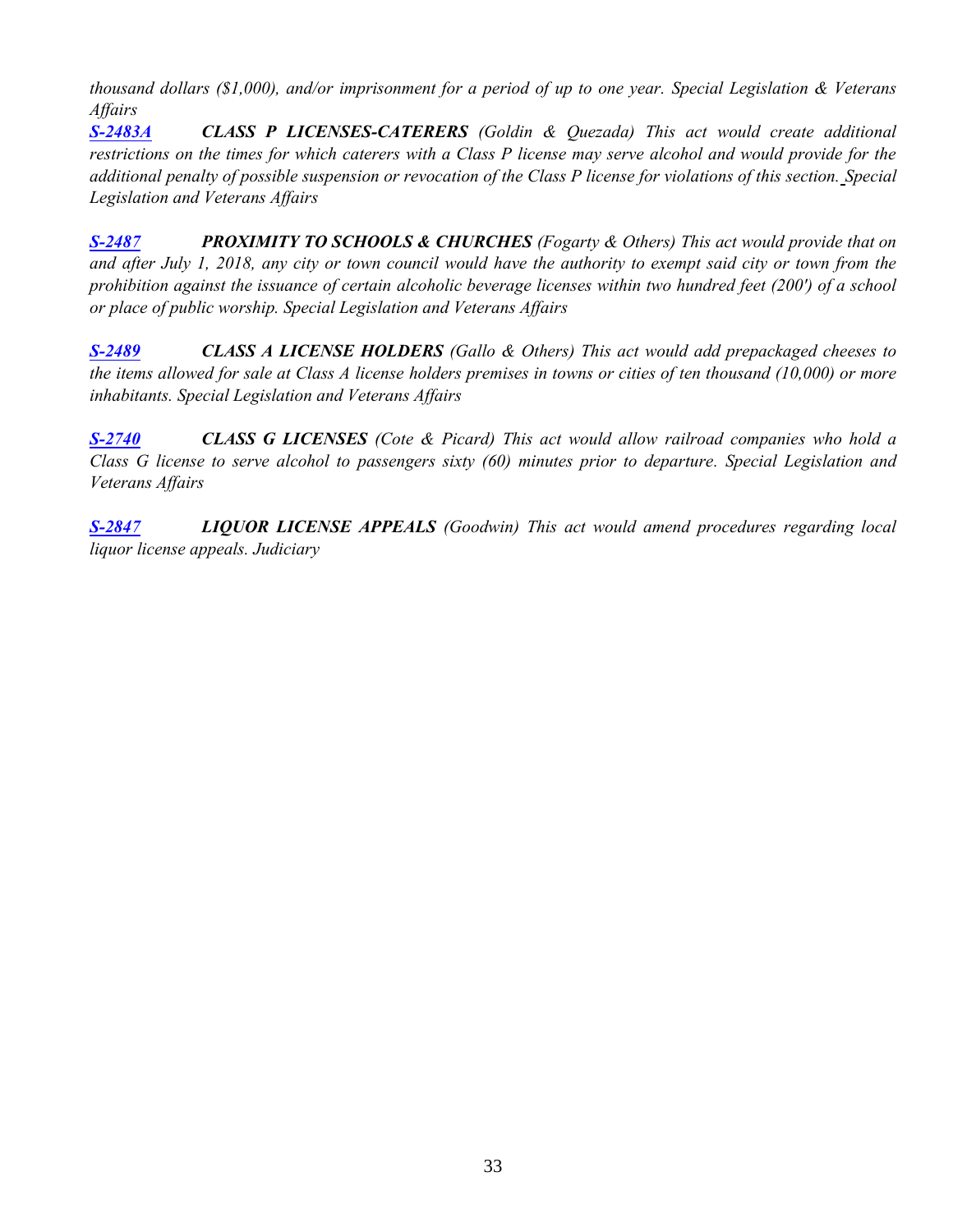## *PLANNING & ZONING*

<span id="page-33-0"></span>*[H-7332](http://webserver.rilin.state.ri.us/BillText/BillText18/HouseText18/H7332.pdf) ZONING BOARDS OF REVIEW (Cunha & Others) This act would place the power of appointment of members of the municipal zoning boards in the mayor of a city or town or in the town or city council if there is no mayor except for the town of North Providence. Judiciary*

*[H-7741A](http://webserver.rilin.state.ri.us/BillText/BillText18/HouseText18/H7741A.pdf) FLOOD ZONES-MEASUREMENT OF BUILDING HEIGHT (Shekarchi & Others) This act would amend the "building height" definition in chapter 24 of title 45 (zoning ordinances) for property in special flood hazard areas. The building height would be measured from the base flood elevation. Judiciary*

*[H-7767A](http://webserver.rilin.state.ri.us/BillText/BillText18/HouseText18/H7767Aaa.pdf) ZONING ORDINANCES-NOTICE (Cunha & Others) This act would require that when a proposed text amendment to a zoning ordinance would cause a conforming lot of record to become nonconforming by lot area and/or frontage, the city or town must provide written notice of the public hearing to all owners of real property affected by the text amendment. Municipal Government*

*[H-7769](http://webserver.rilin.state.ri.us/BillText/BillText18/HouseText18/H7769.pdf) CERTIFICATION OF RESIDENTIAL DEVELOPMENT PROJECTS (Fogarty & Others) This act would allow minor projects (residential only) to remain minor and subject to the lesser time period for certification. This act would also add more time for certification at the master and preliminary plan phases on major subdivisions and land developments but reduces the time for certification and resubmission at the final plan phase for consistency purposes. The time for the master plan decision is increased to one hundred twenty (120) days and the time for the preliminary plan decision is restored to one hundred twenty (120) days. Municipal Government*

*[H-7834](http://webserver.rilin.state.ri.us/BillText/BillText18/HouseText18/H7834.pdf) AFFORDABLE HOUSING (Roberts & Others) This act would prohibit certain affordable housing programs with requirements that exceed those set forth in the general laws of the state from being included in the statewide planning program. Finance*

*[H-8080](http://webserver.rilin.state.ri.us/BillText/BillText18/HouseText18/H8080.pdf) PLANNING/ZONING BOARDS-CONTINUING EDUCATION (Carson & Others) This act would require initial and continuing education in land use law and planning for local planning and/or zoning board and commission members. Municipal Government*

*[H-7836](http://webserver.rilin.state.ri.us/BillText/BillText18/HouseText18/H7836.pdf) AFFORDABLE HOUSING (Roberts & Others) This act would alter the definition of "affordable housing" to include housing that costs no more than thirty percent (30%) of gross household income for a household with income less than sixty percent (60%) of the median income for city or town. Amends definition of "comprehensive plan" to include the above defined affordable housing in the comprehensive plan. Finance*

*[H-8216](http://webserver.rilin.state.ri.us/BillText/BillText18/HouseText18/H8216.pdf) EXPEDITED PERMIT PROCESS (Quattrocchi) This act would allow Rhode Island municipalities to request an expedited permit review process for certain critical municipal public safety projects. The process would be the same as the process for projects of critical economic concern. This act would also waive permit fees for municipalities. Municipal Government*

*[S-2412](http://webserver.rilin.state.ri.us/BillText/BillText18/SenateText18/S2412.pdf) ZONING ORDINANCES-NOTICE (McCaffrey & Goodwin) This act would require that when a proposed amendment to a zoning ordinance would result in a merger of lots, the city or town must provide written notice of the public hearing to all owners of real property whose lots are subject to merger. Housing & Municipal Government*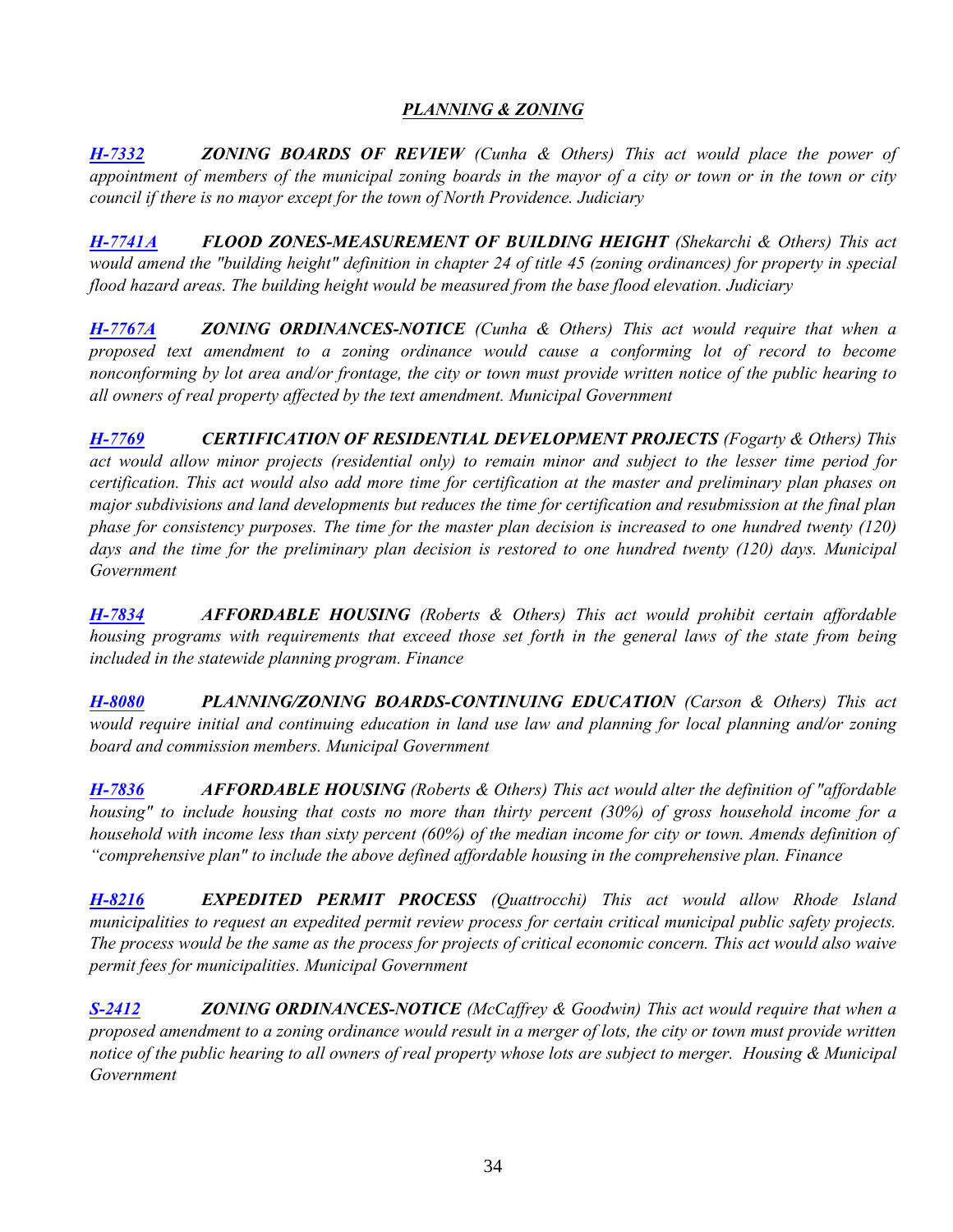*[S-2413](http://webserver.rilin.state.ri.us/BillText/BillText18/SenateText18/S2413.pdf) FLOOD ZONES-MEASUREMENT OF BUILDING HEIGHT (McCaffrey & Others) This act would amend the "building height" definition in chapter 24 of title 45 (zoning ordinances) for property in special flood hazard areas. The building height would be measured from the base flood elevation. Housing & Municipal Government*

*[S-2751](http://webserver.rilin.state.ri.us/BillText/BillText18/SenateText18/S2751.pdf) CERTIFICATION OF RESIDENTIAL DEVELOPMENT PROJECTS (Sosnowski & Algiere) This act would allow minor projects (residential only) to remain minor and subject to the lesser time period for certification. This act would also add more time for certification at the master and preliminary plan phases on major subdivisions and land developments but reduces the time for certification and resubmission at the final plan*  phase for consistency purposes. The time for the master plan decision is increased to one hundred twenty (120) *days and the time for the preliminary plan decision is restored to one hundred twenty (120) days. Housing & Municipal Government*

*[S-2866](http://webserver.rilin.state.ri.us/BillText/BillText18/SenateText18/S2866.pdf) PLANNING/ZONING BOARDS-CONTINUING EDUCATION (Euer & McCaffrey) This act would require initial and continuing education in land use law and planning for local planning and/or zoning board and commission members. Judiciary*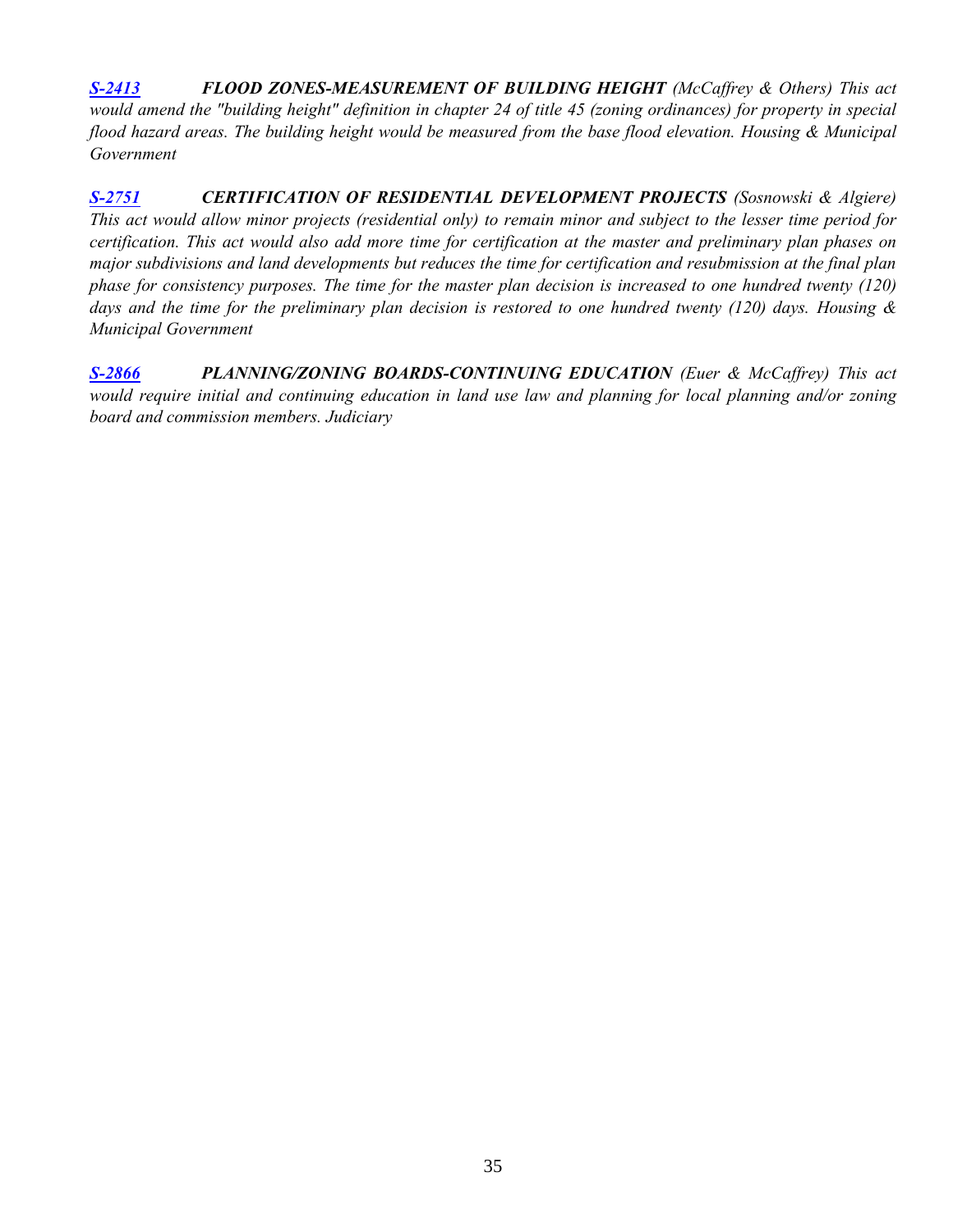# *PUBLIC SAFETY (POLICE & FIRE)*

<span id="page-35-0"></span>*[H-7084](http://webserver.rilin.state.ri.us/BillText/BillText18/HouseText18/H7083.pdf) MENTAL HEALTH LITERACY TRAINING (Lombardi & Hull) This act would require the police officer commission on standards and training to establish mandatory training standards for police officers and trainees in all incidents involving mental health literacy. H.E.W.*

*[H-7084](http://webserver.rilin.state.ri.us/BillText/BillText18/HouseText18/H7084.pdf) TRAFFIC STOP EDUCATION AND TRAINING (Lombardi) This act would require that all driver education programs incorporate as part of their curriculum a section designed to teach applicants the prohibitions and obligations relating to traffic stops by state and municipal law enforcement officers and the procedure for filing a complaint alleging any violations. H.E.W.*

*[H-7085](http://webserver.rilin.state.ri.us/BillText/BillText18/HouseText18/H7085.pdf) TRAINING STANDARDS-PERSONS WITH DEVELOPMENTAL DISABILITIES (Lombardi & Hull) This act would require mandatory training standards for police officers and trainees, in identifying, responding, and handling all incidents involving any person with a developmental disability. H.E.W.*

*[H-7112](http://webserver.rilin.state.ri.us/BillText/BillText18/HouseText18/H7112.pdf) CONCEALED CARRY PERMITS-RECIPROCITY (Perez & Others) This act would allow those persons with concealed carry permits issued by other states to carry upon their person weapons in Rhode Island provided that the issuing state recognizes and gives reciprocity to RI permit holders. Judiciary*

*[H-7165](http://webserver.rilin.state.ri.us/BillText/BillText18/HouseText18/H7165.pdf) WEAPONS-BUMP STOCKS AND TRIGGER CRANKS (Perez & Others) This act would define bump stock and trigger crank and would make possession of any firearm equipped with either device a felony punishable by up to ten (10) years imprisonment. Judiciary*

*[H-7194](http://webserver.rilin.state.ri.us/BillText/BillText18/HouseText18/H7194.pdf) TRAFFIC STOP EDUCATION AND TRAINING (Lombardi) This act would require driver's instruction courses and tests to include instruction and information on a driver's responsible conduct, including, but not limited to, the rights provided to driver's pursuant to the "comprehensive community-police relationship act of 2015" during a traffic stop. H.E.W.*

*[H-7302](http://webserver.rilin.state.ri.us/BillText/BillText18/HouseText18/H7302.pdf) FIREWORKS (Corvese & Others) This act would prohibit the use of display fireworks, or aerial consumer fireworks without a permit between the hours of 12:00 a.m. and 7:00 a.m. on any day and would make a violation of this permit requirement a civil violation punishable by a fine of seventy-five dollars (\$75.00) and court costs. Judiciary*

*[H-7303](http://webserver.rilin.state.ri.us/BillText/BillText18/HouseText18/H7303.pdf) SEXUAL OFFENDER REGISTRATION AND NOTIFICATION (Jacquard and Others) This act would provide that only those juveniles over the age of fourteen (14) be required to register as sex offenders and that the offense be comparable or more severe than those defined in 18 U.S.C. § 2241. Judiciary*

*[H-7451](http://webserver.rilin.state.ri.us/BillText/BillText18/HouseText18/H7451.pdf) CELL PHONE TRACKING (Craven & Others) This act would provide that the warrant and notice requirements for all cell phone tracking do not apply to location information obtained by a court order dealing with interception of wire and oral communications or dealing with pen registers and trap and trace devices. Judiciary*

*[H-7505](http://webserver.rilin.state.ri.us/BillText/BillText18/HouseText18/H7505.pdf) CRIMES AGAINST THE PUBLIC TRUST (Johnston) This act would create a new chapter to address crimes against public trust providing felony or misdemeanor charges and restitution for various crimes included therein, and would extend the statute of limitations for certain violations under said chapter as well as § 11-41-27 relative to wrongful conversion by officers or state or municipal employees to ten (10) years, and would*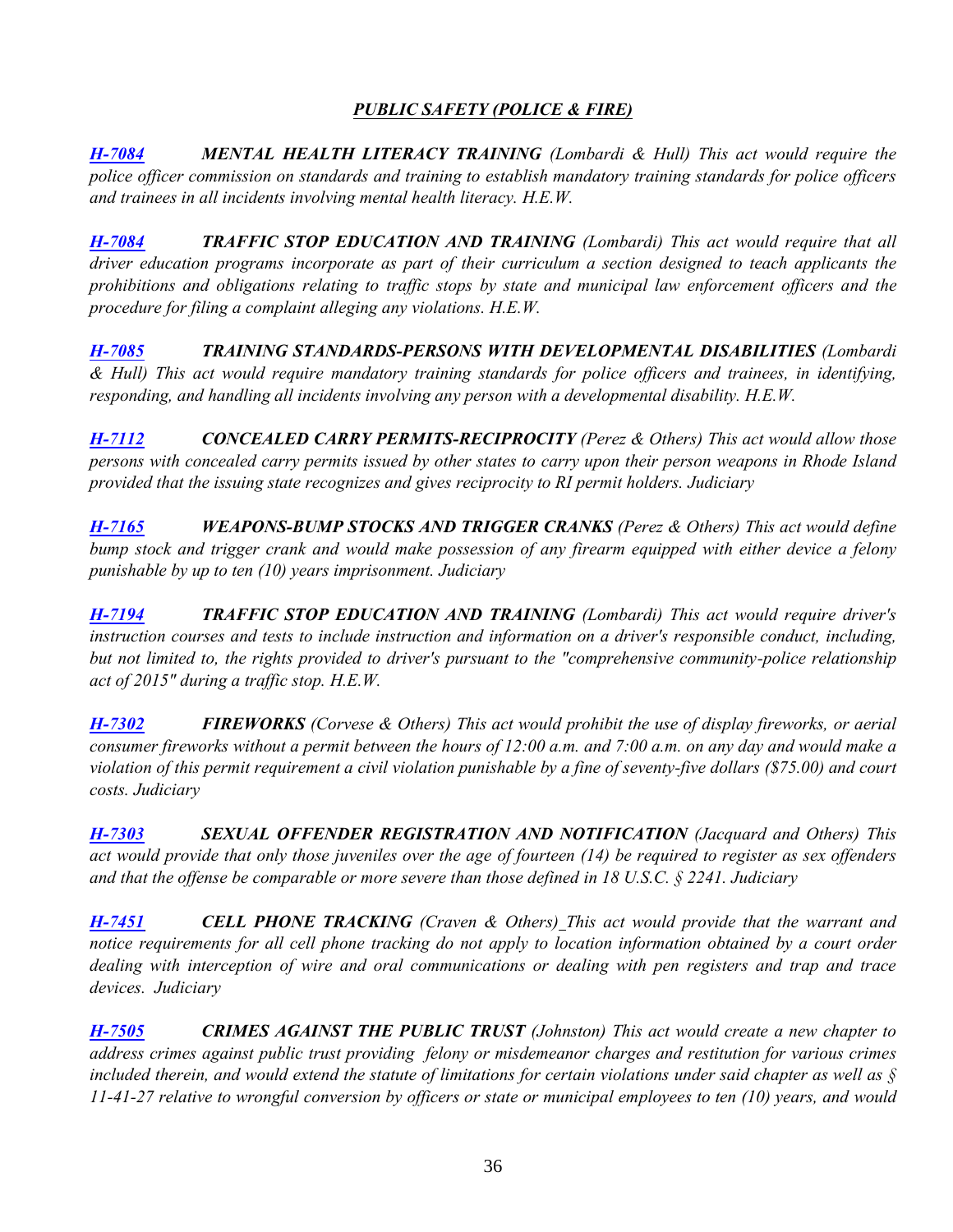*amend the "Rhode Island Public Employee Pension Revocation and Reduction Act" to provide for the revocation or reduction of any pension benefits, if applicable. Judiciary*

*[H-7518](http://webserver.rilin.state.ri.us/BillText/BillText18/HouseText18/H7518.pdf) POLICE TRAINING-REIMBURSEMENT (Roberts & Others) This act would require any police department that hires an officer employed by another police department within the state of Rhode Island to reimburse the municipality for which the officer first worked, for all costs and expenses associated with the officer's training and education provided that such costs were incurred within five years of the hiring. Municipal Government*

*[H-7536](http://webserver.rilin.state.ri.us/BillText/BillText18/HouseText18/H7536.pdf) CURFEW STREETS (Edwards & Others) This act would eliminate the designation of "curfew streets" by police chiefs or police commissioners. Judiciary*

*[H-7588](http://webserver.rilin.state.ri.us/BillText/BillText18/HouseText18/H7588.pdf) IMITATION FIREARMS (Canario & Others) This act would define imitation firearm and provide that it is unlawful for any person to change, alter, remove, or obliterate any coloration or markings that are required by an applicable state or federal law or regulation for any imitation firearm in any way that makes the imitation firearm look to be an operable firearm. Violation of this section would be punishable as a misdemeanor. This act would also provide that it is unlawful to alter or insert any other mark of identification on a firearm. Brightly colored plugs inserted into the barrel of a firearm would be included as a "mark of identification." Judiciary* 

*[H-7590](http://webserver.rilin.state.ri.us/BillText/BillText18/HouseText18/H7590.pdf) RETURN OF SEIZED PROPERTY (Kazarian & Others) This act would require state and municipal authorities to return forfeited property or money to its owner when no criminal charges are filed, or where a court has made a finding that no violation has occurred, within ninety (90) days of its final determination unless the seized property is forfeitable controlled substances. Judiciary*

*[H-7591](http://webserver.rilin.state.ri.us/BillText/BillText18/HouseText18/H7591.pdf) WEAPONS ON SCHOOL GROUNDS (Kazarian & Others) This act would provide that only peace officers and persons approved by the school authorities for the purposes of educational instruction may carry firearms or other weapons on school grounds. Judiciary*

*[H-7597](http://webserver.rilin.state.ri.us/BillText/BillText18/HouseText18/H7597.pdf) TRANSPORTATION OF SHOTGUNS AND RIFLES/SALE OF FIREARMS TO MINORS (Diaz & Others) This act would make it unlawful for any person to carry a rifle or shotgun in any vehicle or conveyance or on or about their person whether visible or concealed subject to certain exceptions. The act would also provide an enhanced penalty to those who unlawfully sold, transferred, gave, conveyed, or caused to be sold, transferred, given or conveyed to any person under eighteen (18) years of age who used that firearm in a crime of violence. Judiciary*

*[H-7598](http://webserver.rilin.state.ri.us/BillText/BillText18/HouseText18/H7598.pdf) POSSESSION OF FIREARMS BY MINORS (Diaz & Others) This act would criminalize possession of a firearm by a minor, except when the minor is engaged in certain activities and when accompanied by a parent, guardian, or qualified adult. Judiciary*

*[H-7640](http://webserver.rilin.state.ri.us/BillText/BillText18/HouseText18/H7640.pdf) ASSET FORFEITURE (Cunha & Tobon) This act would provide for standardized procedures for asset forfeitures across all crimes, simplify procedures, and addresses counterproductive incentives that distort policing priorities, while protecting the powers of law enforcement to seize property suspected of being associated with crime and preserving prosecutors' ability to charge and prosecute suspected criminals, and 5 would ensure that those individuals convicted of a crime do not benefit from the fruits of their 6 crime. The act would also provide legislators with the information necessary for basic oversight of law enforcement agencies who seize and forfeit private property under state and federal forfeiture laws. Judiciary*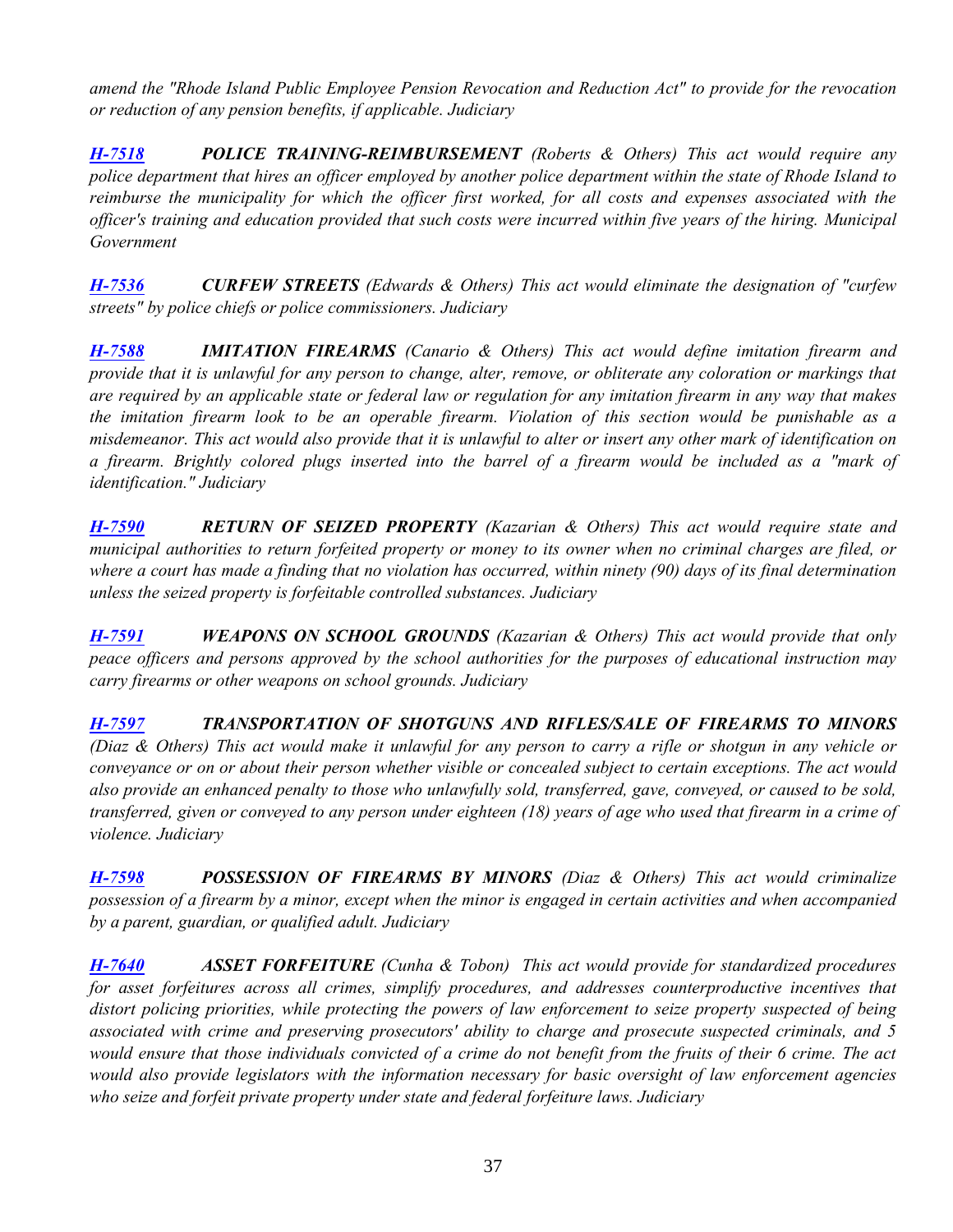*[H-7643](http://webserver.rilin.state.ri.us/BillText/BillText18/HouseText18/H7643.pdf) PURCHASE/TRANSFER OF FIREARMS (Johnston & Canario) This act would provide that no person shall knowingly purchase or otherwise obtain a firearm on behalf of or transfer to a person who the transferor knows or reasonably should know is prohibited from possessing or receiving a firearm under federal or state law. Judiciary*

*[H-7644](http://webserver.rilin.state.ri.us/BillText/BillText18/HouseText18/H7644.pdf) PERMIT TO CARRY FIREARMS-BACKGROUND CHECKS (Slater & Others) This act would provide that applicants for a license or permit to carry a firearm under §§ 11-47-11 and 11-47-18 must undergo a national criminal records check, which shall include fingerprints submitted to the federal bureau of investigation (FBI). Judiciary*

*[H-7645](http://webserver.rilin.state.ri.us/BillText/BillText18/HouseText18/H7645.pdf) AMMUNITION FEEDING DEVICES (Regunberg & Others) This act would criminalize the manufacture, import, possession, purchase, sale or transfer of any ammunition feeding device capable of accepting more than ten (10) rounds, known as high capacity magazines. This act would make exceptions for law enforcement and the United States armed forces. Judiciary*

*[H-7714](http://webserver.rilin.state.ri.us/BillText/BillText18/HouseText18/H7714.pdf) SALE OF RIFLES AND SHOTGUNS (Marshall & Others) This act would raise the legal age to purchase a rifle or shotgun from eighteen (18) years of age to twenty-one (21) years of age, prohibit the sale of firearms to anyone under the age of twenty-one (21) and raise the age for minors with permits for sporting purposes and training to the age of twenty-one (21). Judiciary*

*[H-7716](http://webserver.rilin.state.ri.us/BillText/BillText18/HouseText18/H7716.pdf) SPECIAL POLICE OFFICERS-JURISDICTION (Blazejewski) This act would set forth the jurisdiction of special police officers on educational institutions and upon the land and buildings thereof and would clarify and limit their jurisdiction to instances where the officer views a person or persons in danger of imminent, immediate bodily harm, on public streets and highway corridors between land areas and/or buildings owned by these educational institutions. Judiciary*

*[H-7754](http://webserver.rilin.state.ri.us/BillText/BillText18/HouseText18/H7754.pdf) PEN REGISTERS AND TRAP AND TRACE DEVICES (Filippi & Others) This act would prohibit the use of a stingray cell-site simulator device by any law enforcement agency except upon application for its use and the granting of its order by the presiding justice of the superior court. Judiciary*

*[H-7760](http://webserver.rilin.state.ri.us/BillText/BillText18/HouseText18/H7760.pdf) AUTOMATED TRAFFIC MONITORING SYSTEMS (Giarusso & Others) This act would repeal the Rhode Island automated traffic violation monitoring system act of 2005 and the Rhode Island automated school-zone-speed-enforcement system act of 2016 authorizing the use of sensors which produce images of motor vehicles violating traffic laws. Judiciary*

*[H-7761](http://webserver.rilin.state.ri.us/BillText/BillText18/HouseText18/H7761.pdf) POSSESSION OF RIFLES AND SHOTGUNS (Tanzi & Others) This act would raise the legal age to purchase or possess a rifle or shotgun from eighteen (18) years of age to twenty-one (21) years of age. The act would also "grandfather" lawful current ownership by persons under twenty-one (21) years of age, and would make an exemption for police and military, and lawful supervised use to include hunting. Judiciary*

*[H-7763](http://webserver.rilin.state.ri.us/BillText/BillText18/HouseText18/H7763.pdf) SURRENDER OF WEAPONS (Ranglin-Vassell and Others) This act would provide the district courts with authority to issue "extreme risk protection orders" when the court finds the subject of the order is an imminent danger to cause personal injury to self or others by having access to a firearm. The act would also provide that a person subject to an extreme risk protection order surrender all firearms and carry permit while subject to such an order. Judiciary*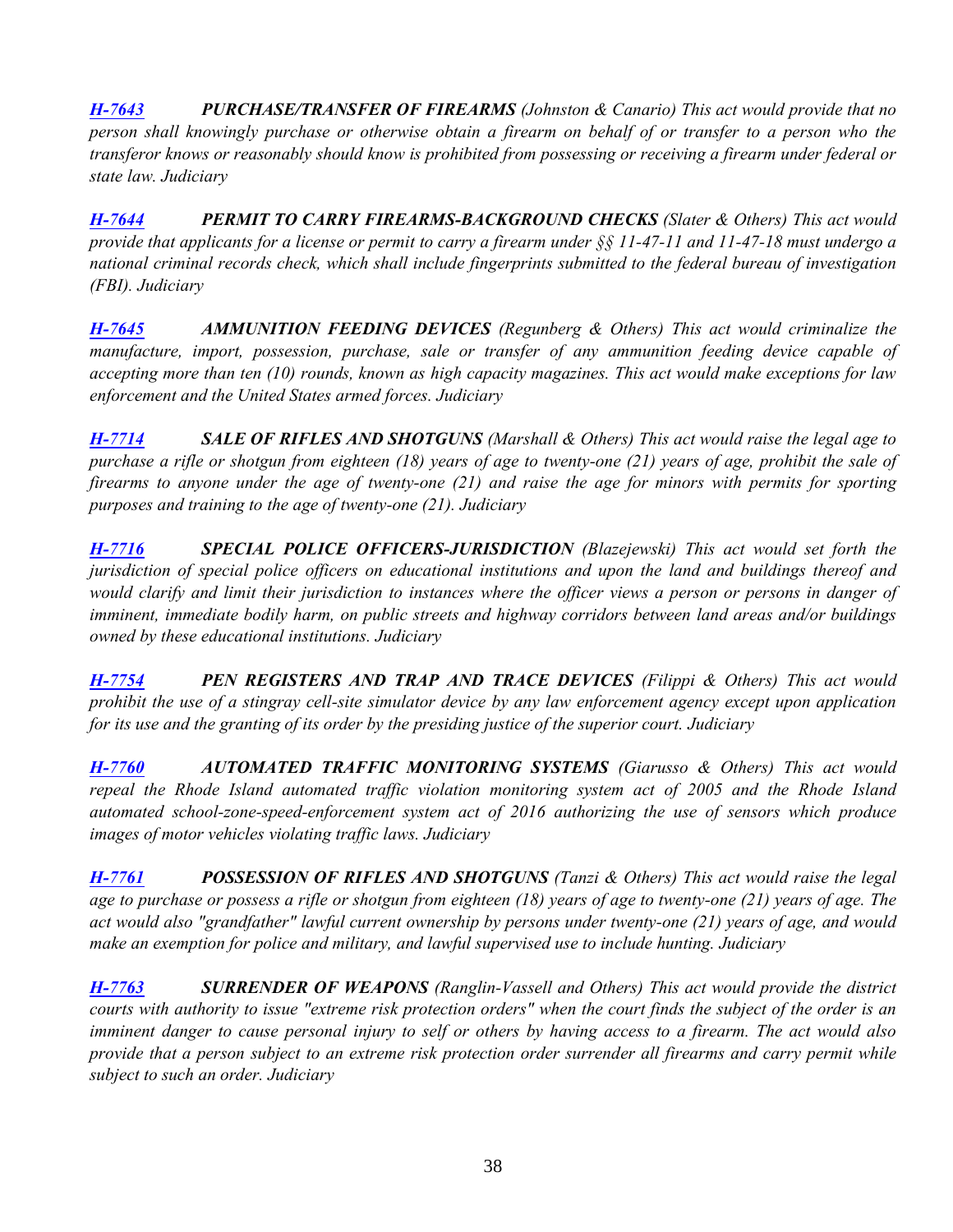*[H-7766](http://webserver.rilin.state.ri.us/BillText/BillText18/HouseText18/H7766.pdf) WEAPONS-SALE/MAGAZINE CAPACITY (Knight & Others) This act would create the "Rhode Island Assault Weapons Ban Act of 2018" which would restrict the possession and sale of semiautomatic assault weapons, limit ammunition magazines to ten (10) or less rounds, and would make provisions for "grandfathered" ownership of semiautomatic assault weapons. The act would also "grandfather" current ownership of magazines, and would make exceptions for law enforcement. Judiciary* 

*[H-7854](http://webserver.rilin.state.ri.us/BillText/BillText18/HouseText18/H7854.pdf) SCHOOL RESOURCE OFFICERS-TRAINING (Phillips) This act would establish a program for the training and assignment of school resource officers to middle and high schools. Judiciary*

*[H-7862](http://webserver.rilin.state.ri.us/BillText/BillText18/HouseText18/H7862.pdf) POSSESSION OF RIFLES AND SHOTGUNS (McLaughlin) This act would raise the legal age to purchase or possess a rifle or shotgun from eighteen (18) years of age to twenty-one (21) years of age. The act would also "grandfather" lawful current ownership by persons under twenty-one (21) years of age, and would make an exemption for police and military. Judiciary*

*[H-7863](http://webserver.rilin.state.ri.us/BillText/BillText18/HouseText18/H7863.pdf) POSSESSION OF RIFLES AND SHOTGUNS (McLaughlin) This act would raise the legal age to purchase or possess a rifle or shotgun from eighteen (18) years of age to twenty-one (21) years of age. The act would also "grandfather" lawful current ownership by persons under twenty-one (21) years of age, and would make an exemption for police and military. Judiciary*

*[H-7864](http://webserver.rilin.state.ri.us/BillText/BillText18/HouseText18/H7864.pdf) LAW ENFORCEMENT OFFICERS BILL OF RIGHTS (Morin) This act would provide that sworn law enforcement members of the state fire marshal's office be subject to the state law enforcement officers' bill of rights. Judiciary*

*[H-7938](http://webserver.rilin.state.ri.us/BillText/BillText18/HouseText18/H7938.pdf) CAMPUS POLICE OFFICERS-FIREARMS (O'Brien & Others) This act would mandate arming campus police at public higher educational institutions. Judiciary*

*[H-8024](http://webserver.rilin.state.ri.us/BillText/BillText18/HouseText18/H8024.pdf) PURCHASE OF RIFLES/SHOTGUNS (Diaz & Others) This act would increase the lawful age to purchase a rifle or shotgun to from eighteen (18) years of age to twenty-one (21) years of age. The act would also require a person to complete a basic rifle/shotgun safety course before they can legally purchase a rifle/shotgun. This act would take effect on July 1, 2018, and would apply to any rifle or shotgun purchased on or after July 1, 2018. Judiciary*

*[H-8089](http://webserver.rilin.state.ri.us/BillText/BillText18/HouseText18/H8089.pdf) LINE OF DUTY ILLNESS/INJURY ( Vella-Wilkinson & Others) This act would add correctional officers at the Rhode Island department of corrections to the group of public safety officials eligible to collect salary, wages, and benefits during the periods of whole or partial incapacitation incurred while on duty, or while providing emergency assistance within the state while off duty. Labor*

*[H-8119](http://webserver.rilin.state.ri.us/BillText/BillText18/HouseText18/H8119.pdf) WEAPONS-STUN GUNS (Lima & Others) This act would permit the sale and use of stun guns by persons eighteen (18) years of age or older. This act would also permit the use of tasers by persons eighteen (18) years of age or older upon successful completion of a basic taser safety course to be administered by the department of environmental management. Judiciary*

*[H-8191](http://webserver.rilin.state.ri.us/BillText/BillText18/HouseText18/H8191.pdf) PEACE OFFICER DEFINED (Almeida & Others) This act would add Rhode Island certified state constables to the definition of peace officer. Judiciary*

*[H-8251](http://webserver.rilin.state.ri.us/BillText/BillText18/HouseText18/H8251.pdf) MENTAL HEALTH TRAINING (O'Brien & Others) This act would require that police officers receive mental health training in compliance with police officer commission certified standards and training for*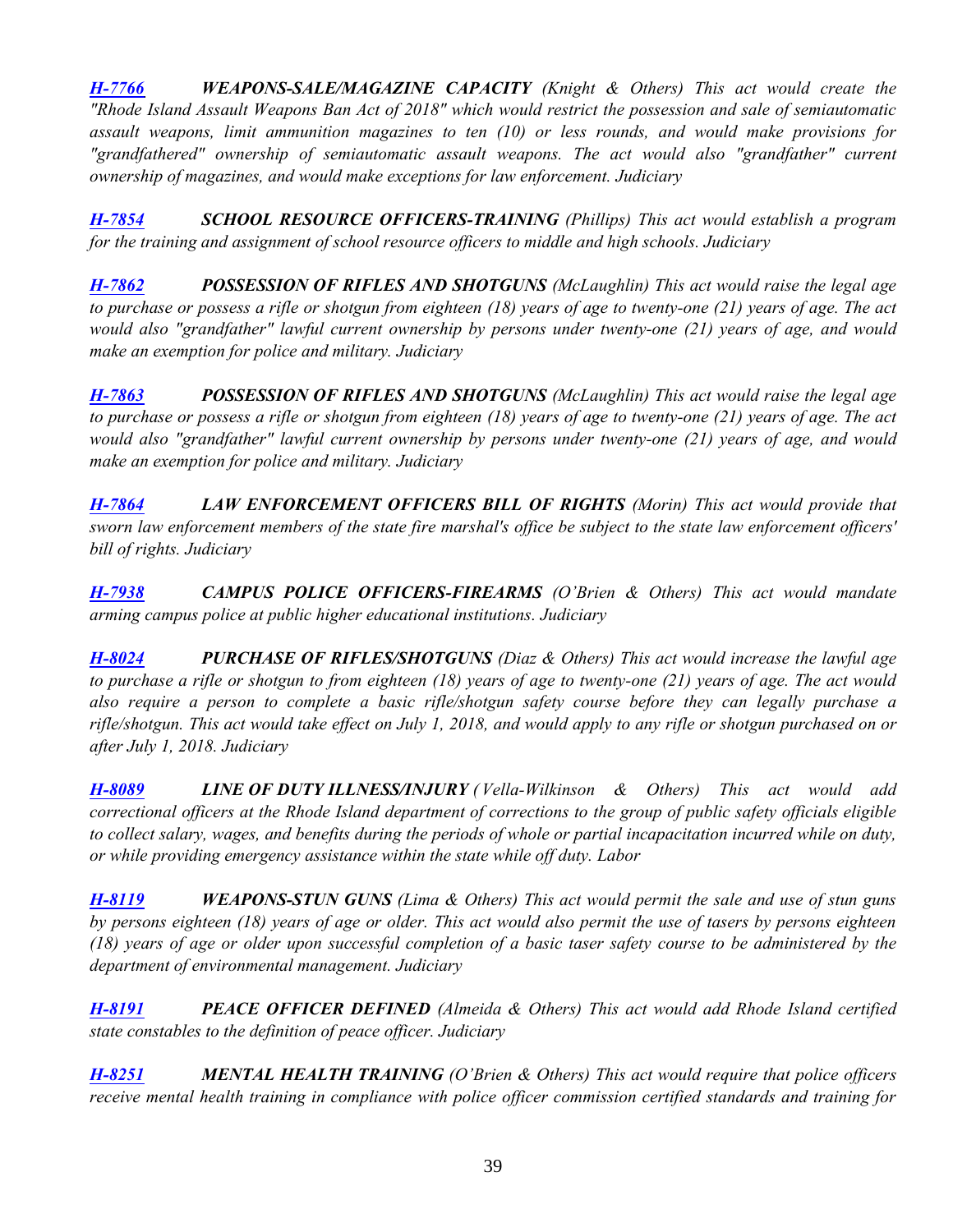*persons suffering from mental illness, substance use disorder, and intellectual and developmental disabilities. Judiciary*

*[S-2027](http://webserver.rilin.state.ri.us/BillText/BillText18/SenateText18/S2027.pdf) WEAPONS-BUMP STOCKS (Seveney & Others) This act would make it unlawful to possess, transport, manufacture, ship or sell a bump stock. Violation would subject the offender to imprisonment for a period of not more than five (5) years and/or a find up to fifteen thousand dollars (\$15,000) or both. Judiciary*

*[S-2030](http://webserver.rilin.state.ri.us/BillText/BillText18/SenateText18/S2030.pdf) MOTOR VEHICLES-UNATTENDED CHILDREN (Raptakis & Others) This act would make it a criminal offense to leave a child under seven (7) years of age unattended in a motor vehicle for longer than fifteen (15) minutes or any child under fourteen (14) for any length of time in extreme heat or cold, punishable for a first offense by a fine of one hundred fifty dollars (\$150) and for subsequent offenses by imprisonment for a term not exceeding one year and/or by a fine of no more than one thousand dollars (\$1,000). Judiciary* 

*[S-2089](http://webserver.rilin.state.ri.us/BillText/BillText18/SenateText18/S2089.pdf) ANIMALS-CONFINEMENT IN A MOTOR VEHICLE (Archambault & Others) This act would authorize a law enforcement or animal control officer to hold an animal confined in a motor vehicle up to seventytwo (72) hours pending a district court hearing as to medical costs, fees, charges, and/or surrender of physical possession and ownership of the animal. Judiciary*

*[S-2096](http://webserver.rilin.state.ri.us/BillText/BillText18/SenateText18/S2096.pdf) ASSAULT-POLICE OFFICERS/OTHER OFFICIALS (Ciccone & Others) This act would provide that assaults on police officers and other officials be punished by no less than one year but no more than three years' incarceration. Judiciary*

*[S-2139](http://webserver.rilin.state.ri.us/BillText/BillText18/SenateText18/S2139.pdf) CONCEALED CARRY PERMITS-RECIPROCITY (Archambault & Others) This act would authorize the attorney general to enter into agreements with other states and counties from other states to recognize and give reciprocity to concealed weapon permit holders allowing them to carry concealed weapons in this state. The other states shall have the ability to provide immediate verification of the applicant's permit. This act would also provide that any law enforcement officer with a valid, government issued identification card identifying themselves as such, can carry a concealed weapon anywhere in this state. Judiciary*

*[S-2143](http://webserver.rilin.state.ri.us/BillText/BillText18/SenateText18/S2143.pdf) CONCEALED CARRY PERMITS-VARIOUS AMENDMENTS (Archambault & Others) This act would make numerous changes to the procedures regarding the issuance of concealed carry permits, the fees associated with their issuance, and the public records accessible by the public in relating thereto. Judiciary*

*[S-2144](http://webserver.rilin.state.ri.us/BillText/BillText18/SenateText18/S2144.pdf) FIREARM SILENCERS-DEFINITIONS AND PERMITTED USES (Archambault & Others) This act would define a firearm silencer and permit the use of such a device on any firearm with an overall length of seventeen inches (17") or greater and would permit the use of such a device for lawful hunting activity. Judiciary*

*[S-2151](This%20act%20would%20require%20that%20vehicles%20towed%20because%20of%20state%20or%20municipal%20laws%20be%20towed%20to) LINE OF DUTY ILLNESS OR INJURY-CAMPUS POLICE (Archambault & Others) This act would add campus police officers to the group of public safety officials eligible to collect salary, wages, and benefits during periods of whole or partial incapacitation incurred while on-duty, or while providing emergency assistance within the state while off-duty. Judiciary*

*[S-2292A](http://webserver.rilin.state.ri.us/BillText/BillText18/SenateText18/S2292A.pdf) WEAPONS-BUMP STOCKS, BINARY TRIGGERS, TRIGGER CRANKS (Seveney & Others) This act would make possession of bump stocks, binary triggers or trigger cranks punishable by up to ten (10) years imprisonment and/or up to a ten thousand dollar (\$10,000) fine, and would make it unlawful and apply the*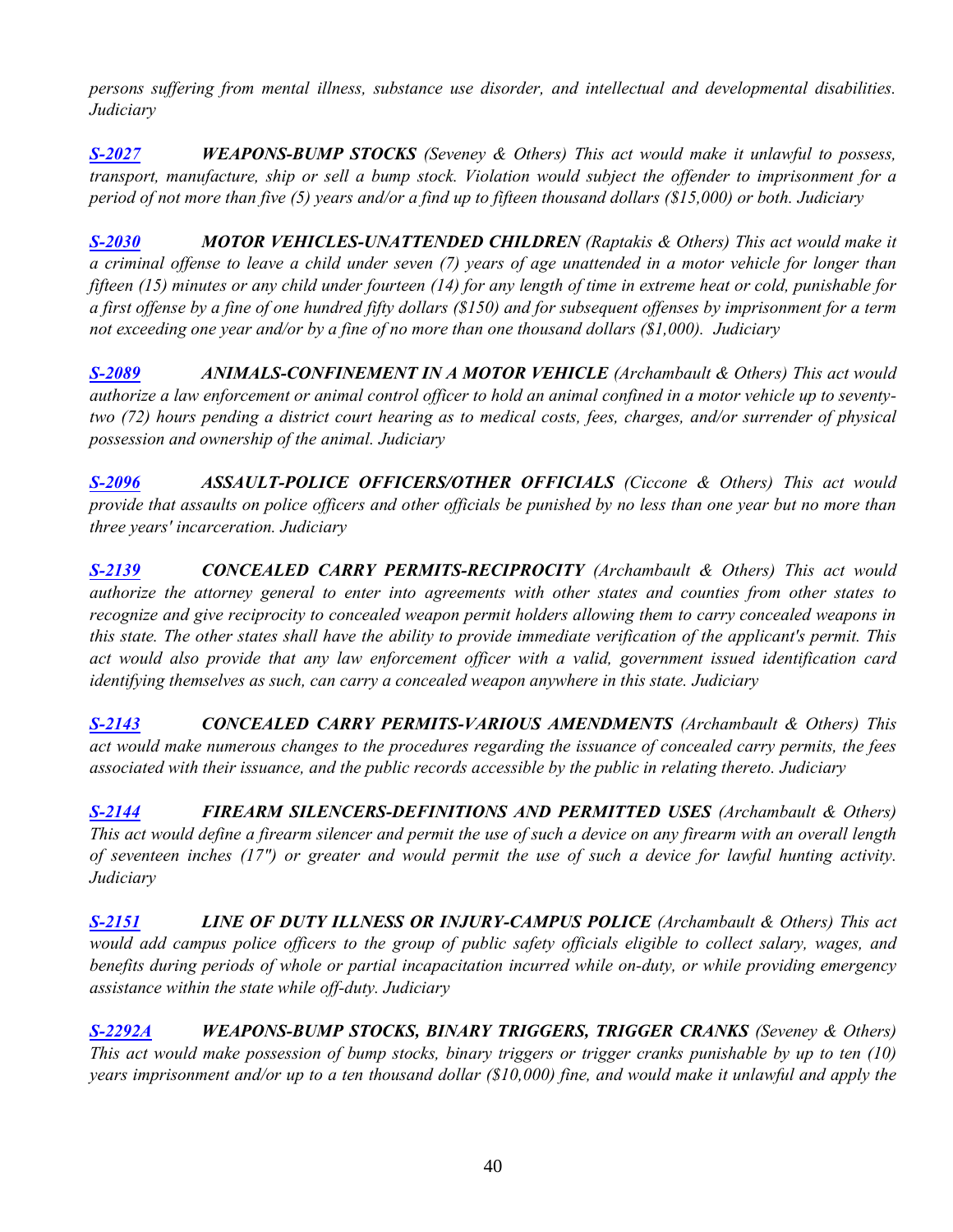*same penalties for any person within this state to modify any semi-automatic weapon to shoot full automatic fire with a single pull or hold of the trigger. Judiciary*

*[S-2319](http://webserver.rilin.state.ri.us/BillText/BillText18/SenateText18/S2319.pdf) AMMUNITION FEEDING DEVICES (Goldin & Others) This act would criminalize the manufacture, import, possession, purchase, sale or transfer of any ammunition feeding device capable of accepting more than ten (10) rounds known as high capacity magazines. Judiciary*

*[S-2455](http://webserver.rilin.state.ri.us/BillText/BillText18/SenateText18/S2455.pdf) PISTOL PERMITS (Goldin & Other) This act would limit the issuance of pistol and revolver carry permits to the office of the attorney general. Judiciary*

*[S-2456](http://webserver.rilin.state.ri.us/BillText/BillText18/SenateText18/S2456.pdf) GUN PERMITS-BACKGROUND CHECKS (Goldin & Others) This act would provide that applicants for a license or permit to carry a firearm under §§ 2 11-47-11 and 11-47-18 must undergo a national criminal records check, which shall include fingerprints submitted to the federal bureau of investigation (FBI). Judiciary*

*[S-2493](http://webserver.rilin.state.ri.us/BillText/BillText18/SenateText18/S2493.pdf) ASSAULT WEAPONS BAN ACT (Miller & Others) This act would create the "Rhode Island Assault Weapons Ban Act of 2018" which would restrict the possession and sale of semiautomatic assault weapons, limit ammunition magazines to ten (10) or less rounds, and would make provisions for "grandfathered" ownership of semiautomatic assault weapons. The act would also "grandfather" current ownership of magazines, and would make exceptions for law enforcement. Judiciary*

*[S-2518](http://webserver.rilin.state.ri.us/BillText/BillText18/SenateText18/S2518.pdf) MENTAL HEALTH FIRST AID TRAINING (DiPalma & Others) This act would appropriate two million dollars (\$2,000,000) to the Rhode Island State Police Municipal Police Academy to implement law enforcement mental health training. Finance*

*[S-2606](http://webserver.rilin.state.ri.us/BillText/BillText18/SenateText18/S2606.pdf) IMITATION FIREARMS (Goodwin) This act would define imitation firearm and provide that it is unlawful for any person to change, alter, remove, or obliterate any coloration or markings that are required by an applicable state or federal law or regulation for any imitation firearm in any way that makes the imitation firearm look to be an operable firearm. Violation of this section would be punishable as a misdemeanor. This act would also provide that it is unlawful to alter or insert any other mark of identification on a firearm. Brightly colored plugs inserted into the barrel of a firearm would be included as a "mark of identification." Judiciary*

*[S-2615](http://webserver.rilin.state.ri.us/BillText/BillText18/SenateText18/S2615.pdf) SALE AND TRANSFER OF FIREARMS (Miller & Others) This act would provide that no person shall knowingly purchase or otherwise obtain a firearm on behalf of or transfer to a person who the transferor knows or reasonably should know is prohibited from possessing or receiving a firearm under federal or state law. Judiciary*

*[S-2782](http://webserver.rilin.state.ri.us/BillText/BillText18/SenateText18/S2782.pdf) PUBLIC SAFETY EMPLOYEES-INJURIES ON DUTY (Ciccone & Others) This act would add department of corrections' correctional officers to the list of public safety employees that are entitled to their full salary if they are injured and become disabled as a result of performance of their job duties. Finance*

*[S-2797](http://webserver.rilin.state.ri.us/BillText/BillText18/SenateText18/S2797.pdf) PURCHASE OF RIFLES/SHOTGUNS (Seveney & Others) This act would increase the lawful age to purchase a rifle or shotgun to from eighteen (18) years of age to twenty-one (21) years of age. The act would also require a person to complete a basic rifle/shotgun safety course before they can legally purchase a rifle/shotgun. This act would take effect on July 1, 2018, and would apply to any rifle or shotgun purchased on or after July 1, 2018. Judiciary*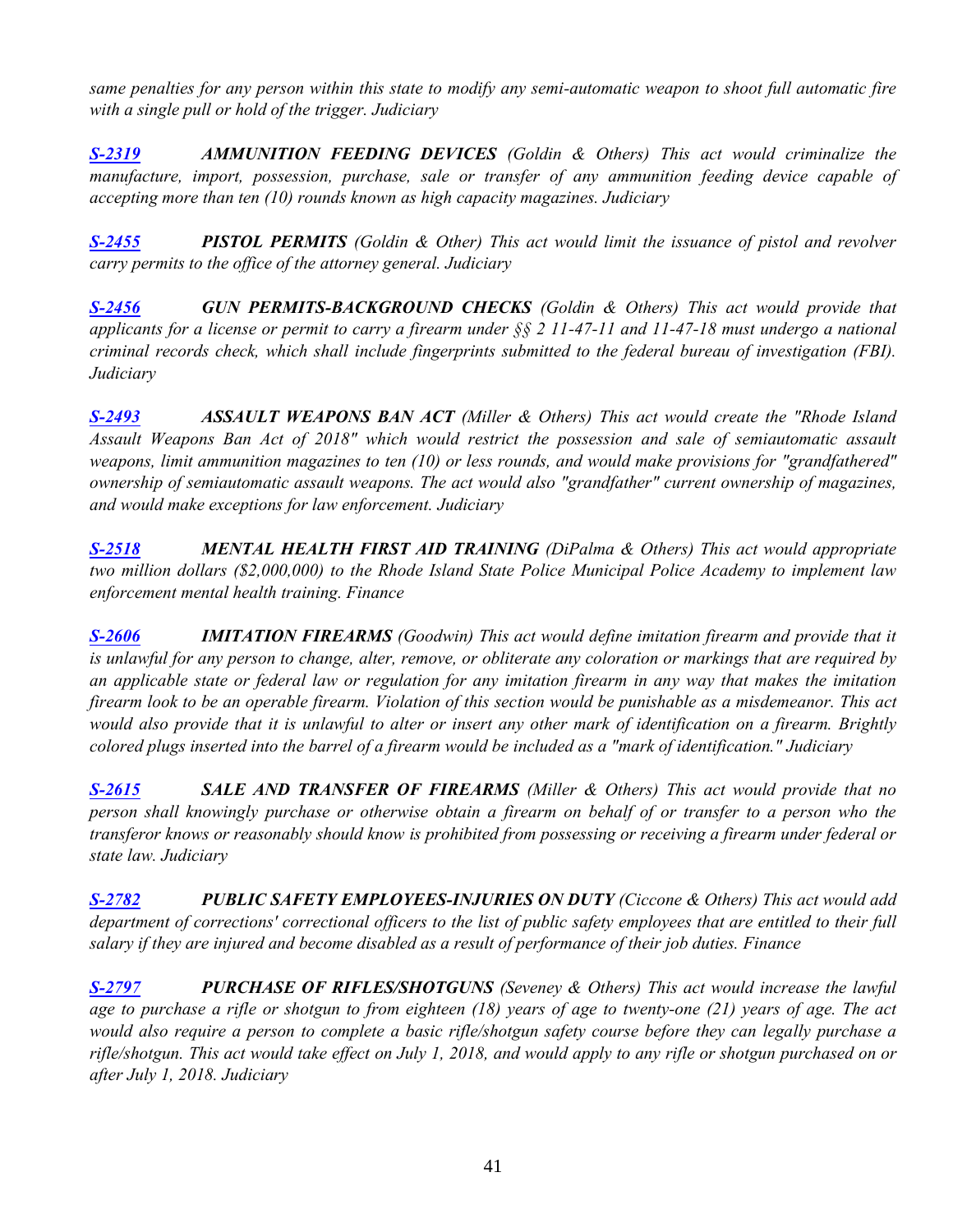# *RETIREMENT*

<span id="page-41-0"></span>*[H-7017](http://webserver.rilin.state.ri.us/BillText/BillText18/HouseText18/H7017.pdf) TEACHER RETIREMENT-SUBSTITUTE TEACHING (Bennett & Others) This act would increase the number of days a retired teacher may substitute teach or be otherwise employed by a school system from ninety (90) days to one hundred (100) days without a reduction or forfeiture of retirement benefits. Finance*

*[H-7213](http://webserver.rilin.state.ri.us/BillText/BillText18/HouseText18/H7213.pdf) POST-RETIREMENT EMPLOYMENT (Casey & Others) This act would add tutoring to the list of occupations which may be performed at a state college or university by a retired public officer or employee without forfeiture or impairment of retirement benefits, subject to an annual limitation of eighteen thousand dollars (\$18,000). Finance*

*[H-7631](http://webserver.rilin.state.ri.us/BillText/BillText18/HouseText18/H7631.pdf) MUNICIPAL RETIREMENT SYSTEM-STATE PUBLIC SAFETY EMPLOYEES (O'Brien & Others) This act would move many state employee public safety professionals from the state retirement system to the municipal retirement system, effective July 1, 2018. It would set their retirement contribution to ten percent (10%) of their compensation. Finance*

*[H-7632](http://webserver.rilin.state.ri.us/BillText/BillText18/HouseText18/H7632.pdf) POST-RETIREMENT EMPLOYMENT-STATE EDUCATORS (McEntee& Others) This act would increase the amount from eighteen thousand dollars (\$18,000) to twenty-five thousand dollars (\$25,000) that retired state educators could earn in yearly compensation in their post-retirement, before their retirement benefits would be reduced. Finance*

*[H-8056](http://webserver.rilin.state.ri.us/BillText/BillText18/HouseText18/H8056.pdf) RETIREMENT STIPENDS (Messier & Others) This act would provide for a stipend to be paid to certain retired state employees, municipal employees, and teachers or their beneficiaries during years when a cost of living adjustment is not scheduled. Finance*

*[S-2124](http://webserver.rilin.state.ri.us/BillText/BillText18/SenateText18/S2124.pdf) MUNICIPAL RETIREMENT SYSTEM-STATE PUBLIC SAFETY EMPLOYEES (Coyne & Others) This act would move many state employee public safety professionals from the state retirement system to the municipal retirement system, effective July 1, 2018. It would set their retirement contribution to ten percent (10%) of their compensation. Finance*

*[S-2125](http://webserver.rilin.state.ri.us/BillText/BillText18/SenateText18/S2125.pdf) POST-RETIREMENT EMPLOYMENT (Archambault & Others) This act would remove some of the restrictions on post-retirement re-employment of public employees. Finance*

*[S-2155](http://webserver.rilin.state.ri.us/BillText/BillText18/SenateText18/S2155.pdf) POST-RETIREMENT EMPLOYMENT-TOWN TREASURER (Lombardi & Kettle) This act would allow a retired member of the teachers, state employees, or municipal retirement system to serve as an elected town treasurer without a suspension of their retirement benefits. Judiciary*

*[S-2366](http://webserver.rilin.state.ri.us/BillText/BillText18/SenateText18/S2366.pdf) POST RETIREMENT EMPLOYMENT (Sosnowski & Others) This act would increase the amount from eighteen thousand dollars (\$18,000) to twenty-five thousand dollars (\$25,000) that retired state educators could earn in yearly compensation in their post-retirement, before their retirement benefits would be reduced. Finance*

*[S-2820](http://webserver.rilin.state.ri.us/BillText/BillText18/SenateText18/S2820.pdf) RETIRED TEACHERS-ADDITIONAL BENEFITS (Sosnowski & Others) This act would provide for a stipend to be paid to certain retired state employees, municipal employees, and teachers or their beneficiaries during years when a cost of living adjustment is not scheduled. Finance*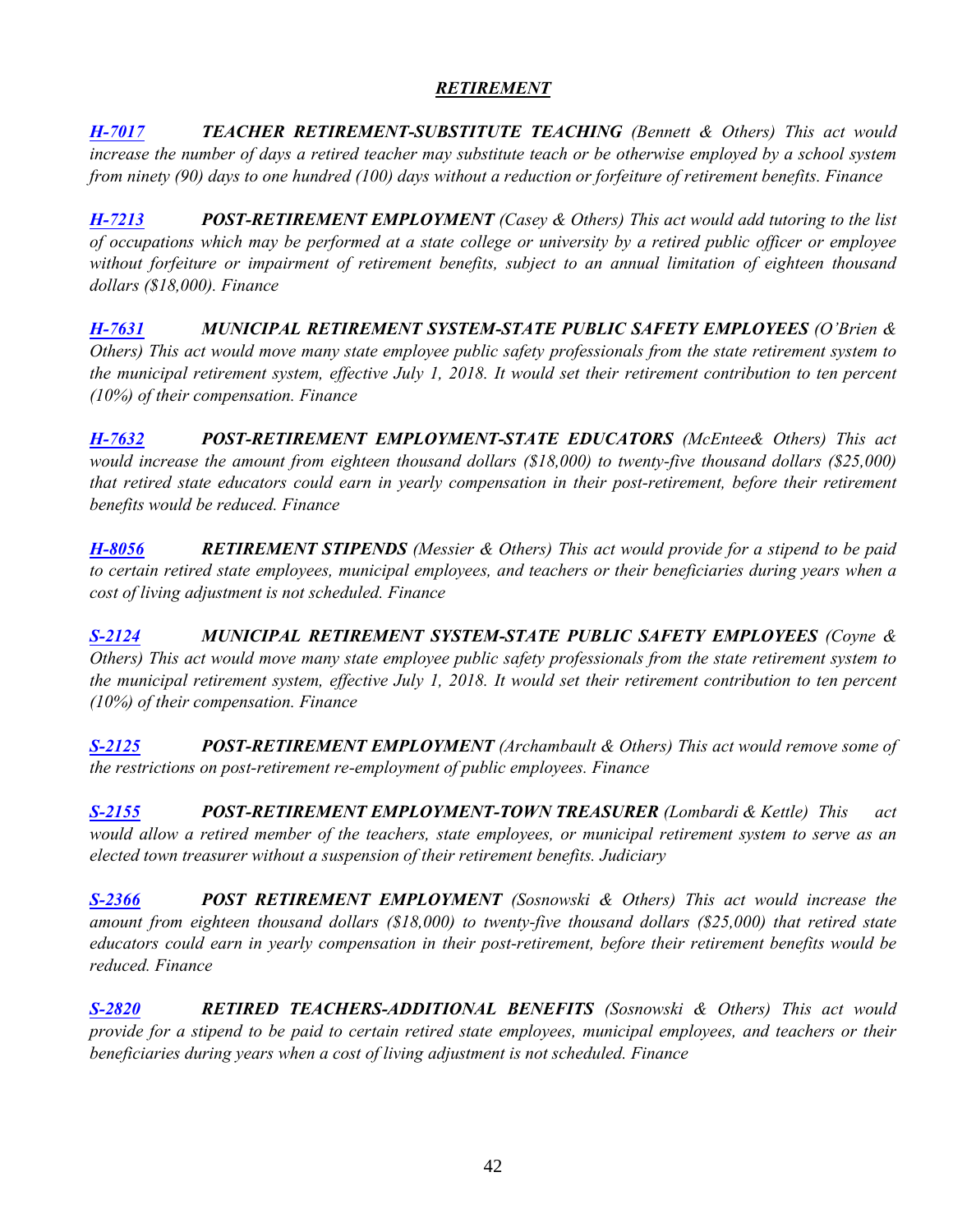## *TOWN & CITY CLERKS*

<span id="page-42-0"></span>*[H-7080](http://webserver.rilin.state.ri.us/BillText/BillText18/HouseText18/H7080.pdf) ELECTRONIC RECORDING (Ruggiero & Others) This act would authorize a city or town clerk/recorder of deeds, at the clerk's/recorder's option, to accept electronic documents for recording real property and land records and to index and store those documents. Corporations* 

*[H-7779](http://webserver.rilin.state.ri.us/BillText/BillText18/HouseText18/H7779.pdf) HUNTING AND FISHING LICENSES-ISSUANCE (Donovan & Others) This act would remove the requirement that hunting and fishing licenses may be issued only by town and city clerks. Corporation*

*[S-2091](http://webserver.rilin.state.ri.us/BillText/BillText18/SenateText18/S2091.pdf) FORECLOSURE PROCEDURES/TAX SALES-VACANT PROPERTY (Archambault & Others) This act would expedite the foreclosure procedure on vacant property, and would amend the provisions of the general laws on tax sales in order to, among other things, establish priorities of tax liens, clarify the effect of late recordings and simplify procedures in the event of a void sale. Judiciary*

*[S-2093](http://webserver.rilin.state.ri.us/BillText/BillText18/SenateText18/S2093.pdf) ELECTRONIC RECORDING (Seveney & Others) This act would authorize a city or town clerk/recorder of deeds, at the clerk's/recorder's option, to accept electronic documents for recording real property and land records and to index and store those documents. This act would take effect on January 1, 2019. Judiciary*

*[S-2145](http://webserver.rilin.state.ri.us/BillText/BillText18/SenateText18/S2145.pdf) ELECTRONIC RECORDING (Crowley) This act would authorize a city or town clerk/recorder of deeds, at the clerk's/recorder's option, to accept electronic documents for recording real property and land records and to index and store those documents. Judiciary*

<span id="page-42-1"></span>*[S-2507](http://webserver.rilin.state.ri.us/BillText/BillText18/SenateText18/S2507.pdf) HUNTING AND FISHING LICENSES-ISSUANCE (Seveney & Others) This act would remove the requirement that hunting and fishing licenses may be issued only by town and city clerks. Environment & Agriculture*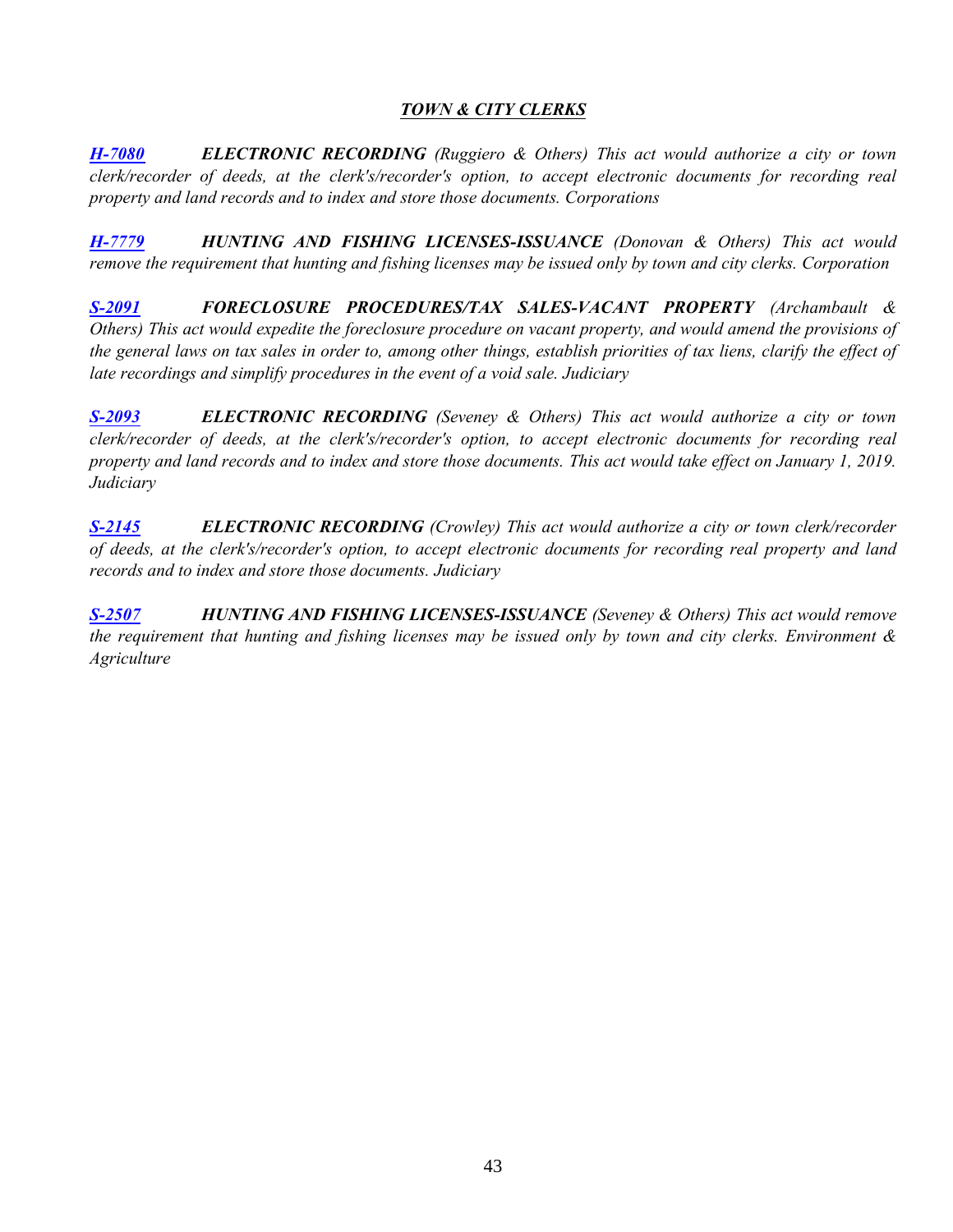## *MISCELLANEOUS*

*[H-7059](http://webserver.rilin.state.ri.us/BillText/BillText18/HouseText18/H7059.pdf) BEACH USER FEES (Lancia & Others) This act would eliminate user fees for access to any state beach. Finance*

*[H-7079](http://webserver.rilin.state.ri.us/BillText/BillText18/HouseText18/H7079.pdf) TOWING OF VEHICLES (Ruggerio & Others) This act would require that vehicles towed because of state or municipal laws be towed to a towing-storage facility closest to where the offense or accident occurred. Corporations*

*[H-7190](http://webserver.rilin.state.ri.us/BillText/BillText18/HouseText18/H7190.pdf) WEIGHTS AND MEASURES-PRODUCE SCALES (Chippendale and Winfield) This act would provide that sealers of weights and measures appointed by the cities and towns would receive the same fees as charged by state sealers who perform the same inspecting/testing services. Corporations*

*[H-7286](http://webserver.rilin.state.ri.us/BillText/BillText18/HouseText18/H7286.pdf) OPEN MEETINGS- AUDIO & VIDEO RECORDINGS (Filippi & Others) This act would require audio and video recordings of certain open meetings of municipal government to be transmitted to the secretary of state's office. The secretary of state would be required to post recordings of these open meetings on its website and to be available for public access. Finance*

*[H-7287](http://webserver.rilin.state.ri.us/BillText/BillText18/HouseText18/H7287.pdf) OPEN MEETINGS- AUDIO & VIDEO RECORDINGS (Filippi & Others) This act would require audio and video recordings of all open meetings of state and quasi-public agencies and bodies to be transmitted to the secretary of state's office. The secretary of state would post recordings of all open meetings on its website to be available for public access. Finance*

*[H-7349](http://webserver.rilin.state.ri.us/BillText/BillText18/HouseText18/H7349.pdf) OFFICE OF THE INSPECTOR GENERAL (Roberts & Others) This act would establish the office of inspector general as an independent administrative agency charged with the responsibility to investigate, detect, and prevent fraud, waste, abuse, and mismanagement in the expenditure of public funds. Finance*

*[H-7365](http://webserver.rilin.state.ri.us/BillText/BillText18/HouseText18/H7365.pdf) MUNICIPAL STREETLIGHTS- MALFUNCTIONING EQUIPMENT DEDUCTIONS (Vella-Wilkinson and Others) This act would allow municipalities a deduction from the electric rate tariff relating to streetlights not providing lighting due to capping or malfunction. Corporations*

*[H-7384](http://webserver.rilin.state.ri.us/BillText/BillText18/HouseText18/H7384.pdf) BOARD AND COMMISSION MEMBERS (Amore & Others) This act would require that all persons serving on boards and commissions appointed by the governor have a connection to the state through residence or licensure. Judiciary*

*[H-7423](http://webserver.rilin.state.ri.us/BillText/BillText18/HouseText18/H7423.pdf) SHOWS & EXHIBITIONS-LICENSING (Edwards & Others) This act would repeal the licensing requirements for certain shows or exhibitions occurring on Sundays with certain designated cities and/or towns. Corporations*

*[H-7435](http://webserver.rilin.state.ri.us/BillText/BillText18/HouseText18/H7435.pdf) OFFICE OF THE INSPECTOR GENERAL (Lancia & Others) This act would establish the office of inspector general as an independent administrative agency charged with the responsibility to investigate, detect, and prevent fraud, waste, abuse, and mismanagement in the expenditure of public funds. Finance*

*[H-7440](This%20act%20would%20repeal%20several%20criminal%20offenses%20pertaining%20to%20three%20(3)%20bridges,%20including) BRIDGES-FASTENING OF VESSELS (Edwards & Others) This act would repeal several criminal offenses pertaining to three (3) bridges, including the Crawford Street Bridge, the Apponaug River Bridge, and the Pawtuxet Falls Bridge. Judiciary*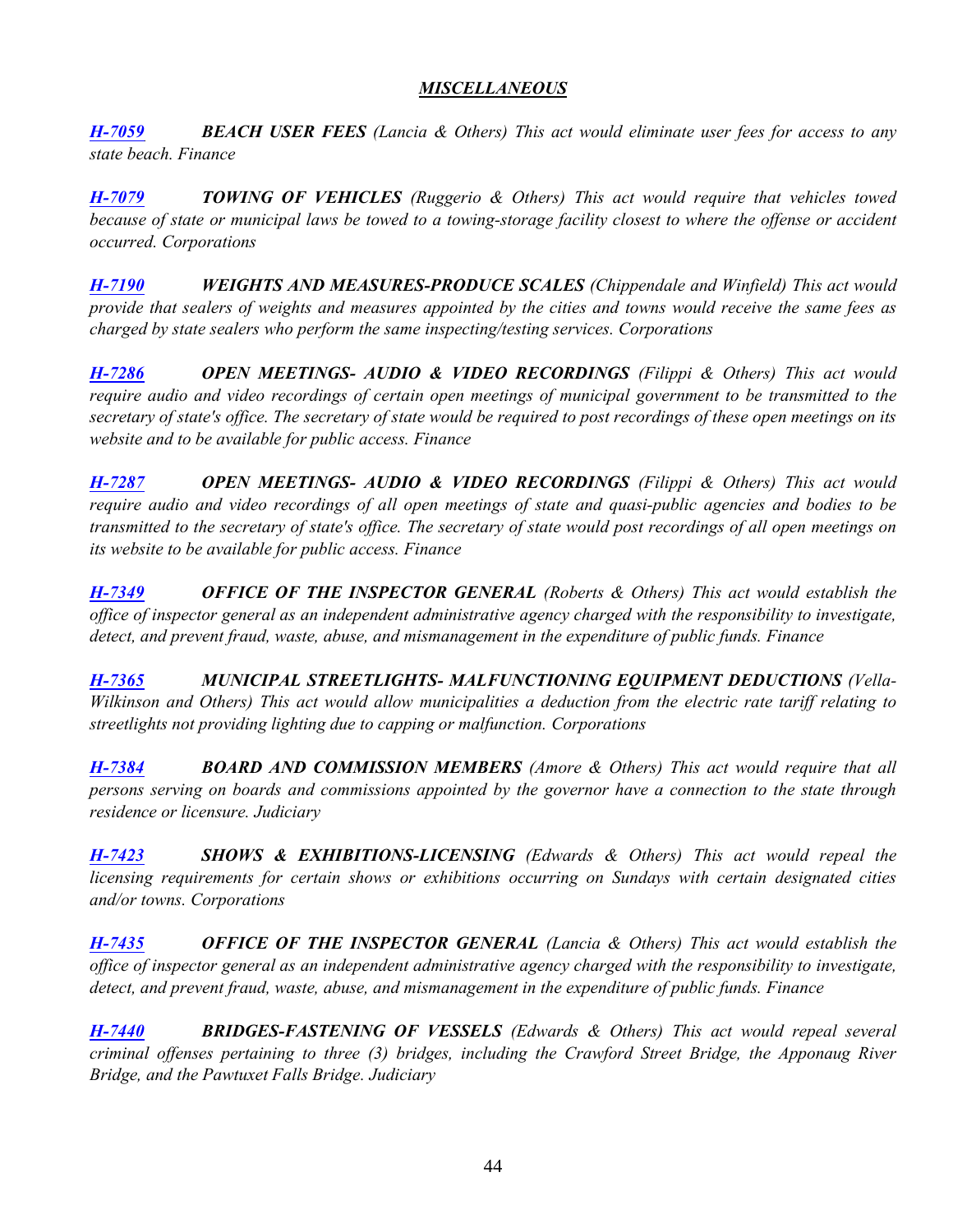*[H-7465](http://webserver.rilin.state.ri.us/BillText/BillText18/HouseText18/H7465.pdf) ACCESS TO PUBLIC RECORDS (Filippi & Others) This act would require government officials to convert all data, electronic or otherwise, retained in compliance with the access to public records act, into a form readily and easily retrievable to enable them to comply with a records request. Judiciary*

*[H-7507](http://webserver.rilin.state.ri.us/BillText/BillText18/HouseText18/H7507.pdf) SHOWS & EXHIBITIONS (Edwards & Others) This act would amend § 5-22-12, thereby removing the authority of the city or town council, bureau of licenses or board of police commissioners to revoke any license issued for amusements, performances and/or movies on Sunday. Judiciary*

*[H-7524](http://webserver.rilin.state.ri.us/BillText/BillText18/HouseText18/H7524.pdf) PUBLIC USE OF PRIVATE LANDS (Regunberg & Others) This act would change the definition of "owner" to exclude the state and municipalities for the purposes of liability limitations relating to public use of private lands. Judiciary*

*[H-7526](http://webserver.rilin.state.ri.us/BillText/BillText18/HouseText18/H7526.pdf) VOTER ELIGIBILITY (Amore & Others) This act would allow individuals, who have not reached the age of eighteen (18) years, to vote in a primary election, if the voter will be eighteen (18) as of the date of the general or special election. Judiciary*

*[H-7592](http://webserver.rilin.state.ri.us/BillText/BillText18/HouseText18/H7592.pdf) INITIATIVE AND REFERENDUM PROCESS (Perez & Others) Joint Resolution to approve and publish and submit to the electors a proposition of amendment to the constitution of the state creating an initiative and referendum process. Judiciary*

*[H-7601](http://webserver.rilin.state.ri.us/BillText/BillText18/HouseText18/H7601.pdf) ACCESS TO PUBLIC RECORDS (Craven & Others) This act would revise the access to public records chapter pertaining to definitions of a public body and public record, the right to inspect and copy records, arrest logs, compliance, costs, superior court jurisdiction, and judicial remedies, settlement of legal claims and reported violations. Judiciary*

*[H-7717](http://webserver.rilin.state.ri.us/BillText/BillText18/HouseText18/H7717.pdf) OPEN MEETINGS (Craven & O'Brien) This act would amend multiple sections relating to "open meetings" including utilizing advances in technology for observing meetings, how quorums are calculated, procedures for closed meetings and notice requirements. Judiciary*

*[H-7747](http://webserver.rilin.state.ri.us/BillText/BillText18/HouseText18/H7747.pdf) VACANCY IN THE GENERAL ASSEMBLY (Fellela & Others) This act would enable a chief executive of a town or city to appoint a representative or senator to a vacant seat in the general assembly until a special election is held. Judiciary*

*[H-7771](http://webserver.rilin.state.ri.us/BillText/BillText18/HouseText18/H7771.pdf) WEIGHTS AND MEASURES-FIREWOOD AND CHARCOAL (Edwards & Others) This act would repeal the provision of the general laws that require baskets of charcoal be sealed by the sealer of weights and measures of the town where the person so using the basket resides, or of the town where the charcoal is measured for sale. Municipal Government*

*[H-7772](http://webserver.rilin.state.ri.us/BillText/BillText18/HouseText18/H7772.pdf) INSPECTORS OF SALERATUS, BICARBONATE OF SODA, CREAM OF TARTAR (Edwards & Others) This act would repeal sections of the general laws that require city and town councils to appoint an inspector or saleratus, bicarbonate of soda, and cream of tartar in order to test for adulterated products, and eliminates the fine for any person selling such adulterated product. Municipal Government*

*[H-7775](http://webserver.rilin.state.ri.us/BillText/BillText18/HouseText18/H7775.pdf) EXCAVATION NEAR UNDERGROUND UTILITIES (Solomon & Others) This act would require public utilities and municipalities to coordinate their construction activities to lessen inconvenience to the public and save money. Corporations*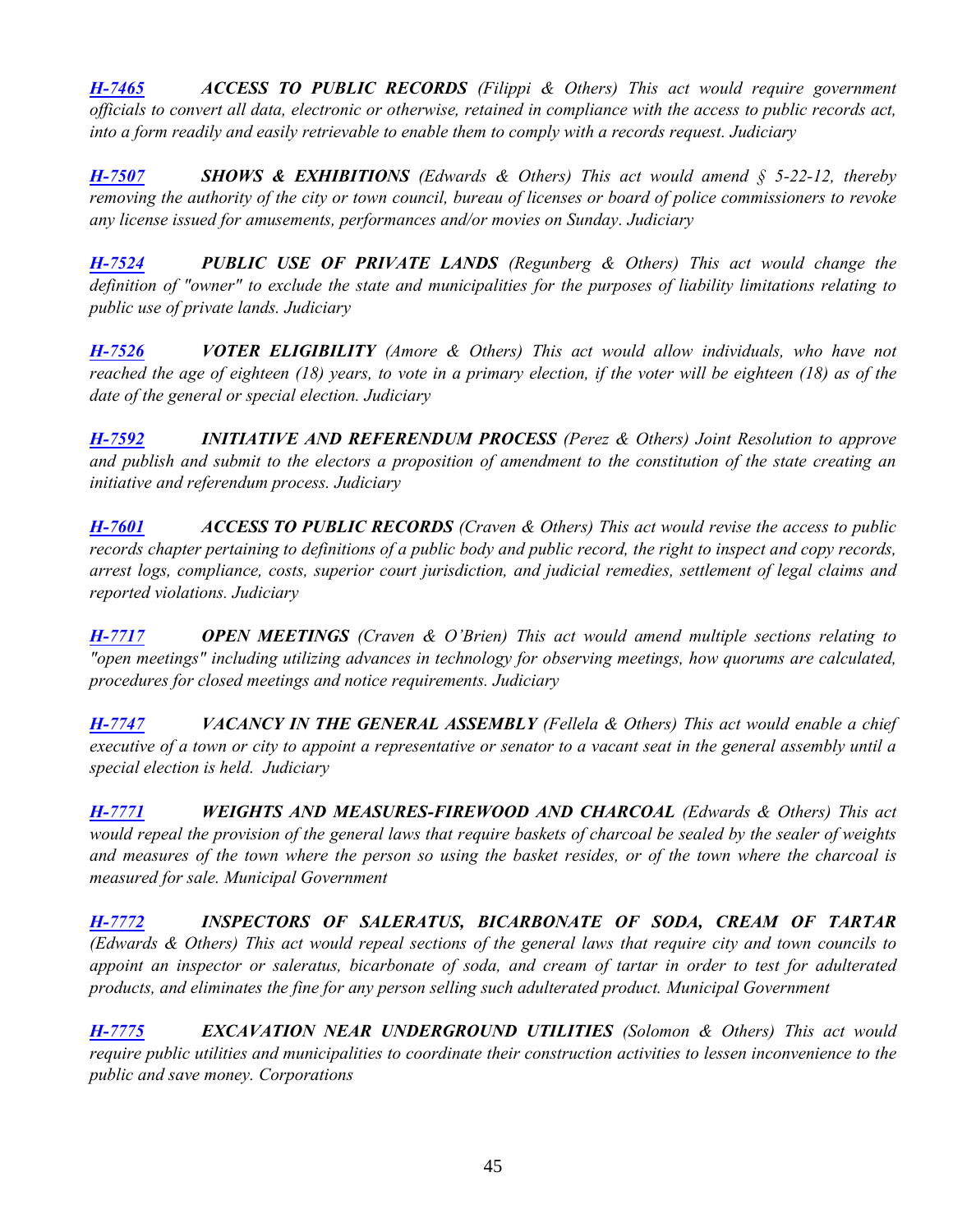*[H-7817](http://webserver.rilin.state.ri.us/BillText/BillText18/HouseText18/H7817.pdf) PROTECTION OF INFORMATION SYSTEMS (Ucci & Others) This act would require all state, municipal, and quasi-public departments to protect information contained in their computer systems by complying with the criteria set forth in a publication (800-171) by the US Department of Commerce's National Institute of Standards and Technology (NIST). The departments would have eighteen (18) months after passage of the act to comply. Further, the act would exempt all discussion and activity from the open meetings law. Finance*

*[H-7879](http://webserver.rilin.state.ri.us/BillText/BillText18/HouseText18/H7879.pdf) PUBLIC RECORDS-DATA CONVERSION (Filippi & Others) This act would require government officials to convert all electronic data retained in compliance with the access to public records act, into a form readily and easily retrievable to enable them to comply with a records request. Judiciary*

*[H-7949](http://webserver.rilin.state.ri.us/BillText/BillText18/HouseText18/H7949.pdf) PUBLIC WORKS DEFINED (Edwards & Others) This act would amend the definition of public works so that it would include any public works projects performed for any city or town or quasi-municipal entity and the state and any quasi-state entity. Municipal Government*

*[H-7936](http://webserver.rilin.state.ri.us/BillText/BillText18/HouseText18/H7936.pdf) AUTOMATED SCHOOL ZONE SAFETY SYSTEMS (Filippi & Others) This act would require the cities and towns to place funds generated from automated school-zone-speed-enforcement systems in a state operated restricted receipt account for school safety programs. Finance*

*[H-7957](http://webserver.rilin.state.ri.us/BillText/BillText18/HouseText18/H7955.pdf) INJURIES TO ROAD SIGNS (Edwards & Others) This act would repeal the criminal prohibition against painting, printing or affixing advertisements to signs and billboards within limits of public highways without the written consent of the chief of police of the city or town in which the highway is located. Judiciary*

*[H-7973](http://webserver.rilin.state.ri.us/BillText/BillText18/HouseText18/H7973.pdf) SEIZURE OF ANIMALS CRUELLY TREATED (Ackerman & Others) This act would establish a new chapter entitled "seizure of animals being cruelly treated." This new chapter would authorize the Rhode Island state veterinarian, the general agent of the Rhode Island SPCA, and law enforcement officers to take charge and possession of an animal found abandoned or neglected, and to proceed to provide all necessary care and treatment for the animal. The act would also authorize the person seizing the animal to file a petition in*  district court pertaining to the permanent custody of the animal. The owner(s) of the animal may then either *surrender custody of the animal or post a bond to cover the costs of caring for the animal while it is in state care, pending resolution of the district court petition. H.E.W.*

*[H-7984](http://webserver.rilin.state.ri.us/BillText/BillText18/HouseText18/H7984.pdf) AUTOMATED SCHOOL-ZONE SPEED ENFORCEMENT SYSTEMS (Perez & Others) This act would provide that signage for automated school-zone-speed-enforcement systems include lights, limits hours of operation to 6:00 a.m. and 6:00 p.m. and sets the fine at thirty-five dollars (\$35.00) payable in thirty (30) days. Judiciary*

*[H-7998](http://webserver.rilin.state.ri.us/BillText/BillText18/HouseText18/H7998.pdf) MAINTENANCE OF TOWN & STATE HIGHWAYS (Fellela & Others) This act would require that any altered roadway be restored to the same or better condition than that which existed prior to the alteration, immediately after the completion of the alteration, including interim measures as needed on an ongoing basis, and would provide a daily penalty of five hundred dollars (\$500) for failure to comply. Finance*

*[H-8005](http://webserver.rilin.state.ri.us/BillText/BillText18/HouseText18/H8005.pdf) AUTOMATED SCHOOL-ZONE SPEED ENFORCEMENT SYSTEMS (Williams & Others) This act would require the use of yellow, flashing school zone speed signs and require written warning citations for first offenses, a fine up to forty-five dollars (\$45) for second offenses and referral to the traffic tribunal for all subsequent offenses. Judiciary*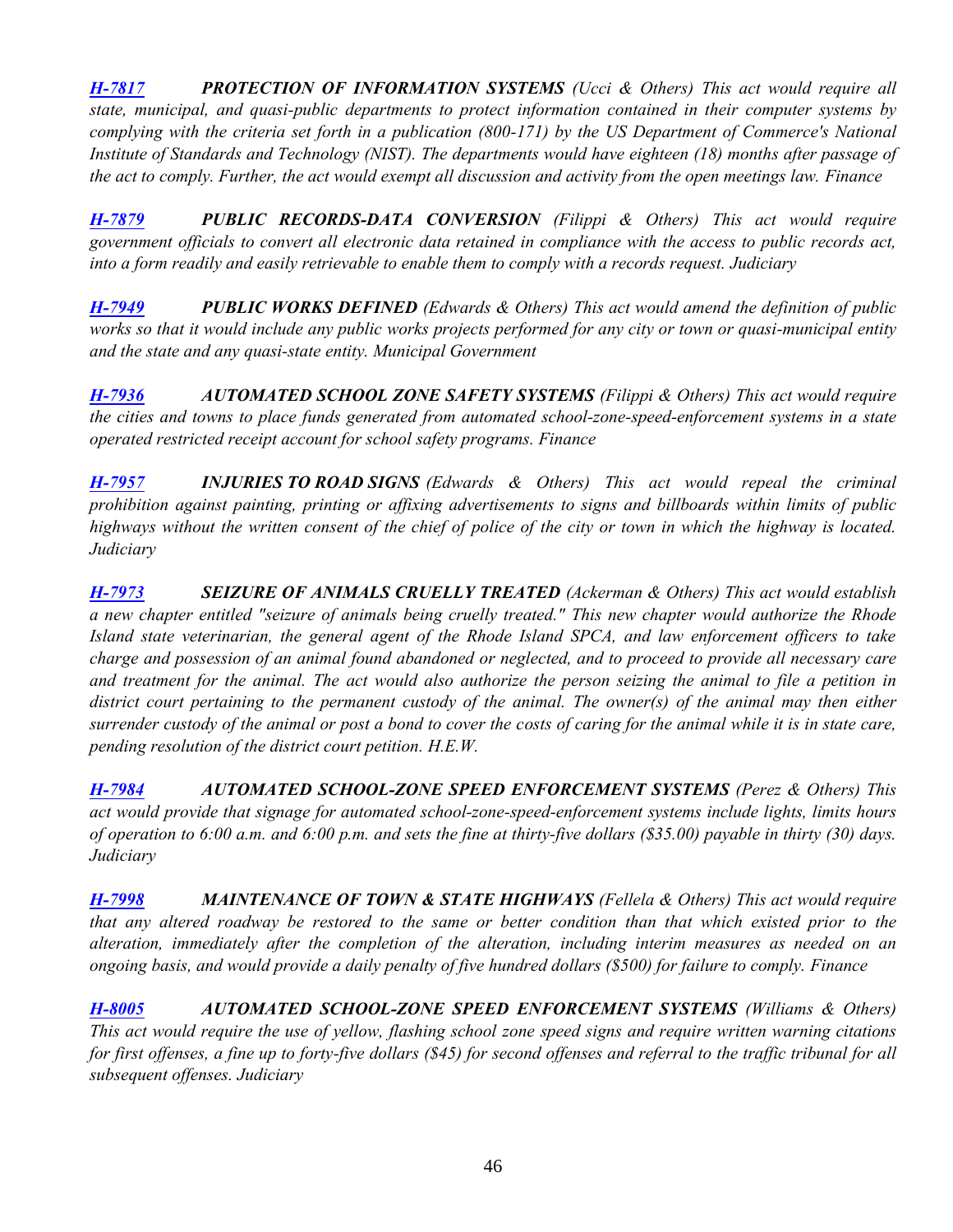*[H-8021](http://webserver.rilin.state.ri.us/BillText/BillText18/HouseText18/H8021.pdf) NET METERING (Marshall & Others) This act would allow a public entity, educational institution, hospital, nonprofit, or multi-municipal collaborative to participate in net metering without having to own the land on which the net metering resource is situated. Finance*

*[H-8128](http://webserver.rilin.state.ri.us/BillText/BillText18/HouseText18/H8128.pdf) SPECIAL SOLICITATION PERMITS (Lima & Others) This act would provide that no person shall pass any item to another person while located in an active lane of travel without a special solicitation permit issued by the city or town. Judiciary*

*[S-2014](http://webserver.rilin.state.ri.us/BillText/BillText18/SenateText18/S2104.pdf) OFFICE OF THE INSPECTOR GENERAL (Raptakis & Others) This act would establish an office of inspector general as an independent administrative agency charged with preventing and detecting fraud, waste and abuse, and mismanagement in the expenditure of public funds, regardless of whether funds are from the state, federal or local governments. The inspector general would oversee all state programs and operations as well as the procurement of supplies by state agencies. Government Ethics & Oversight*

*[S-2150](http://webserver.rilin.state.ri.us/BillText/BillText18/SenateText18/S2150.pdf) TOWING OF VEHICLES (Ciccone & Lombardi) This act would require that vehicles towed because of state or municipal laws be towed to a towing-storage facility closest to where the offense or accident occurred. Judiciary*

*[S-2172](http://webserver.rilin.state.ri.us/BillText/BillText18/SenateText18/S2172.pdf) RELOCATION OF PUBLIC UTILITY POLES (Fogarty & Nesslebush) This act would require that all costs incurred by municipal corporations associated with the temporary or permanent relocation public utility poles during public works projects within municipal rights-of-way be borne by the public utility. Commerce*

*[S-2331](http://webserver.rilin.state.ri.us/BillText/BillText18/SenateText18/S2331.pdf) PUBLIC UTILITIES-INTERFERENCE WITH CONSTRUCTION (Coyne & Others) This act would extend the co-operation requirement public utilities have by law with contractors involved in state construction projects to municipal, political subdivisions and other quasi-governmental agencies. Commerce*

*[S-2422](http://webserver.rilin.state.ri.us/BillText/BillText18/SenateText18/S2422.pdf) ACCESS TO PUBLIC RECORDS (Archambault & Others) This act would make revisions to the access to public records chapter pertaining to definitions of a public body and public record, the right to inspect and copy records, arrest logs, compliance, costs, superior court jurisdiction and judicial remedies, settlement of legal claims and reported violations. Judiciary*

*[S-2480](http://webserver.rilin.state.ri.us/BillText/BillText18/SenateText18/S2480.pdf) OFFICE OF THE INSPECTOR GENERAL (Algiere & Others) This act would establish the office of inspector general as an independent administrative agency charged with the responsibility to investigate, detect, and prevent fraud, waste, abuse, and mismanagement in the expenditure of public funds. Government Ethics and Oversight*

*[S-2501](http://webserver.rilin.state.ri.us/BillText/BillText18/SenateText18/S2501.pdf) PUBLIC STREET LIGHTING-COSTS (Raptakis & Others) This act would require the state to pay the energy costs necessary to supply public street lighting if the local utility district fails to do so. Commerce*

*[S-2555](http://webserver.rilin.state.ri.us/BillText/BillText18/SenateText18/S2555.pdf) SIDEWALKS ALONG STATE HIGHWAYS (Pearson & Others) This act would require the department of transportation to clear sidewalks of snow and ice on state roads for school bus stops along routes approve by the respective school committees and chief of police for each city and town. Housing & Municipal Government*

*[S-2560](http://webserver.rilin.state.ri.us/BillText/BillText18/SenateText18/S2560.pdf) NOTARIES PUBLIC (Goodwin) This act would repeal the current state provisions regarding notaries and would adopt an adapted version of the "Revised Uniform Law on Notarial Acts." Judiciary*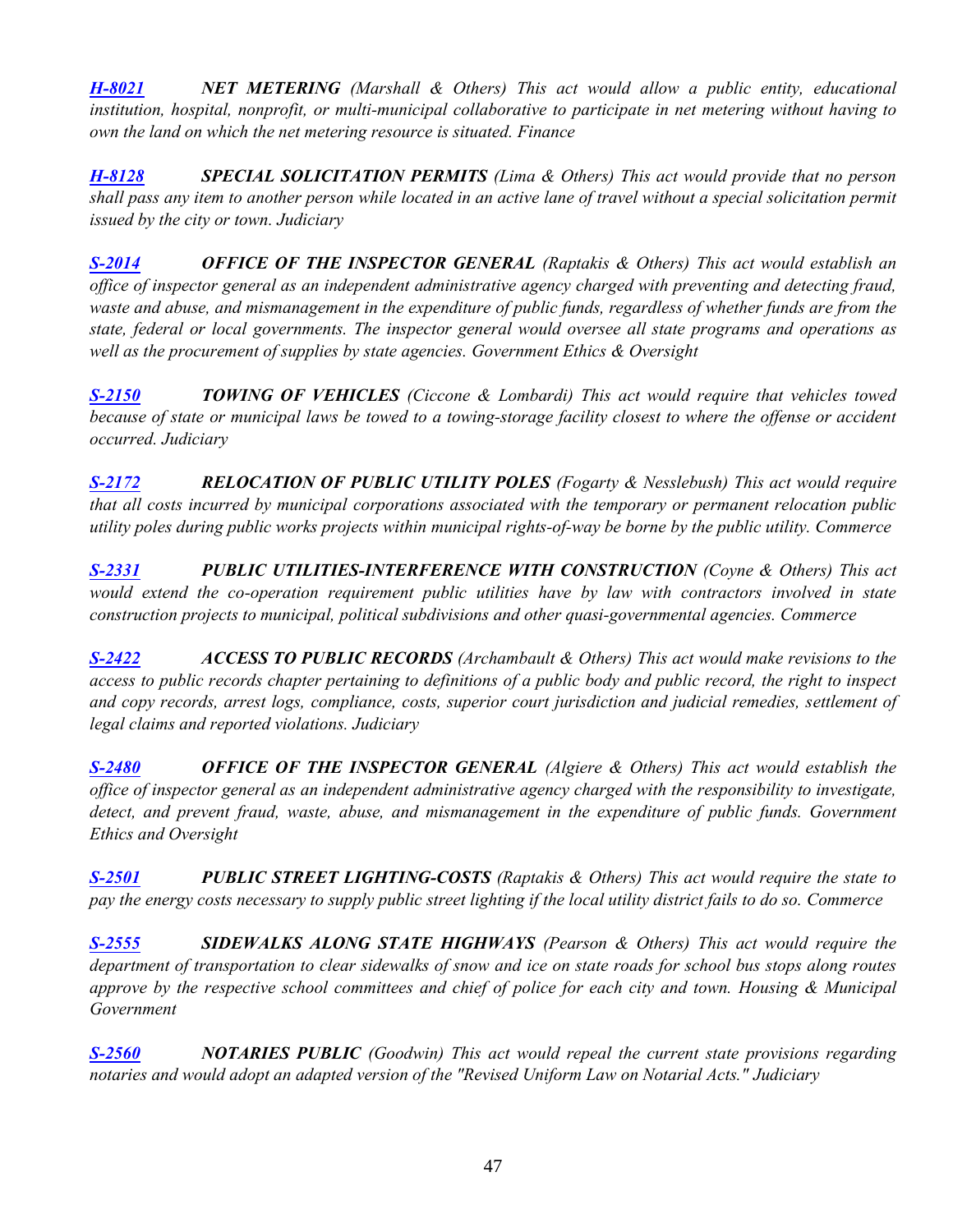*[S-2587](http://webserver.rilin.state.ri.us/BillText/BillText18/SenateText18/S2587.pdf) INTEREST AWARDS IN CIVIL ACTIONS (Cote) This act would remove the exception to the one hundred thousand-dollar (\$100,000) limitation of damages when the state is engaged in a proprietary function in the commission of a tort and would exempt the state and any city or town or fire district from interest awards in civil actions. Judiciary*

*[S-2616](http://webserver.rilin.state.ri.us/BillText/BillText18/SenateText18/S2616.pdf) OPEN MEETINGS-TECHNOLOGY (McCaffrey & Others) This act would amend multiple sections relating to "open meetings" including utilizing advances in technology for observing meetings, how quorums are calculated, procedures for closed meetings and notice requirements. Judiciary*

*[S-2688](http://webserver.rilin.state.ri.us/BillText/BillText18/SenateText18/S2688.pdf) AUTOMATED SCHOOL-ZONE SPEED ENFORCEMENT SYSTEM (Quezada & Others) This act would require the use of yellow, flashing school zone speed signs and require written warning citations for first offenses, a fine up to forty-five dollars (\$45) for second offenses and referral to the traffic tribunal for all subsequent offenses. Judiciary*

*[S-2711](http://webserver.rilin.state.ri.us/BillText/BillText18/SenateText18/S2711.pdf) WEIGHTS AND MEASURES-FIREWOOD AND CHARCOAL (Paolino & Others) This act would repeal the provision of the general laws that require baskets of charcoal be sealed by the sealer of weights and measures of the town where the person so using the basket resides, or of the town where the charcoal is measured for sale. Judiciary*

*[S-2714](http://webserver.rilin.state.ri.us/BillText/BillText18/SenateText18/S2714.pdf) BRIDGES-FASTENING OF VESSELS (Paolino & Others) This act would repeal several criminal offenses pertaining to three (3) bridges, including the Crawford Street Bridge, the Apponaug River Bridge, and the Pawtuxet Falls Bridge. Judiciary*

*[S-2723](http://webserver.rilin.state.ri.us/BillText/BillText18/SenateText18/S2723.pdf) INSPECTORS OF SALERATUS, BICARBONATE OF SODA, CREAM OF TARTAR (Edwards & Others) This act would repeal sections of the general laws that require city and town councils to appoint an inspector or saleratus, bicarbonate of soda, and cream of tartar in order to test for adulterated products, and eliminates the fine for any person selling such adulterated product. Judiciary*

*[S-2726](http://webserver.rilin.state.ri.us/BillText/BillText18/SenateText18/S2726.pdf) SHOWS & EXHIBITIONS (Paolino & Others) This act would amend § 5-22-12, thereby removing the authority of the city or town council, bureau of licenses or board of police commissioners to revoke any license issued for amusements, performances and/or movies on Sunday. Judiciary*

*[S-2800](http://webserver.rilin.state.ri.us/BillText/BillText18/SenateText18/S2803.pdf) PUBLIC MEETINGS-AUDIO & VIDEO RECORDINGS (Morgan & Others) This act would require audio and video recordings of all open meetings of state and quasi-public agencies and bodies to be transmitted to the secretary of state's office. The secretary of state would post recordings of all open meetings on its website to be available for public access. Judiciary*

*[S-2851](http://webserver.rilin.state.ri.us/BillText/BillText18/SenateText18/S2851.pdf) SEALERS OF WEIGHTS AND MEASURES-FEES (Ciccone) This act would require sealers of weights and measures appointed by the cities and towns to receive the same fees as charged by the sealers who perform the same inspecting/testing services. Commerce*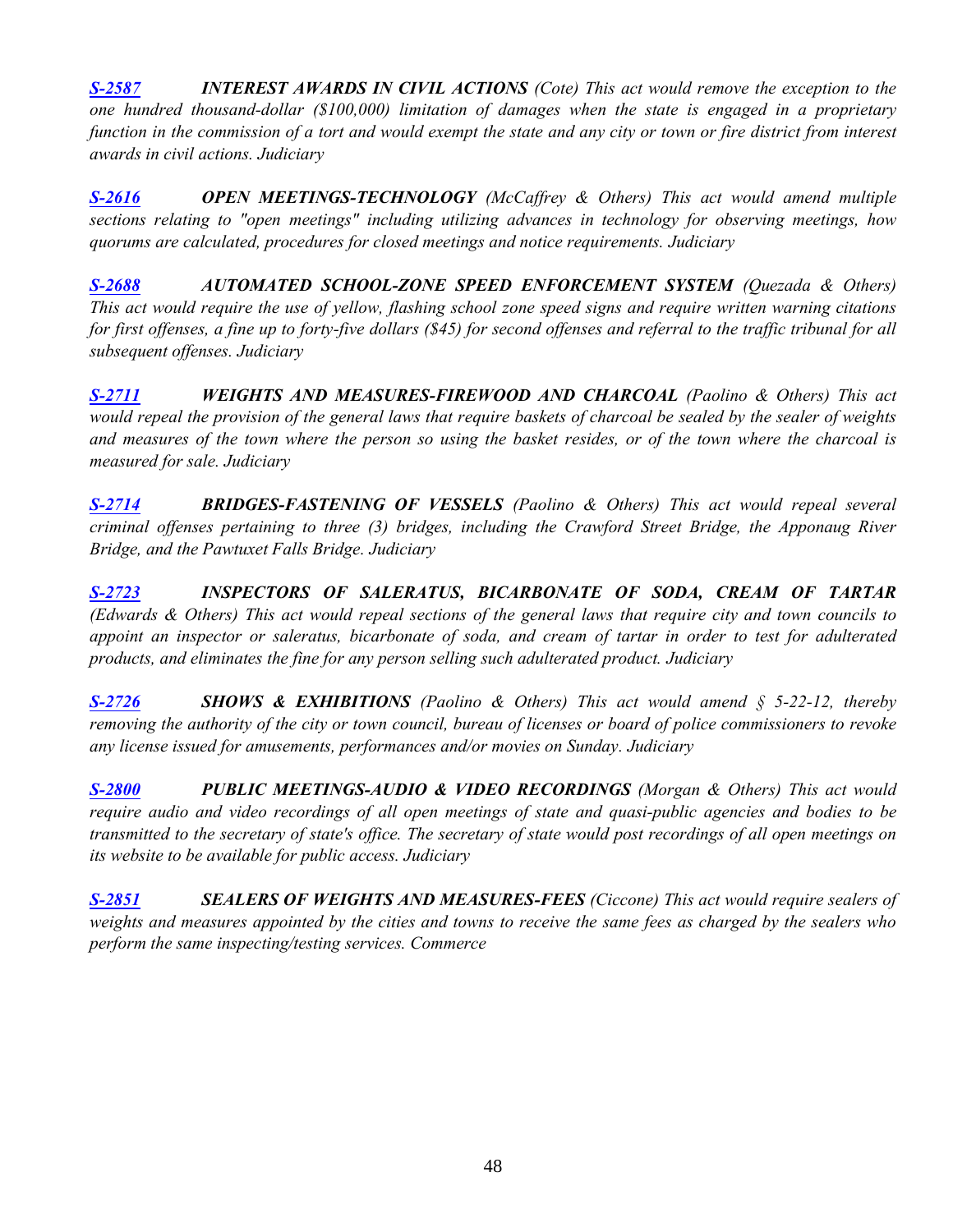## *SPECIAL ACTS for CITIES & TOWNS*

### *BARRINGTON*

<span id="page-48-0"></span>

| $H-7176$       | <b>Taking of Seaweed-Repealed</b>                                               |
|----------------|---------------------------------------------------------------------------------|
| H-8217         | Tax Exemptions-Veterans, Widows, Gold Star Parents                              |
| <u>S-2733</u>  | <b>Taking of Seaweed-Repealed</b>                                               |
|                | <b>BRISTOL</b>                                                                  |
| H-7366         | <b>Act to Incorporate Juniper Hill Cemetery-Various Amendments</b>              |
|                | <b>BURRILLVILLE</b>                                                             |
| <u>H-8126</u>  | <b>Property Tax Liens-Mobile and Manufactured Homes</b>                         |
|                | <u>CENTRAL FALLS</u>                                                            |
| H-7484         | Retiree Pension Benefit- Increase to 87.5% of Basic Benefit as of July 31, 2011 |
| H-8019         | <b>Homestead Exemptions-Proration</b>                                           |
| H-8139         | <b>Fiscal stability Act-Litigation Expenses</b>                                 |
| H-8177         | <b>Tax Classification-Residential Property</b>                                  |
| H-8194         | <b>Municipal Employee Retiree Benefit Increase-81.5%</b>                        |
| H-8243         | <b>Municipal Employee Retiree Benefit Increase-87.5%</b>                        |
| H-8244         | <b>Municipal Employee Retiree Benefit Increase-87.5%</b>                        |
| <u>S-7261A</u> | <b>Alcoholic Beverages-Class A Licenses-Hours of Operation</b>                  |
| S-2818         | <b>Fiscal stability Act-Litigation Expenses</b>                                 |
| S-2854         | Levy and Assessment of Taxes-Tax Classification                                 |
| <u>S-2873</u>  | <b>Class A Liquor Licenses-Hours of Operation</b>                               |
|                | <b>CHARLESTOWN</b>                                                              |
| TT AAA1        | $T \sim N$ 11<br>$\sqrt{ }$<br>$\cdots$ n $\cdots$                              |

- *[H-8081](http://webserver.rilin.state.ri.us/BillText/BillText18/HouseText18/H8081.pdf) Property Tax Exemptions-Tax Dollar Credit Reductions*
- *[S-2788](http://webserver.rilin.state.ri.us/BillText/BillText18/SenateText18/S2788.pdf) Property Tax Exemptions-Tax Dollar Credit Reductions*

## *COVENTRY*

| H-7174        | <b>Building/Demolition Permits-Non-Issuance for Arrears on Taxes, Liens, Assessments</b> |
|---------------|------------------------------------------------------------------------------------------|
| <b>H-7205</b> | <b>Sewer Authority-Interest on Borrowed Funds</b>                                        |
| H-7206        | Wastewater System Sewers/Projects-Appropriations-Voter Approval Required                 |
| H-7791        | Veterans' Exemptions-National Guard Members-\$1,000                                      |
|               |                                                                                          |

*[S-2010](http://webserver.rilin.state.ri.us/BillText/BillText18/SenateText18/S2010.pdf) Sewer Authority-Interest on Borrowed Funds*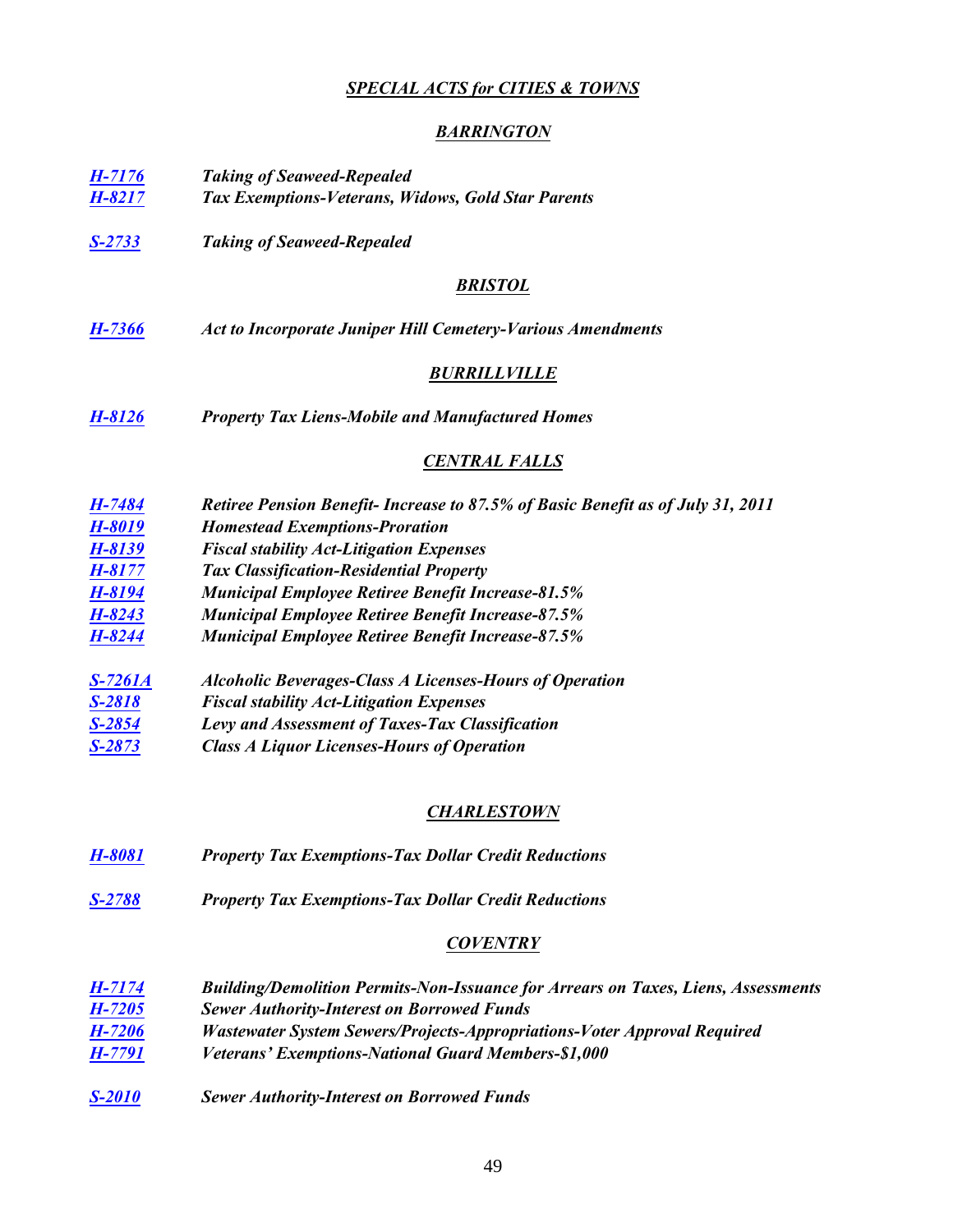| <u>S-2020Aaa</u><br>S-2085 | <b>Sewer Authority-Connection and Assessment Requirements</b><br>Wastewater System Sewers/Projects-Appropriations-Voter Approval Required |
|----------------------------|-------------------------------------------------------------------------------------------------------------------------------------------|
|                            |                                                                                                                                           |
|                            | <b>CUMBERLAND</b>                                                                                                                         |
| <u>H-8213</u>              | <b>Bond Issuance-Street Pavement Improvements-\$2,500,000</b>                                                                             |
| <u>S-2648</u>              | Limitations on Enrollment-Charter School, Davies, and the Met Center                                                                      |
| <u>S-2914</u>              | <b>Bond Issuance-Repaving of Streets-\$2,500,000</b>                                                                                      |
|                            | <b>EAST PROVIDENCE</b>                                                                                                                    |
| H-8246                     | <b>Property Tax Exemptions-Foster Forward</b>                                                                                             |
| H-8247                     | Bond Issuance-Construction, Furnishing, Equipping of a New High School-\$189,500,000                                                      |
| <u>S-2663</u>              | <b>Property Tax Exemptions-Foster Forward</b>                                                                                             |
|                            | <b>EXETER</b>                                                                                                                             |
| <u>H-7841</u>              | <b>PILOT Payments-State Properties in the Town of Exeter</b>                                                                              |
| <u>S-2659</u>              | <b>PILOT Payments-State Properties in the Town of Exeter</b>                                                                              |
|                            | <b>JAMESTOWN</b>                                                                                                                          |
| H-8088                     | <b>Bond Issuance-Various Improvements -\$9,800,000</b>                                                                                    |
| H-8200                     | Bond Issuance-Renovations/Improvements Jamestown Golf Course-\$2,900,000                                                                  |
| H-8201                     | <b>Bond Issuance-Library Renovations/Repairs-\$1,000,000</b>                                                                              |
| H-8202                     | <b>Bond Issuance-Public School Renovations/Repairs-\$5,900,000</b>                                                                        |
| <u>S-2821</u>              | <b>Bond Issuance-Various Improvements -\$9,800,000</b>                                                                                    |
| S-2911                     | <b>Bond Issuance-Renovations/Improvements Jamestown Golf Course-\$2,900,000</b>                                                           |
| <u>S-2912</u>              | <b>Bond Issuance-Library Renovations/Repairs-\$1,000,000</b>                                                                              |
| S-2913                     | <b>Bond Issuance-Public School Renovations/Repairs-\$5,900,000</b>                                                                        |
|                            | <u>JOHNSTON</u>                                                                                                                           |
| <u>S-2379</u>              | Resource Recovery-Annual Fee-\$6,000,000                                                                                                  |
| <u>S-2395</u>              | <b>Resource Recovery-Tipping Fees-\$5.00</b>                                                                                              |
|                            | <b>LINCOLN</b>                                                                                                                            |
| <u>H-8219</u>              | <b>Establishment of a Municipal Court/Housing Court</b>                                                                                   |
| <u>S-2045</u>              | Twin River and Tiverton Gaming Facility-State Operated Sports Wagering                                                                    |
| <u>S-2096</u>              | <b>Establishment of a Municipal Court/Housing Court</b>                                                                                   |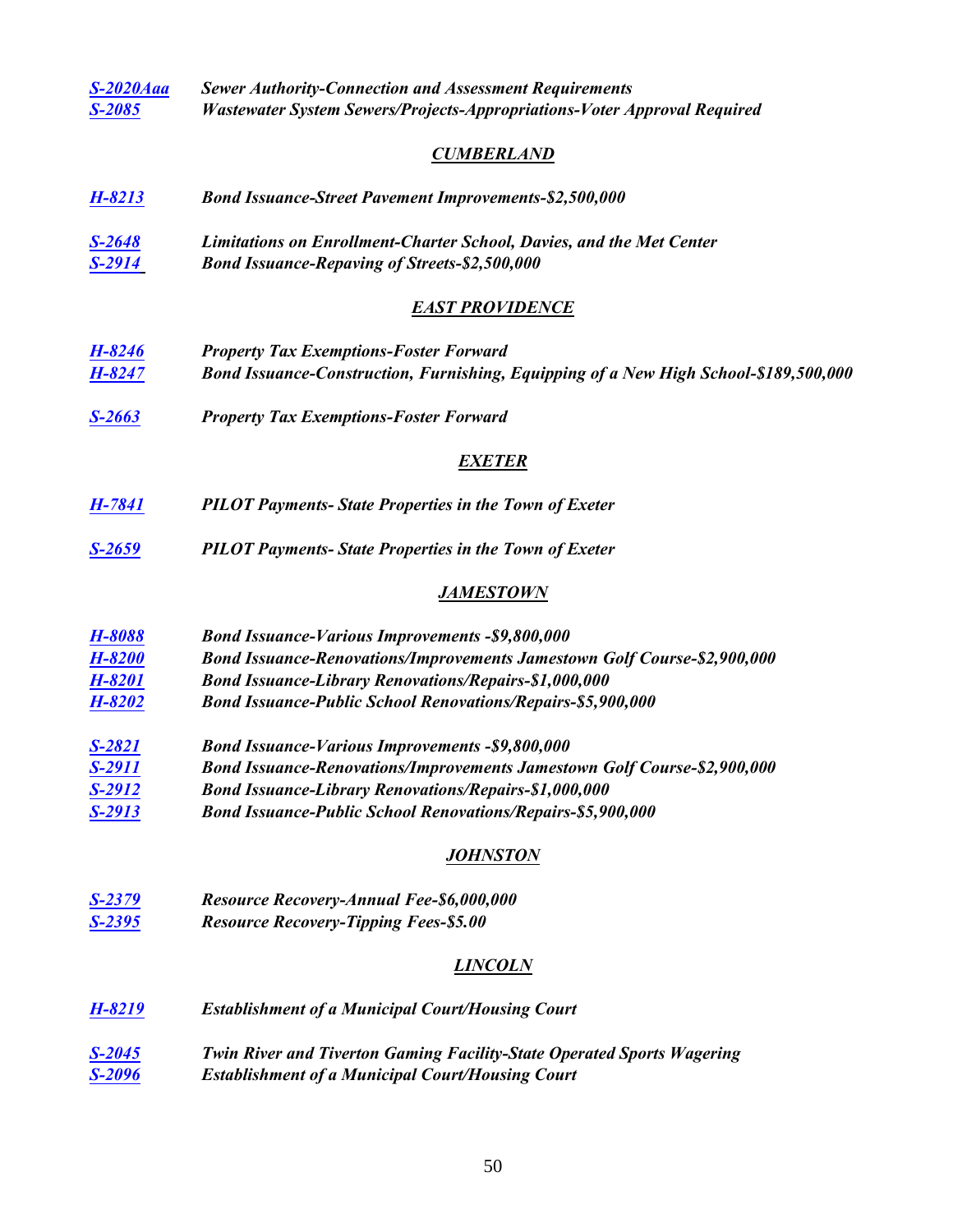## *LITTLE COMPTON*

| H-7274     | <b>Interest on Overdue Property Tax Payments- Exemption</b>      |  |
|------------|------------------------------------------------------------------|--|
| $H-7232$   | <b>Waters Off Goat Island-Obstructions to Navigation</b>         |  |
| H-7403     | <b>Bridge Tolls-Exemptions-Veterans and Active Duty Military</b> |  |
| $S-2729$   | <b>Waters Off Goat Island-Obstructions to Navigation</b>         |  |
|            | <b>MIDDLETOWN</b>                                                |  |
| H-7638     | <b>Carrying of Swill-Fines- Repealed</b>                         |  |
| H-7950     | <b>Municipal Court-Maximum Fines-\$1,000</b>                     |  |
| H-7951     | Size, Weight, Load Limits-Forrest Avenue                         |  |
| H-8169     | Meal & Beverage Tax-1% Increase                                  |  |
| H-8218     | <b>Tax Increment Financing-Baseline</b>                          |  |
| $H - 8255$ | <b>Limitation on Annual Tax Levy Increase</b>                    |  |
| H-8256     | <b>Annual Real Estate Tax Assessments</b>                        |  |
|            |                                                                  |  |

| $S - 2675$ | Size, Weight, Load Limits-Forrest Avenue                                            |
|------------|-------------------------------------------------------------------------------------|
| $S-2686A$  | <b>Municipal Court-Maximum Fines \$1,000-Short Term Residential Lease Ordinance</b> |
| $S-2856$   | Meal & Beverage Tax-1% Increase                                                     |
| $S-2903$   | <b>Limitation on Annual Tax Levy Increase</b>                                       |
| $S-2904$   | <b>Annual Real Estate Tax Assessments</b>                                           |

## *NEW SHOREHAM*

- *[H-7130](http://webserver.rilin.state.ri.us/BillText/BillText18/HouseText18/H7130.pdf) Transportation Network Companies-Establishment of Regulations [H-2325](http://webserver.rilin.state.ri.us/BillText/BillText18/SenateText18/S2325.pdf) Transportation Network Companies-Jurisdiction of Division of Public Utilities*
- *[H-8101](http://webserver.rilin.state.ri.us/BillText/BillText18/HouseText18/H8101.pdf) Affordable Housing-Moderate Income Defined*
- *[S-2861](http://webserver.rilin.state.ri.us/BillText/BillText18/SenateText18/S2861.pdf) Affordable Housing-Moderate Income Defined*

### *NEWPORT*

| $H - 7232$ | <b>Waters Off Goat Island-Obstructions to Navigation</b>            |
|------------|---------------------------------------------------------------------|
| $H - 7403$ | <b>Bridge Tolls-Exemptions-Veterans and Active Duty Military</b>    |
| H-7441     | <b>Easton's Beach-Removal of Gravel or Deposit of Debris-Repeal</b> |
| H-7681     | <b>Animals in Private Ways-Repeal</b>                               |
| H-8169     | Meal & Beverage Tax-1% Increase                                     |
| H-8193     | <b>Tax Classification</b>                                           |
| H-8203     | <b>Operation of Low Speed Vehicles</b>                              |
| $S - 2731$ | <b>Easton's Beach-Removal of Gravel or Deposit of Debris-Repeal</b> |
| $S-2856$   | Meal & Beverage Tax-1% Increase                                     |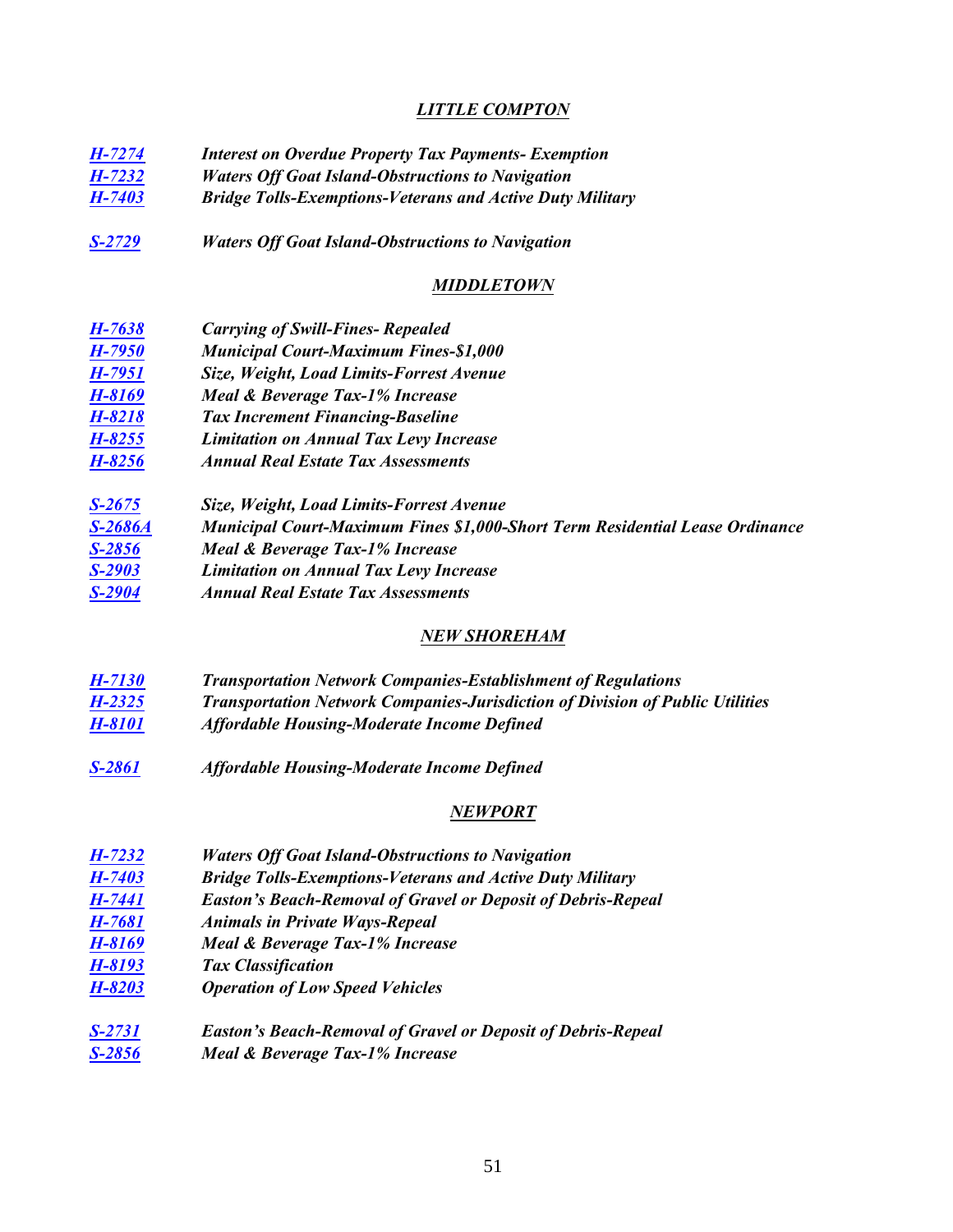### *NORTH KINGSTOWN*

| <b>H-7012</b> | Quonset Development Corporation-Operational Debt -\$1,000,000 |
|---------------|---------------------------------------------------------------|
| H-7405        | Quonset Development Corporation-Operational Debt -\$1,000,000 |
| H-7934        | Tax Exemptions-Exeter Animal Protection League, Inc.          |
|               |                                                               |

*[H-8178](http://webserver.rilin.state.ri.us/BillText/BillText18/HouseText18/H8178.pdf) Bond Issuance-School/Town Use-\$27,000,000*

*[S-2215](http://webserver.rilin.state.ri.us/BillText/BillText18/SenateText18/S2215.pdf) Quonset Development Corporation-Operational Debt -\$1,000,000 [S-2915](http://webserver.rilin.state.ri.us/BillText/BillText18/SenateText18/S2915.pdf) Bond Issuance-School/Town Use-\$27,000,000*

#### *NORTH PROVIDENCE*

*[S-2439A](http://webserver.rilin.state.ri.us/BillText18/SenateText18/S2439A.pdf) Authorization of Purchases-Bid Requirements-\$2,500*

## *PAWTUCKET*

| $H-7290$      | Resolution and Act Authorizing Financing Lease and Payments -Construction of a Ballpark |
|---------------|-----------------------------------------------------------------------------------------|
| H-8016        | Appropriations-Transfer station/Renewable Energy Facilities-\$5,000,000                 |
| H-8114        | <b>Qualification of Officers-Pawtucket City Council Vacancies</b>                       |
| H-8221        | <b>Bond Issuance- Public Building Repairs/Improvements-\$5,000,000</b>                  |
| H-8222        | <b>Bond Issuance- Safety Improvements/Traffic Control Devices -\$1,000,000</b>          |
| H-8223        | <b>Bond Issuance-Repair/Construction of Sewer Systems-\$1,500,000</b>                   |
| H-8224        | <b>Bond Issuance-Repaving of Streets-\$5,000,000</b>                                    |
| H-8225        | <b>Bond Issuance-Reconstruction/Repair of Bridges-\$1,000,000</b>                       |
| H-8226        | Bond Issuance-Repair Streets, Sidewalks, Transportation Infrastructure-\$7,000,000      |
| $H - 8227$    | <b>Bond Issuance-Public Recreation Facilities-\$4,500,000</b>                           |
| H-8228        | Bond Issuance-Construction/Repair of Schools/School Facilities-\$220,000,000            |
| <b>S-2001</b> | Resolution and Act Authorizing Financing Lease and Payments -Construction of a Ballpark |
| S-2829        | <b>Qualification of Officers-Pawtucket City Council Vacancies</b>                       |
| S-2916        | Bond Issuance-Repair Streets, Sidewalks, Transportation Infrastructure-\$7,000,000      |
| S-2917        | <b>Bond Issuance-Repaving of Streets-\$5,000,000</b>                                    |
| S-2918        | <b>Bond Issuance-Repair/Construction of Sewer Systems-\$1,500,000</b>                   |
| S-2919        | <b>Bond Issuance-Public Recreation Facilities-\$4,500,000</b>                           |
| $S - 2920$    |                                                                                         |
|               | <b>Bond Issuance- Public Building Repairs/Improvements-\$5,000,000</b>                  |
| <u>S-2921</u> | <b>Bond Issuance- Safety Improvements/Traffic Control Devices -\$1,000,000</b>          |
| S-2922        | <b>Bond Issuance-Reconstruction/Repair of Bridges-\$1,000,000</b>                       |

#### *PROVIDENCE*

| H-7965     | <b>Enhanced School Traffic Safety-Speed Limit Sign Beacons</b> |
|------------|----------------------------------------------------------------|
| $H-8142$   | Alcoholic Beverage Licenses-Exemptions-187 & 191 Pocassett Ave |
| H-8152     | Appropriations-Year Up Providence-\$100,000                    |
| H-8239     | Alcoholic Beverages-Retail Licenses-1007 & 1017 Broad Street   |
| $S - 2846$ | Alcoholic Beverage Licenses-Exemptions-187 & 191 Pocassett Ave |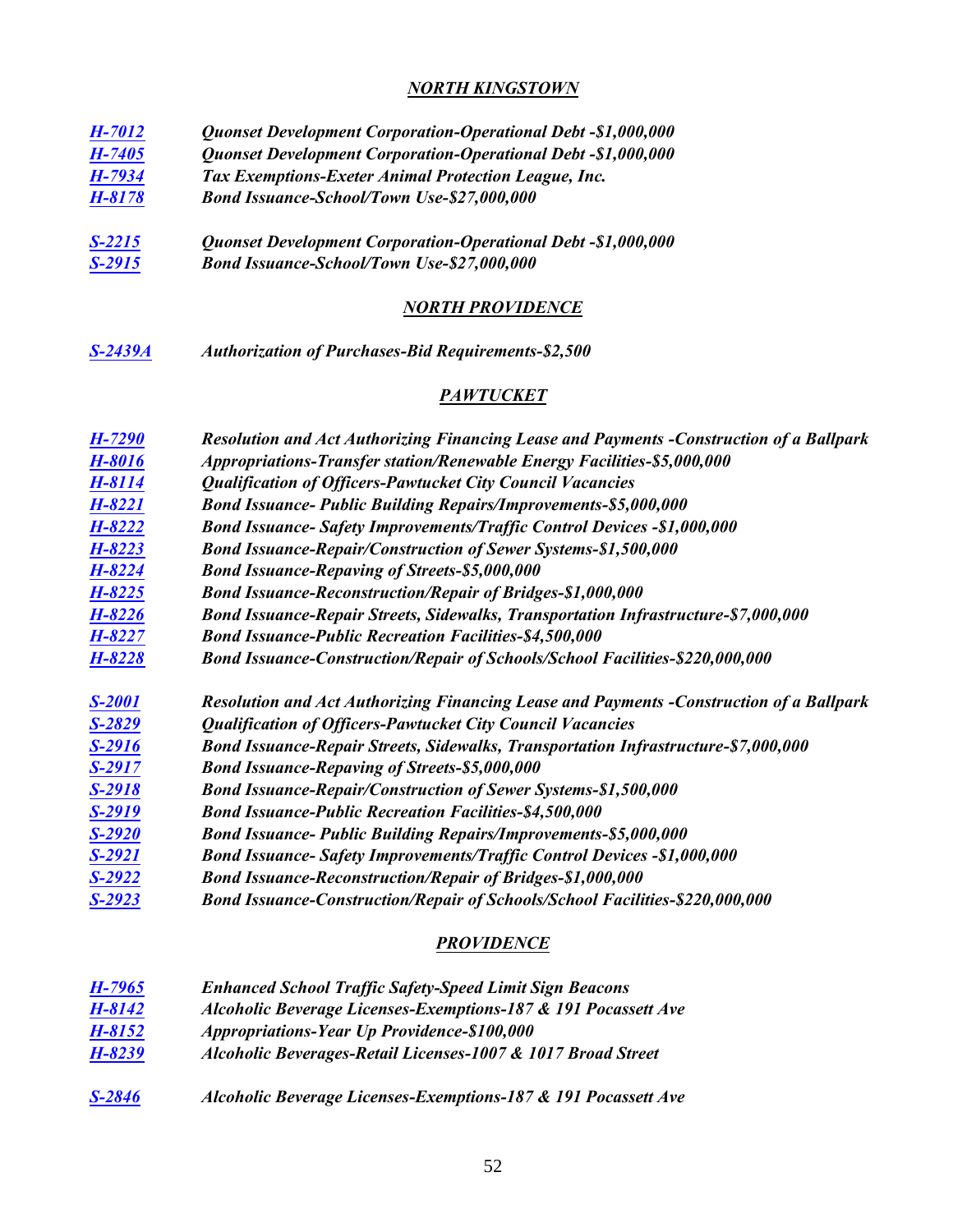| $S - 2853$ | Appropriations-Year Up Providence-\$100,000                  |
|------------|--------------------------------------------------------------|
| $S-2937$   | Alcoholic Beverages-Retail Licenses-1007 & 1017 Broad Street |
| $S-2938$   | Alcoholic Beverages-Retail Licenses-161 Douglas Ave          |

#### *SCITUATE*

*[H-7977](http://webserver.rilin.state.ri.us/BillText/BillText18/HouseText18/H7977.pdf) Collection of Charges-5% of Gross Collections*

#### *SMITHFIELD*

- *[H-7425](http://webserver.rilin.state.ri.us/BillText/BillText18/HouseText18/H7425.pdf) Smithfield Land Trust-Transfer of Functions to the Town [H-8153](http://webserver.rilin.state.ri.us/BillText/BillText18/HouseText18/H8153.pdf) Bond Issuance-School Construction Projects-\$45,000,000 [H-8154](http://webserver.rilin.state.ri.us/BillText/BillText18/HouseText18/H8154.pdf) Bond Issuance-Fire Station-\$4,500,000*
- *[S-2084](http://webserver.rilin.state.ri.us/BillText/BillText18/SenateText18/S2084.pdf) Interest on Delinquent Water Payments- 12%*

#### *TIVERTON*

- *[H-7173](http://webserver.rilin.state.ri.us/BillText/BillText18/HouseText18/H7173.pdf) Computation of School Housing Aid-Reimbursement-40% [H-7513](http://webserver.rilin.state.ri.us/BillText/BillText18/HouseText18/H7513.pdf) Taxation of Exempt Property Upon Transfer [H-7559](http://webserver.rilin.state.ri.us/BillText/BillText18/HouseText18/H7559.pdf) Veterans Exemptions-Tax Credits [H-7616](http://webserver.rilin.state.ri.us/BillText/BillText18/HouseText18/H7616.pdf) Assessment & Taxation of Real Estate-New Subdivisions/Proration*
- *[S-2382](http://webserver.rilin.state.ri.us/BillText/BillText18/SenateText18/S2382.pdf) Veterans Exemptions-Tax Credits*
- *[S-2383](http://webserver.rilin.state.ri.us/BillText/BillText18/SenateText18/S2383.pdf) Taxation of Exempt Property Upon Transfer*
- *[S-2045](http://webserver.rilin.state.ri.us/BillText/BillText18/SenateText18/S2045.pdf) Twin River and Tiverton Gaming Facility-State Operated Sports Wagering*
- *[S-2427](http://webserver.rilin.state.ri.us/BillText/BillText18/SenateText18/S2427.pdf) Assessment & Taxation of Real Estate-New Subdivisions/Proration*

#### *WARWICK*

- *[H-7088](http://webserver.rilin.state.ri.us/BillText/BillText18/HouseText18/H7088.pdf) Municipal Services-Airport Corporation-Compensation to the City [H-7089](http://webserver.rilin.state.ri.us/BillText/BillText18/HouseText18/H7089.pdf) Monitoring/Remediation of the "Truk-Away" Landfill Site- \$100,000 [H-7673](http://webserver.rilin.state.ri.us/BillText/BillText18/HouseText18/H7672.pdf) T.F. Green Airport-Renaming-Rhode Island International Airport [H-7926](http://webserver.rilin.state.ri.us/BillText/BillText18/HouseText18/H7926.pdf) Bond Issuance-Repair/Construction of School Facilities-\$40,000,000*
- *[S-2064](http://webserver.rilin.state.ri.us/BillText/BillText18/SenateText18/S2064.pdf) Municipal Services-Airport Corporation-Compensation to the City [S-2617](http://webserver.rilin.state.ri.us/BillText/BillText18/SenateText18/S2617.pdf) T.F. Green Airport-Renaming-Rhode Island International Airport*
- *S-2677 [Bond Issuance-Repair/Construction of School Facilities-\\$40,000,000](http://webserver.rilin.state.ri.us/BillText/BillText18/SenateText18/S2677.pdf)*

#### *WEST GREENWICH*

- *[H-7515](http://webserver.rilin.state.ri.us/BillText/BillText18/HouseText18/H7515.pdf) Poverty & Infirmity Tax Liens*
- *[S-2656](http://webserver.rilin.state.ri.us/BillText/BillText18/SenateText18/S2656.pdf) Poverty & Infirmity Tax Liens [S-2857](http://webserver.rilin.state.ri.us/BillText/BillText18/SenateText18/S2857.pdf) Tax Stabilization Agreements-Length of Term-12 years*